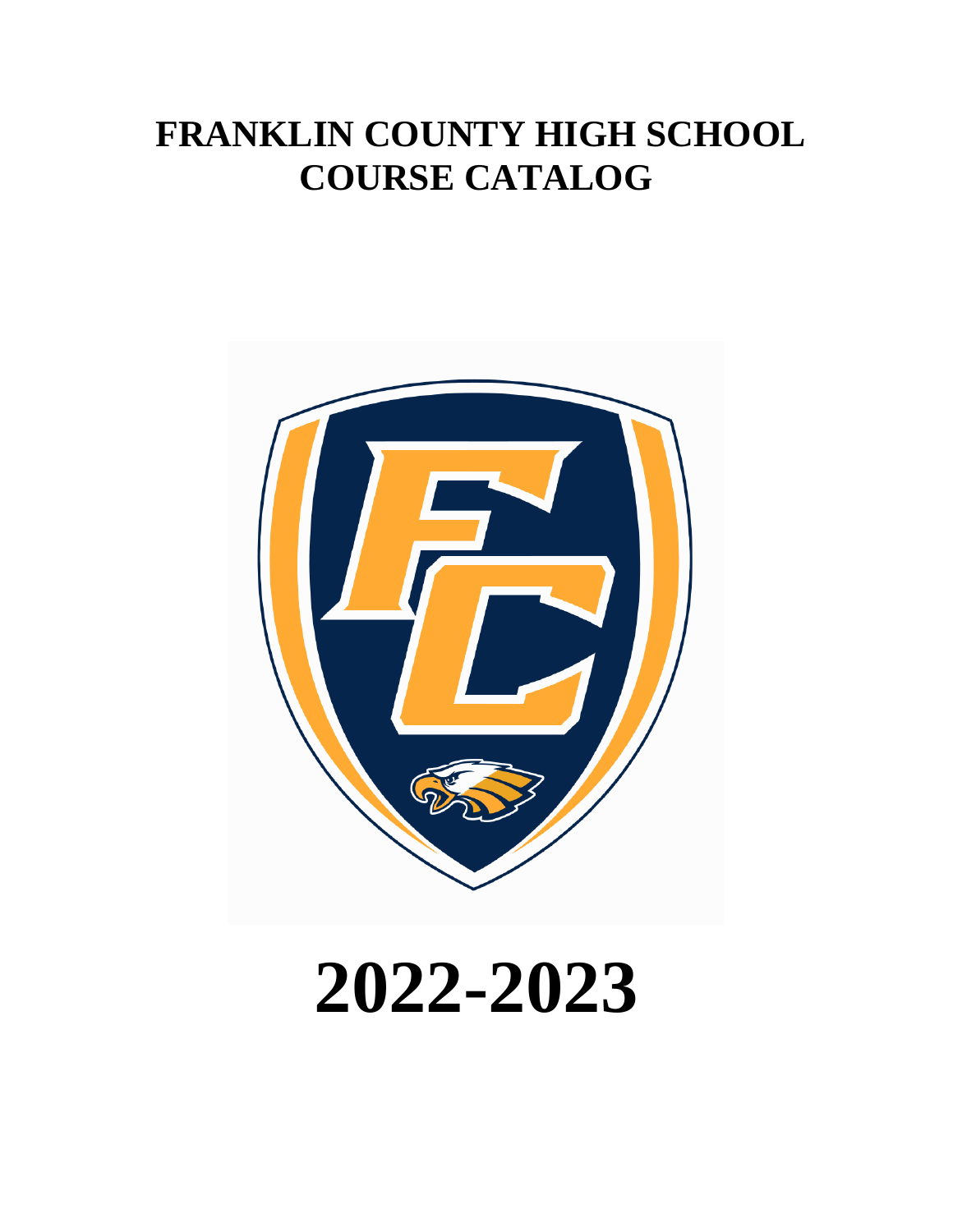# **FRANKLIN COUNTY HIGH SCHOOL 1100 EAST MAIN STREET FRANKFORT, KENTUCKY 40601 (502) 695 – 6750 FAX (502) 695 – 6755**

<https://www.franklin.kyschools.us/fchs/home>

# **Administration**

# **Guidance Assignments for the school year:**

William Robbins -  $9<sup>th</sup>$ -12<sup>th</sup> grade students whose last name begins with letters A-G Morgan Wiley  $\sim 9^{th}$ -12<sup>th</sup> grade students whose last name begins with letters H-O Robin Lawhorn  $-9<sup>th</sup>$ -12<sup>th</sup> grade students whose last name begins with letters P-Z

# **E-Mail Addresses**

| Chris Tracy<br>$\overline{\phantom{a}}$ | Chris.Tracy@franklin.kyschools.us       |
|-----------------------------------------|-----------------------------------------|
| Jennifer Donnelly-                      | Jennifer.Donnelly@franklin.kyschools.us |
| Dawn Kiser<br>$\overline{\phantom{a}}$  | Dawn.Kiser@franklin.kyschools.us        |
| Nick Sheridan<br>$\sim$                 | Nicholas.Sheridan@franklin.kyschools.us |
| William Robbins -                       | William.Robbins@franklin.kyschools.us   |
| Morgan Wiley<br>$\sim$                  | Morgan. Wiley@franklin.kyschools.us     |
| Robin Lawhorn<br>$\sim$                 | Robin.Lawhorn@franklin.kyschools.us     |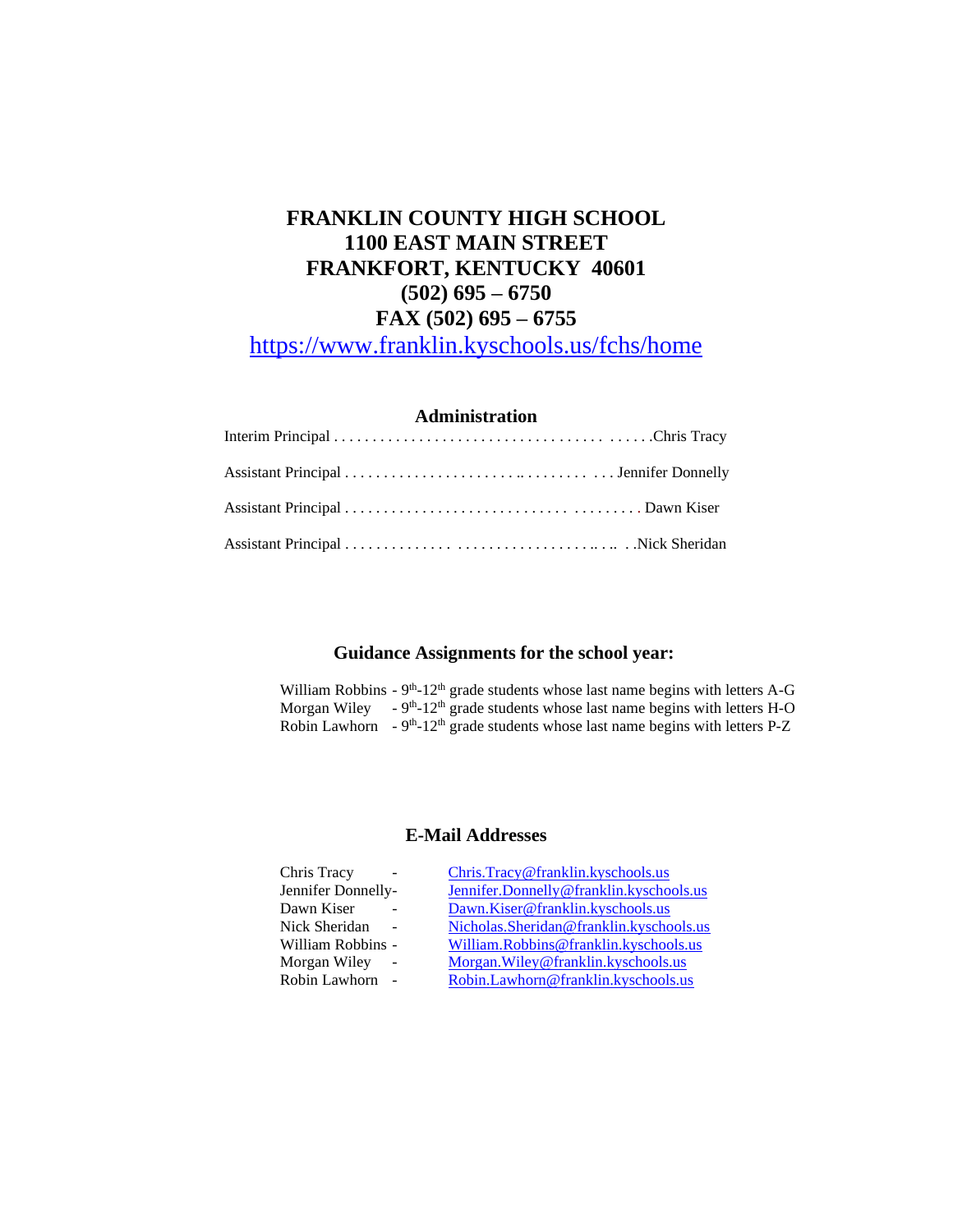# **FCHS COURSE CATALOG 2022-2023**

# **Table of Contents**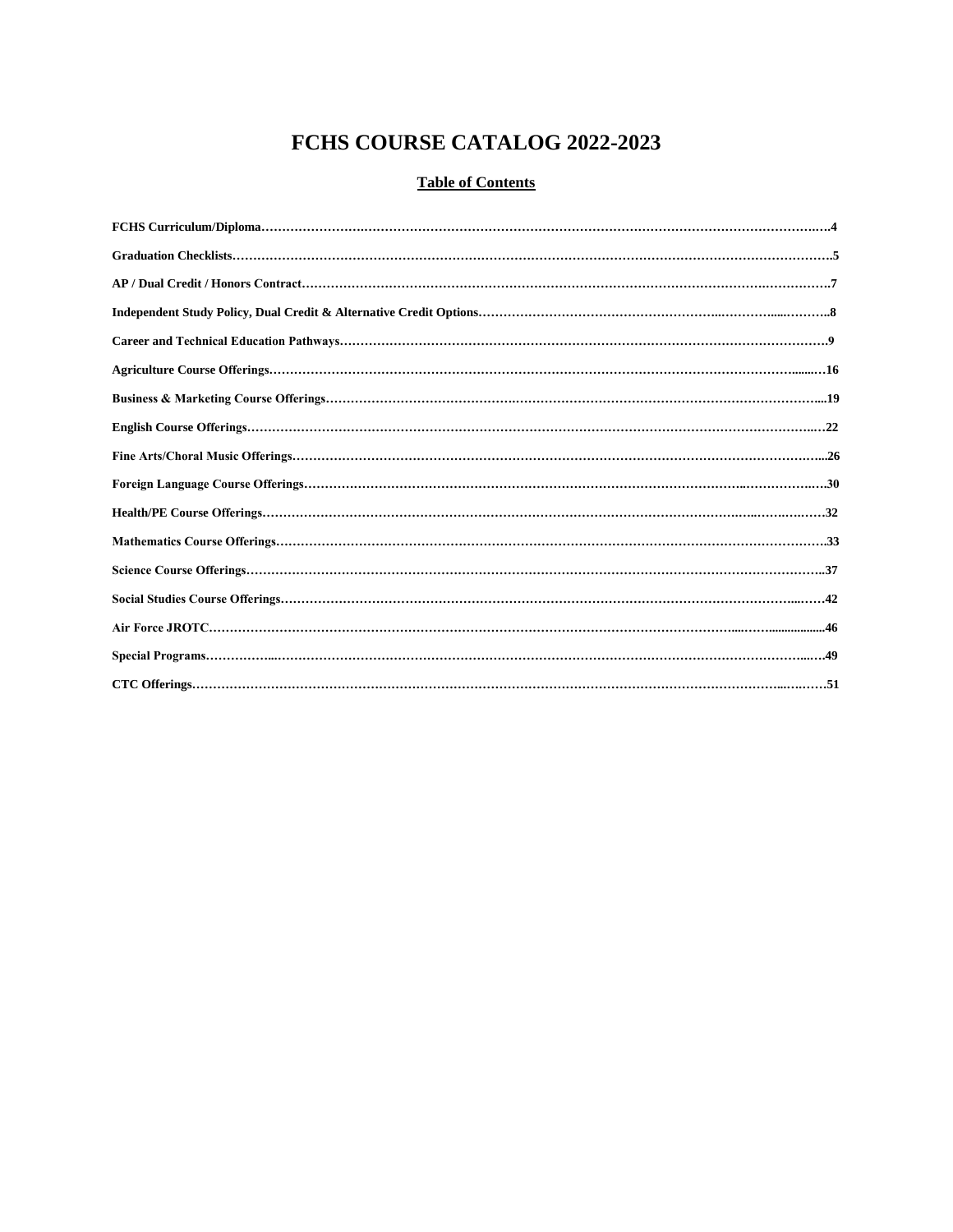| <b>FRANKLIN COUNTY HIGH SCHOOL</b> |                                 |
|------------------------------------|---------------------------------|
|                                    | <b>FCHS Diploma</b>             |
|                                    | English - 4 Credits             |
| $\operatorname{Tredits}$           | Math $-4$ Credits               |
|                                    | Science - 3 Credits             |
| Core                               | Social Studies - 3 Credits      |
|                                    | Health - $\frac{1}{2}$ Credits  |
| $\mathbf{S}$                       | Physical Education - 1/2 Credit |
|                                    | Arts and Humanities - 1 Credit  |
| <b>6 Career Cluster Credits</b>    |                                 |
| 4 Electives in any content area    |                                 |
|                                    | <b>TOTAL 26 UNITS</b>           |

# **The following two pages are checksheets for graduation (Revised 02/2022). Please refer to the appropriate checksheet for your graduation year.**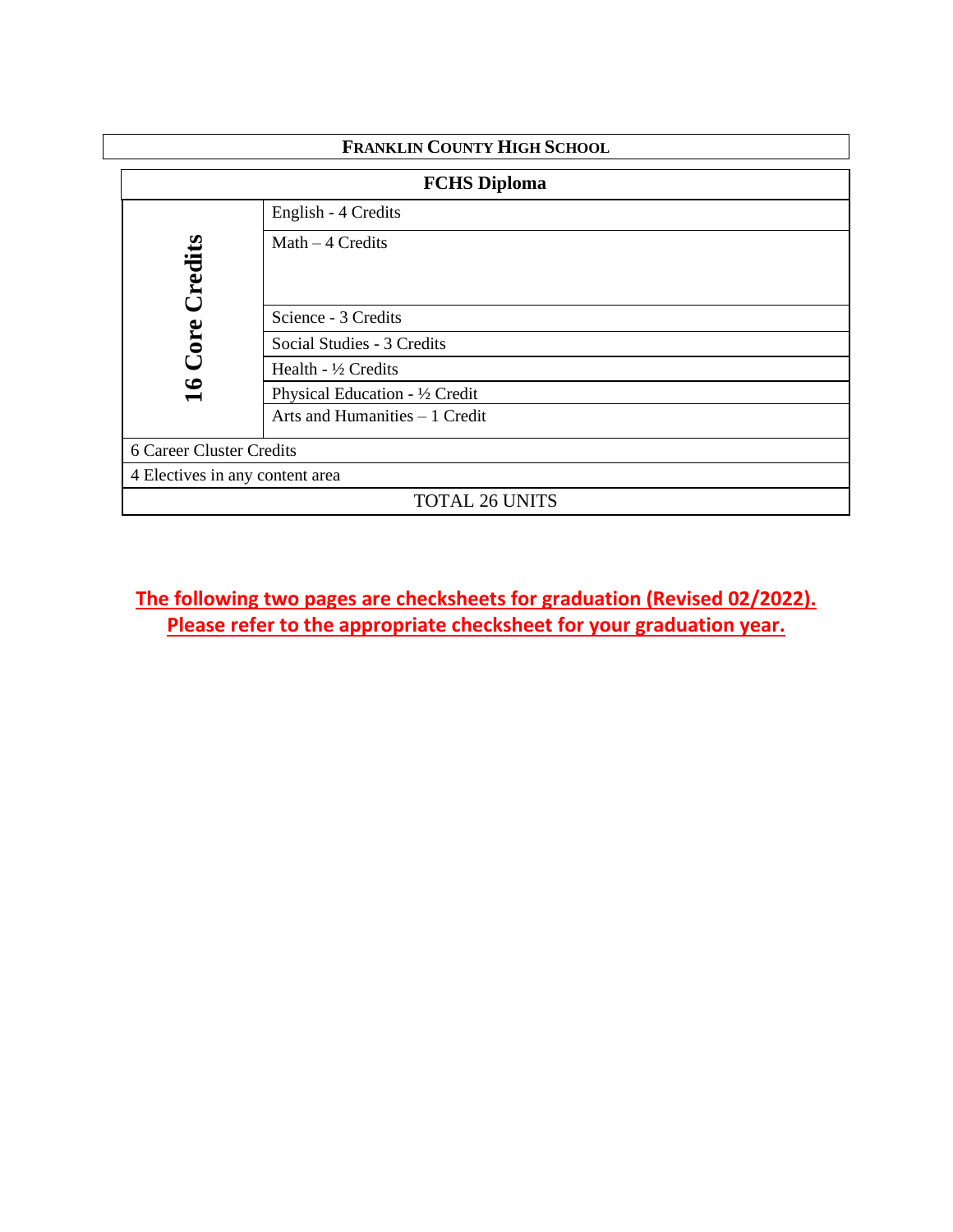# **FCHS GRADUATION REQUIREMENTS-Cohort 2023**

| Name                             | Cohort 2023 |
|----------------------------------|-------------|
| $E C U C$ Diploman, $2l$ availle |             |

# **FCHS Diploma: 26 credits**

| <b>English-4 credits</b><br>English $1(9)$<br>$\Box$ English 2 (10)<br>English 3 or AP English Language (11)<br>English 4 or AP English Literature or DC English (12) | <b>Electives</b> |
|-----------------------------------------------------------------------------------------------------------------------------------------------------------------------|------------------|
| <b>Math-4 credits</b><br><sub>-</sub> Algebra 1<br>Geometry                                                                                                           |                  |
| Science- 3 credits<br>__ Integrated Science<br>Biology w/ Earth Space                                                                                                 |                  |

**Social Studies- 3 credits CTE Pathway: \_\_\_\_\_\_\_\_\_\_\_\_\_\_\_\_\_\_\_**

\_\_\_\_\_ Global Studies or AP Human Geography \_\_\_\_\_ World History or AP European History

\_\_\_\_\_ US History <u>or</u> AP U.S. History <u>or</u> DC U.S. History

# **Health and Physical Education- 1 credit**

\_\_\_\_\_ Health (1/2) \_\_\_\_\_ Physical Education (1/2)

**Fine Arts- 1 credit**

\_\_\_\_\_ \_\_\_\_\_\_\_\_\_\_\_\_\_\_\_\_\_\_\_\_\_\_

| <b>Civics Exam:</b>      | Yes | Nο |
|--------------------------|-----|----|
| <b>ACT Reading (20):</b> | Yes | Nο |
| <b>ACT Math (19):</b>    | Yes | Nο |
| ACT English (18):        | Yes | Nο |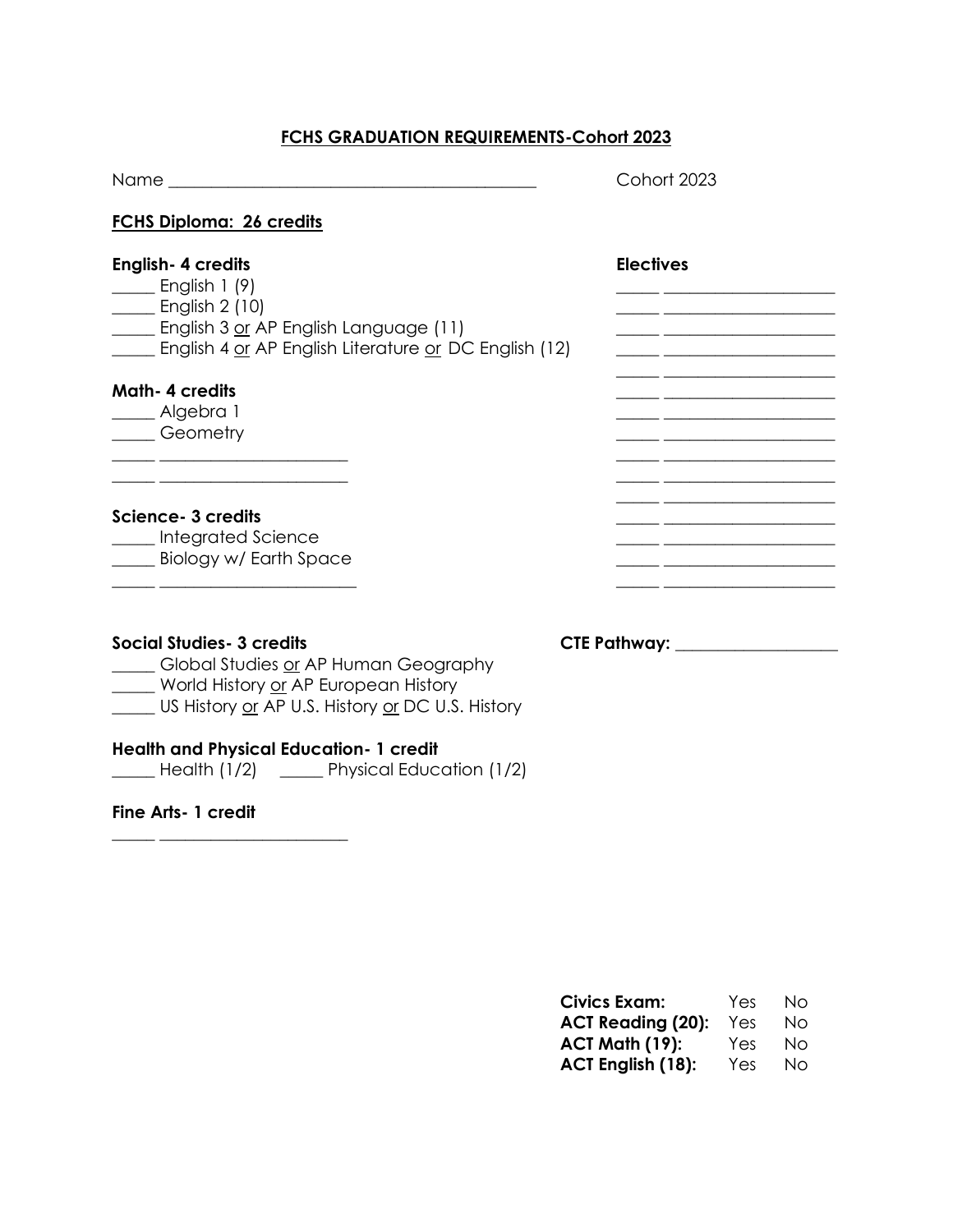# **FCHS GRADUATION REQUIREMENTS- Cohort 2024 AND BEYOND**

|                                                                                                                                                                                                                                    | Cohort 20                      |
|------------------------------------------------------------------------------------------------------------------------------------------------------------------------------------------------------------------------------------|--------------------------------|
| <b>FCHS Diploma: 26 credits</b>                                                                                                                                                                                                    |                                |
| <b>English-4 credits</b><br>$\frac{1}{2}$ English 1 (9)<br>$\frac{1}{\sqrt{1-\frac{1}{2}}}$ English 2 (10)<br>English 3 or AP English Language (11)<br>English 4 or AP English Literature or DC English (12)                       | <b>Electives</b>               |
| <b>Math-4 credits</b><br>____ Algebra 1<br><b>Ceometry</b>                                                                                                                                                                         |                                |
| Science- 3 credits<br>____ Integrated Science<br>Biology w/ Earth Space<br>Let CP or Chemistry or Physics w/ Earth Space<br>OR<br>(Advanced Track)<br>Biology w/ Earth Space<br>Chemistry w/ Earth Space<br>Physics w/ Earth Space |                                |
| <b>Social Studies- 3 credits</b><br>_____ Global Studies or AP Human Geography<br>World History or AP European History<br>US History or AP US History or DC US History                                                             | CTE Pathway: _________________ |
| <b>Health and Physical Education- 1 credit</b><br>Health (1/2) _____ Physical Education (1/2)                                                                                                                                      |                                |
| <b>Fine Arts- 1 credit</b>                                                                                                                                                                                                         |                                |

**Civics Exam:** Yes No ACT Reading (20): Yes No **ACT Math (19):** Yes No **ACT English (18):** Yes No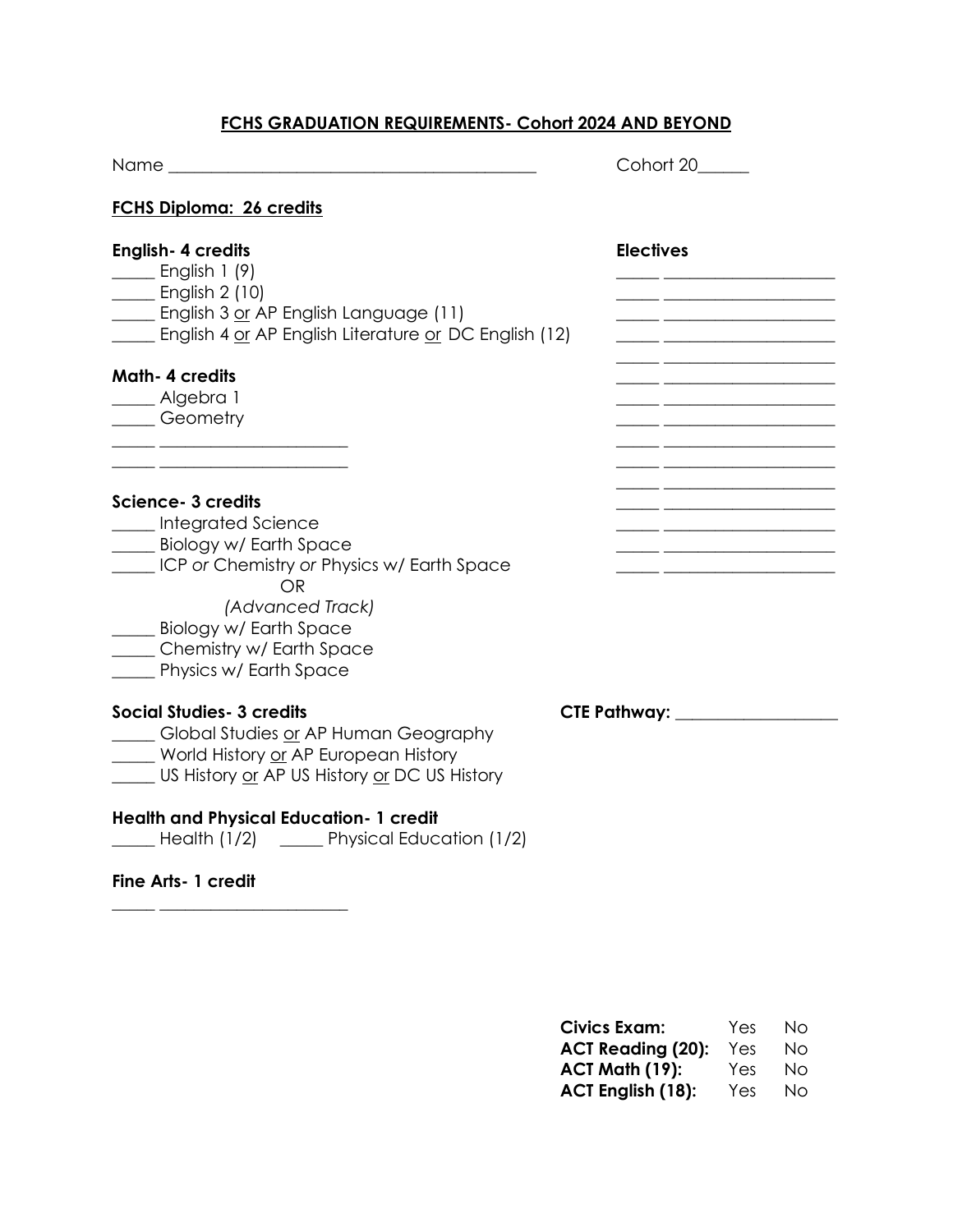# **Dual Credit / Advanced Placement / Honors Course Contract Franklin County High School 2022-2023**

College Board Advanced Placement and dual credit courses provide college level studies for high school students who desire and are ready to do college level work. These students demonstrate a strong curiosity about the subject and a willingness to complete challenging work. AP courses are taught using college level materials and strategies that will prepare students to take the College Board Advanced Placement examination in May. Because of the intensity of AP and dual credit college classes, students should expect the pace and academic rigor of AP and dual credit courses to be more stringent than regular classes at the same grade level.

Typically, successful Dual Credit, AP and Honors students are task-oriented students as well as proficient readers who are able to organize their time and who have parent/guardian support. Students who are overextended already with academics or extracurricular activities should seriously consider whether they have the necessary time to devote to a Dual Credit/AP/Honors class or classes and whether they can handle more than one advanced course during the same school year.

### Dual Credit/AP/Honors Contractual Commitment

- 1. I understand that in Dual Credit/AP/Honors classes that I am expected to put forth my best effort to improve my intellectual growth, and the course work in those classes will be one of my highest priorities.
- 2. I understand that Dual Credit/AP/Honors courses are extremely rigorous and will help prepare me for college. I am aware that one or more hours of homework per class per day may be required, and I understand that my social life and extracurricular schedule may require adjustments in order to fulfill the class requirements.
- 3. I understand that I may be required to complete summer and vacation assignments prior to and during the course that will have a significant impact on my grade. Failure to complete these assignments on time will NOT constitute a valid reason to withdraw from the course. Students, who enroll in school after August 1, will receive the Summer Assignment (if assigned) on the day of registration and will have four weeks to complete and submit the work.
- 4. I understand that I am responsible for Dual Credit Class Registration fees and textbook. I understand that the focus of an AP class is to prepare for the spring AP exam. The exam fee is paid by those students who choose to take the exam, not by the high school. I am not required to take the exam, and the exam will not negatively impact my grade in the AP class, but if I pass the test, I may receive credit for one or more college courses and/or may be able to skip an introductory college course and take a higher level course, depending on the institution I attend.
- 5. **Withdrawal from a Dual Credit/AP/Honors course must occur within the first ten (10) school days of the course**. Approval for withdrawal from a Dual Credit/AP/Honors course must be obtained from the following: AP Coordinator/Counselor, teacher, parent, and principal. When a student drops a Dual Credit/AP/Honors, all grades earned in that course follows the student to the new course in which the student enrolls including the summer assignment if applicable.

*I have read and understand the information in this contract. I agree to abide by the requirements. I would like to be enrolled in one or more Advanced Placement/Dual Credit/Honors courses.*

 $Course(s) selected:$ \_\_\_\_\_\_\_\_\_\_\_\_\_\_\_\_\_\_\_\_\_\_\_\_\_\_\_ \_\_\_\_\_\_\_\_\_\_\_\_\_\_\_\_\_\_\_\_\_\_\_\_\_\_\_\_ \_\_\_\_\_\_\_\_\_\_\_ Student's Name Student's Signature Date \_\_\_\_\_\_\_\_\_\_\_\_\_\_\_\_\_\_\_\_\_\_\_\_\_\_\_ \_\_\_\_\_\_\_\_\_\_\_\_\_\_\_\_\_\_\_\_\_\_\_\_\_\_\_\_ \_\_\_\_\_\_\_\_\_\_\_ Parent's Name **Parent's Signature** Date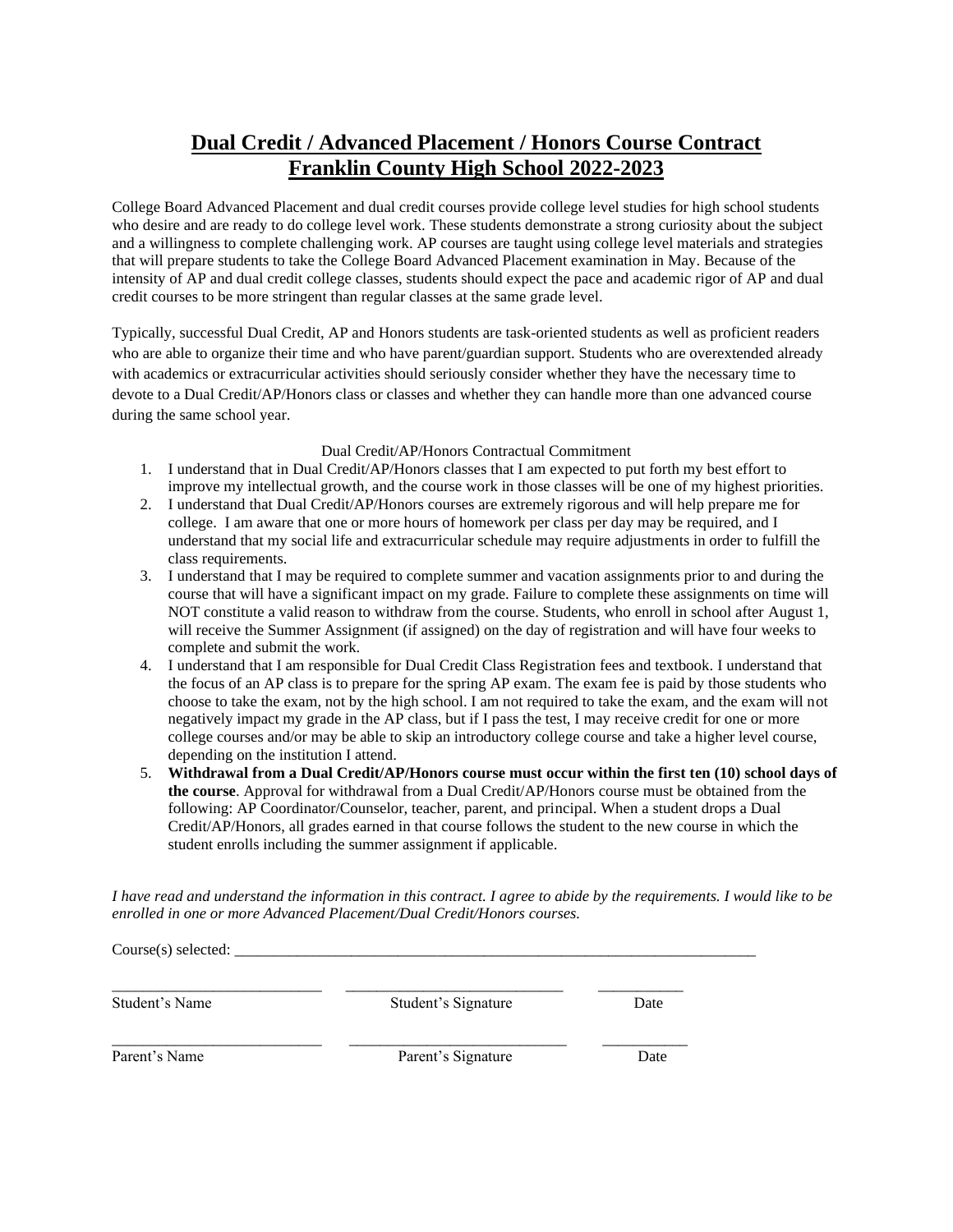# **INDEPENDENT STUDY POLICY**

- A syllabus designed collaboratively by the teacher and the student which shows what the student will know and do by the end of the course, including how that will be assessed.
- Requested course content must relate to the Kentucky Core Content/Program of Studies or the students' chosen career.
- Students are to be under the direct supervision of a person certified in the relevant content area.
- Student must complete a final exam or culminating project.
- One writing piece must be submitted to the students' working writing portfolio.
- AP students must take the AP exam to receive the additional quality point.
- Enrollment is limited to juniors and seniors who are on grade level and are in good academic standing.
- Students are limited to one independent study course per year, unless granted an exception by the principal.
- A conference, as arranged by the counseling office, will be held with the student, parent, teacher and a counselor to determine if an independent study course is appropriate.
- All independent study course applications must be submitted through the Guidance Department to the principal for approval. This application will contain a student letter of request outlining the reason for the request a signed by the student and the parent/guardian and a course syllabus signed by the teacher offering the course.
- Requests for an independent study course must be submitted no later than 10 days from the beginning of the school year or semester.
- Teachers will be limited to conducting one independent study course per year unless approved by the principal.
- Grades are to be submitted in accordance with established grading periods

# **DUAL CREDIT OPTIONS**

The complete list of Dual Credit Courses offered in-house is listed below. All classes are offered through Midway University unless otherwise noted. Please reference each section in this catalog to see specifics of each class. As dual credit courses are not required courses, please be advised that there are fees associated with these classes that may fall on the students (approximately a \$165 dual credit class fee and textbook fee ranging anywhere from \$50- \$150). Please take these fees in consideration and speak with your counselor and/or your teacher in each particular content area to make your decision. Students must have ACT composite score of 18 or 3.0 GPA/Teacher Recommendation to take dual credit courses. (ENG 101/102 also requires an 18 English subscore; MTH classes also requires an 18 Math subscore.)

AGR100: Contemporary Issues in Agriculture (MuSU) AGR199: Animal Science (MuSU) BIO 155/156: Biology BIO 107/108: Human Anatomy & Physiology (KSU) BIO 220: Medical Terminology (KSU) CHEM 170/171: Chemistry EDU 103: Introduction to Education ENG 101: English Composition I ENG 102: English Composition II ENG 210: Intro to Literature HIS 102: World Civilization

HIS 140/141: US History MTH 135: Intermediate Math MTH 139: Statistics MTH 140: College Algebra MTH 220: Calculus I MUS 167: Music Appreciation PSC 240: Physics I PSY 180: Psychology SOC 120: Sociology SPA 101: Spanish I (KSU) SPA 102: Spanish II (KSU)

# **ALTERNATIVE CREDIT OPTIONS**

Additional accelerated courses are available through colleges and also on-line providers such as BAVEL. Any fee attached to such course work is the responsibility of the student. (Fees could range from \$200-\$900.) If you are planning to sign up for one of these options, please see your counselor to obtain an Alternate Credit Option form.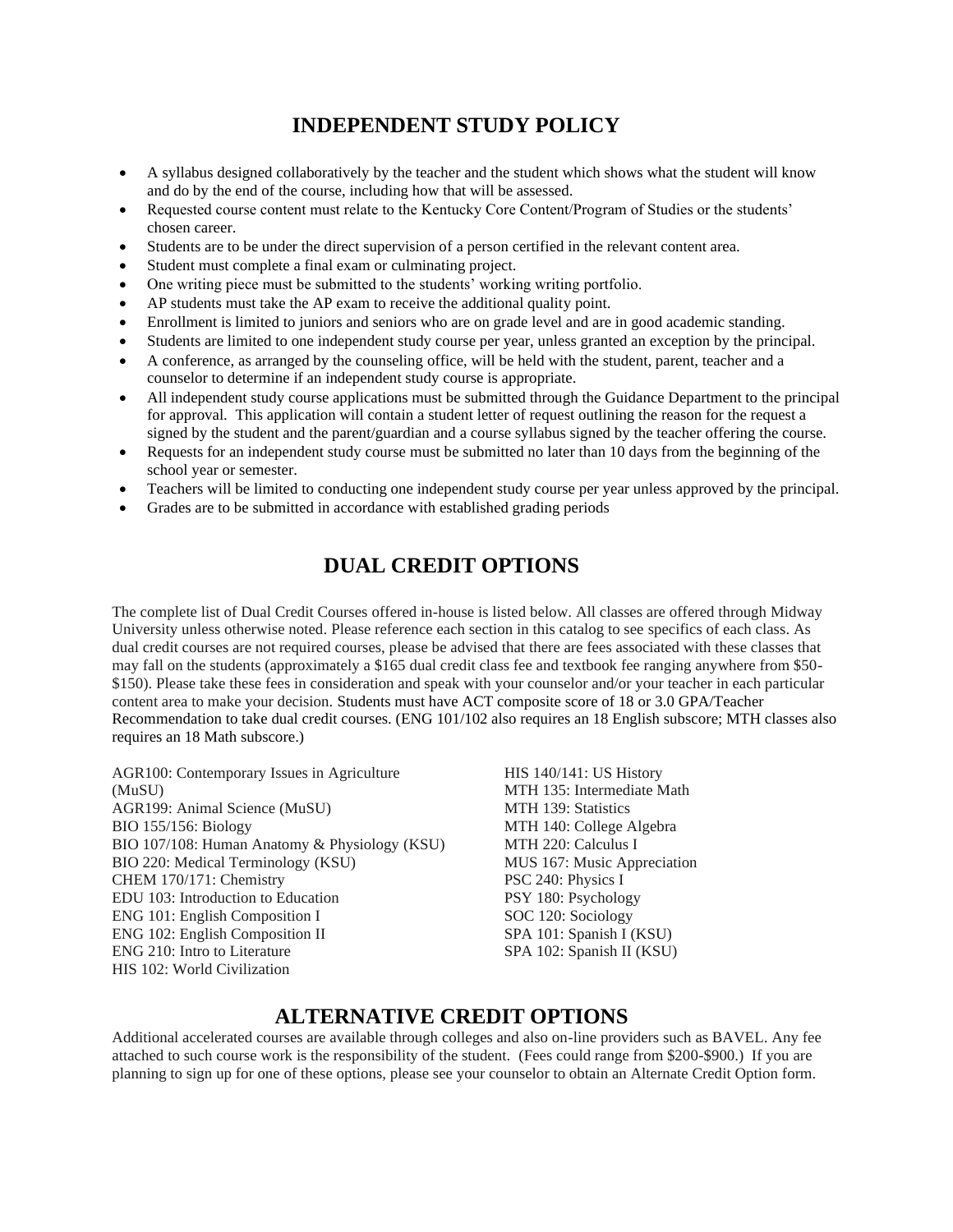# 2022-2023 FCHS Career and Technical Education Pathways

| <b>CTE Pathway</b>     | Pathway Description                                                                                                                                                                                                                                                                                                                                                                                                                                                                                                                                                | Pathway Best Practice<br>Courses                                                                                                                                                                                                                                                                                                                                                               |
|------------------------|--------------------------------------------------------------------------------------------------------------------------------------------------------------------------------------------------------------------------------------------------------------------------------------------------------------------------------------------------------------------------------------------------------------------------------------------------------------------------------------------------------------------------------------------------------------------|------------------------------------------------------------------------------------------------------------------------------------------------------------------------------------------------------------------------------------------------------------------------------------------------------------------------------------------------------------------------------------------------|
|                        | <b>Business</b>                                                                                                                                                                                                                                                                                                                                                                                                                                                                                                                                                    |                                                                                                                                                                                                                                                                                                                                                                                                |
| <b>Retail Services</b> | This pathway generally prepares individuals to perform<br>operations associated with retail sales in a variety of settings.<br>Includes instruction in over the counter and other direct sales<br>operations in business settings, basic bookkeeping principles,<br>customer services, team/staff leadership and supervision, floor<br>management, and applicable technical skills.                                                                                                                                                                                | <b>Required 2 credits from the</b><br>following:<br>-Retail Operations Specialist<br>-Retail Marketing<br>Management OR Marketing<br>Application<br>Choose 1-2 credits from the<br>following:<br>-Principles of<br>Entrepreneurship<br>-Marketing Principles<br>-Advertising and Promotion<br>-Accounting and Finance<br>Foundations OR Math<br>Personal Finance<br>-Marketing Education Co-op |
| Marketing              | This pathway generally prepares individuals to undertake and<br>manage the process of developing consumer audiences and<br>moving products from producers to consumers. Includes<br>instruction in buyer behavior and dynamics, principle of<br>marketing research, demand analysis, cost-volume and profit<br>relationships, pricing theory, marketing campaign and strategic<br>planning, market segments, advertising methods, sales<br>operations and management, consumer relations, retailing and<br>applications to specific products and markets.          | <b>Required 2 credits:</b><br>-Marketing Principles<br>-Marketing Applications<br>Choose 2 credits from the<br>following:<br>-Advertising and Promotion<br>-Sports and Event Marketing<br>-Retail Operations Specialist<br>-Principles of<br>Entrepreneurship<br>-Accounting and Finance<br>Foundations<br>-Math Personal Finance<br>-Marketing Education Co-op                                |
| E-Commerce             | This pathway focuses on the creation, execution, transmission,<br>and evaluation of commercial messages in various media<br>intended to promote and sell products, services, and brands;<br>and that prepares individuals to function as advertising assistants,<br>technicians, and managers. Includes instruction in advertising<br>theory; marketing strategy; advertising design and production<br>methods; campaign methods and techniques; media<br>management; related principles of business management; and<br>applicable technical and equipment skills. | Choose 2-3 credits from the<br>following:<br>-Digital Literacy<br>-Marketing Principles<br>-Advertising and Promotion<br>Choose 1-2 credits from the<br>following:<br>-Principles of<br>Entrepreneurship<br>-Marketing Applications<br>-Retail Operations Specialist<br>-Math Personal Finance                                                                                                 |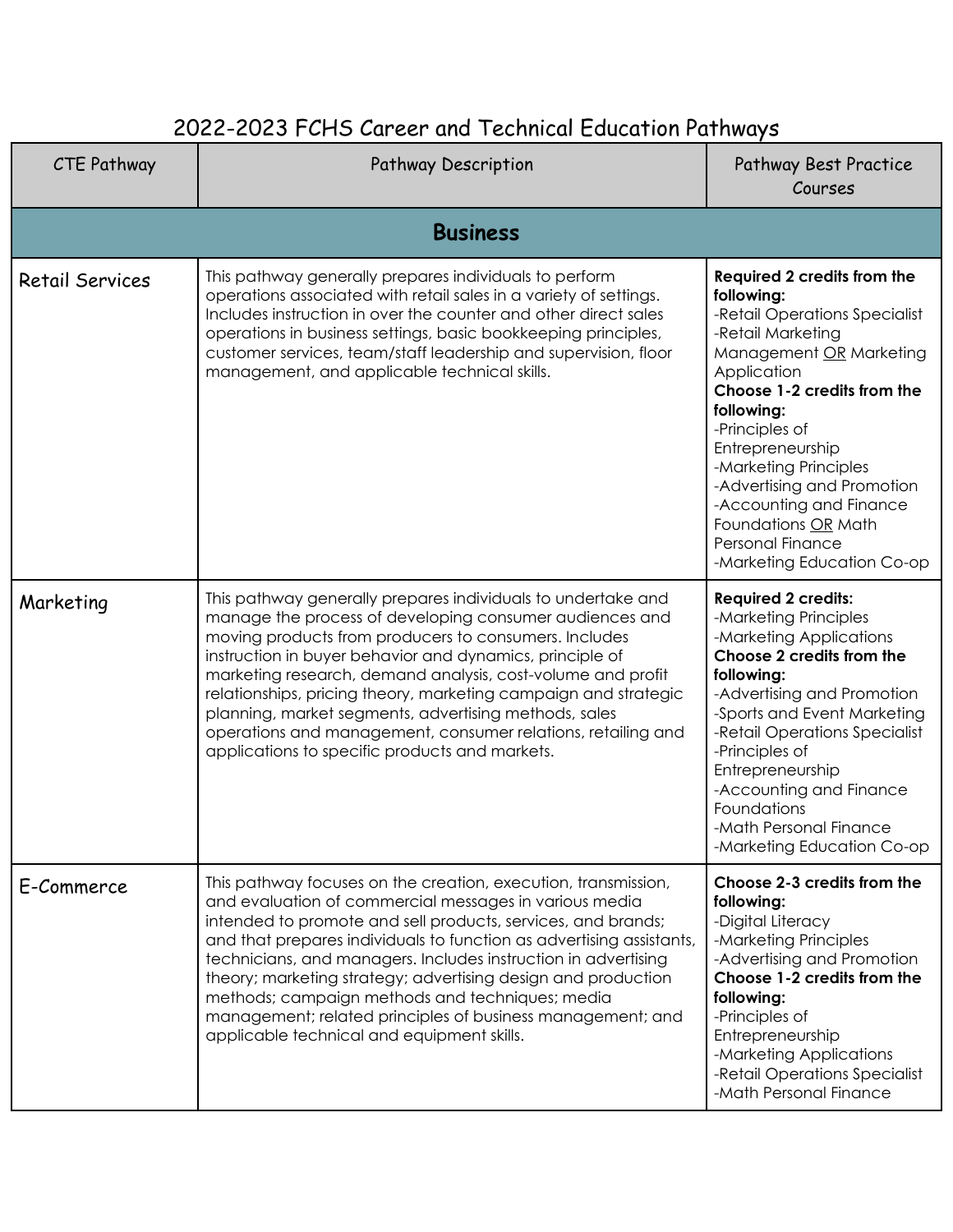|                                                             |                                                                                                                                                                                                                                                                                                                                                                                                                                                                                                                                   | -Marketing Education Co-op<br>-Business Education Co-op                                                                                                                                                                                                                                                                                                                                      |
|-------------------------------------------------------------|-----------------------------------------------------------------------------------------------------------------------------------------------------------------------------------------------------------------------------------------------------------------------------------------------------------------------------------------------------------------------------------------------------------------------------------------------------------------------------------------------------------------------------------|----------------------------------------------------------------------------------------------------------------------------------------------------------------------------------------------------------------------------------------------------------------------------------------------------------------------------------------------------------------------------------------------|
| <b>Financial Services</b>                                   | This pathway prepares individuals to perform a wide variety of<br>customer services in banks, insurance agencies, savings and loan<br>companies, and related enterprises. Includes instruction in<br>communications and public relations skills; business equipment<br>operation; and technical skills applicable to the methods and<br>operations of specific financial or insurance services.                                                                                                                                   | <b>Required 2 credits:</b><br>-Financial Services I<br>-Accounting and Finance<br>Foundations<br>Choose 2 credits from the<br>following:<br>-Financial Services II<br>-Math Personal Finance<br>-Marketing Principles<br>-Financial Analysis for<br>Managers<br>-Marketing Education Co-op<br>-Business Education Co-op                                                                      |
|                                                             | Agriculture                                                                                                                                                                                                                                                                                                                                                                                                                                                                                                                       |                                                                                                                                                                                                                                                                                                                                                                                              |
| <b>Animal Science</b>                                       | Animal Science develops basic knowledge and skills pertaining<br>to animal identification, selection, nutrition, reproduction and<br>genetics, health management, and marketing of farm and<br>companion animals commonly produced in Kentucky. The latest<br>production technologies, as well as biotechnological<br>applications, will be included. Leadership development will be<br>provided through the National FFA Organization. Each student<br>will be expected to have a supervised agricultural experience<br>program. | <b>Required 1 credit:</b><br>-Principles of Agricultural<br>Science and Technology<br>Choose 3 credits from the<br>following:<br>-Animal Science<br>-Equine Science<br>-Veterinary Science<br>May Substitute for one of the<br>three credits above:<br>-Food Science and<br><b>Technology Agriculture</b><br>-Agriculture Employability<br><b>Skills</b><br>-Agriculture Education Co-<br>op |
| Environmental<br>Science and<br>Natural Resource<br>Systems | This pathway focuses on the studies and activities relating to the<br>natural environment and its conservation, use, and improvement.<br>The basic principles of environmental science and natural<br>resource management are the foundational concepts of this<br>pathway. Subjects addressed include air, soil, water, wildlife,<br>plants, and sources of energy. Instruction related to using these<br>resources economically as well as recreationally is also included.                                                     | <b>Required 3 credits:</b><br>-Principles of Agricultural<br>Science and Technology<br>-Wildlife Resources<br>-Introduction to Greenhouse<br>and Crop Production<br>Choose 1 credit from the<br>following:<br>-Agriculture Employability<br>Skills<br>-Agricultural Education Co-<br>op<br>-Greenhouse Technology                                                                            |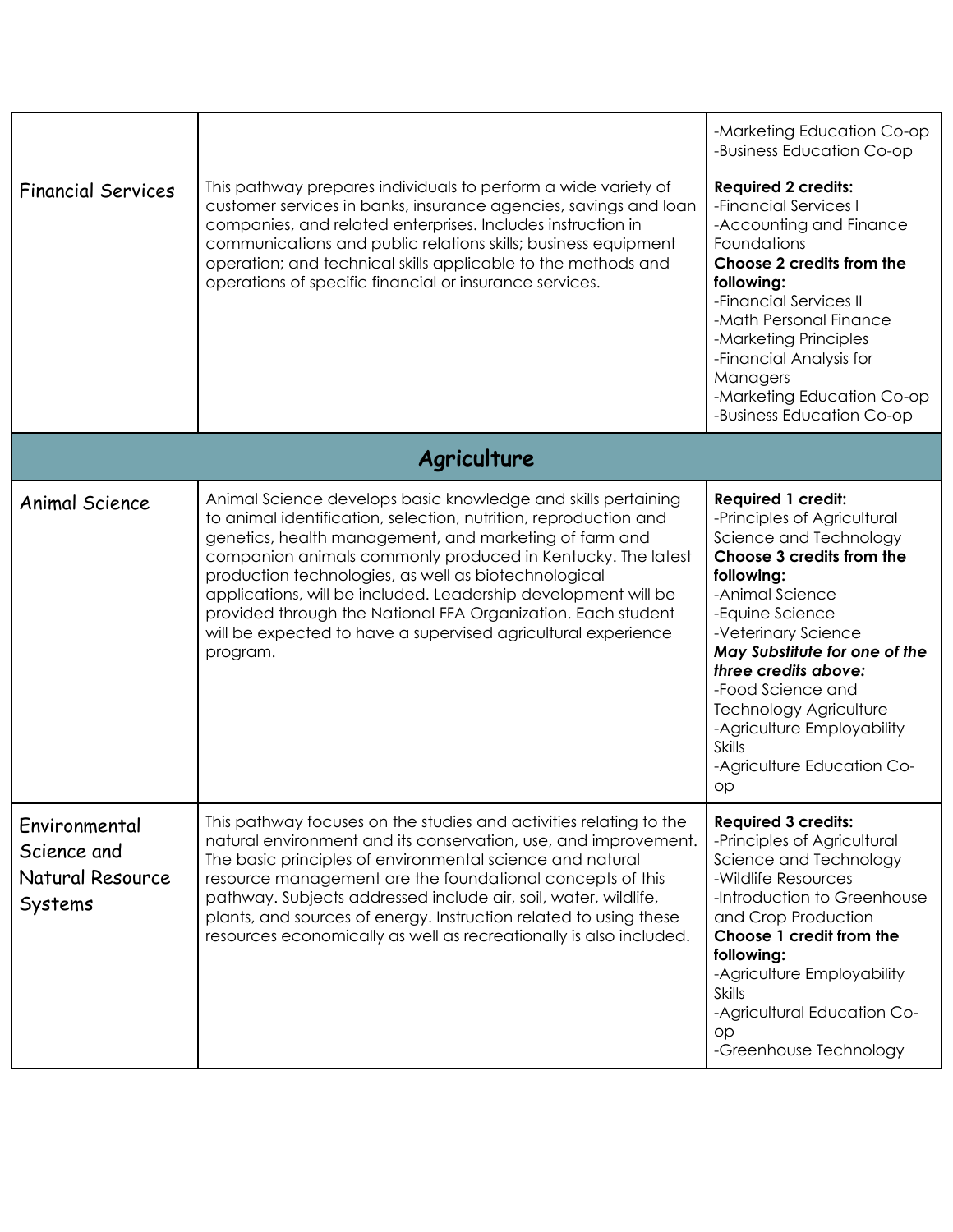| Horticulture and<br><b>Plant Science</b><br>Systems         | This pathway focuses on the scientific principles that underlie the<br>breeding, cultivation, and production of agricultural plants, and<br>the production, processing, and distribution of agricultural plant<br>products. Includes instruction in the plant sciences, crop<br>cultivation and production, and agricultural and food products<br>processing.                                                                                                                                                                                                                                                                                                                                                                   | <b>Required 1 credit:</b><br>-Principles of Agricultural<br>Science and Technology<br>Choose 2-3 credits from the<br>following:<br>-Introduction to Greenhouse<br>and Crop Production<br>-Floriculture and Floral<br>Design<br>-Greenhouse Technology<br>May Substitute for one of the<br>three credits above:<br>-Agriculture Employability<br><b>Skills</b><br>-Agricultural Education Co-<br>op |
|-------------------------------------------------------------|---------------------------------------------------------------------------------------------------------------------------------------------------------------------------------------------------------------------------------------------------------------------------------------------------------------------------------------------------------------------------------------------------------------------------------------------------------------------------------------------------------------------------------------------------------------------------------------------------------------------------------------------------------------------------------------------------------------------------------|----------------------------------------------------------------------------------------------------------------------------------------------------------------------------------------------------------------------------------------------------------------------------------------------------------------------------------------------------------------------------------------------------|
| <b>JROTC</b>                                                |                                                                                                                                                                                                                                                                                                                                                                                                                                                                                                                                                                                                                                                                                                                                 |                                                                                                                                                                                                                                                                                                                                                                                                    |
| Air Force JROTC                                             | This pathway introduces students to the theory and principles of<br>aerospace science and leadership education. Air Force JROTC<br>provides education in aviation history, the science of flight,<br>cultural and world studies, exploration of space, and<br>management principles. Air Force JROTC engages students in<br>the practice of civic responsibility, communication skills, critical<br>thinking skills, teamwork, health and wellness, financial literacy,<br>and the exploration of career opportunities. Air Force JROTC<br>provides STEM and leadership elective opportunities to reinforce<br>curriculum learning outcomes. Programs are offered as adjuncts<br>to regular high school instructional programs. | <b>Required 3 credits:</b><br>-Air Force JROTC 1<br>-Air Force JROTC 2<br>-Air Force JROTC 3<br>Choose one credit from the<br>following:<br>-Air Force JROTC 4<br>-Air Force JROTC Leadership                                                                                                                                                                                                      |
| Transportation                                              |                                                                                                                                                                                                                                                                                                                                                                                                                                                                                                                                                                                                                                                                                                                                 |                                                                                                                                                                                                                                                                                                                                                                                                    |
| Automotive<br>Maintenance and<br>Light Repair<br>Technician | This is a program that prepares individuals to apply technical<br>knowledge and skills to repair, service, and maintain all types of<br>automobiles. It includes instruction in brake systems, electrical<br>systems, engine performance, engine repair, suspension and<br>steering, automatic and manual transmissions and drivetrains,<br>and heating and air conditioning systems                                                                                                                                                                                                                                                                                                                                            | Complete 4 credits from the<br>following:<br>-Auto I: AMLR-A<br>-Auto II: AMLR-B<br>-Auto III: AMLR-C<br>-Auto IV: AMLR-D<br>May enroll in the following<br>credit senior year once Auto<br>1-3 credits have been<br>earned and is enrolled in<br>Auto IV:<br>-Co-op Auto                                                                                                                          |
| <b>Manufacturing (Welding)</b>                              |                                                                                                                                                                                                                                                                                                                                                                                                                                                                                                                                                                                                                                                                                                                                 |                                                                                                                                                                                                                                                                                                                                                                                                    |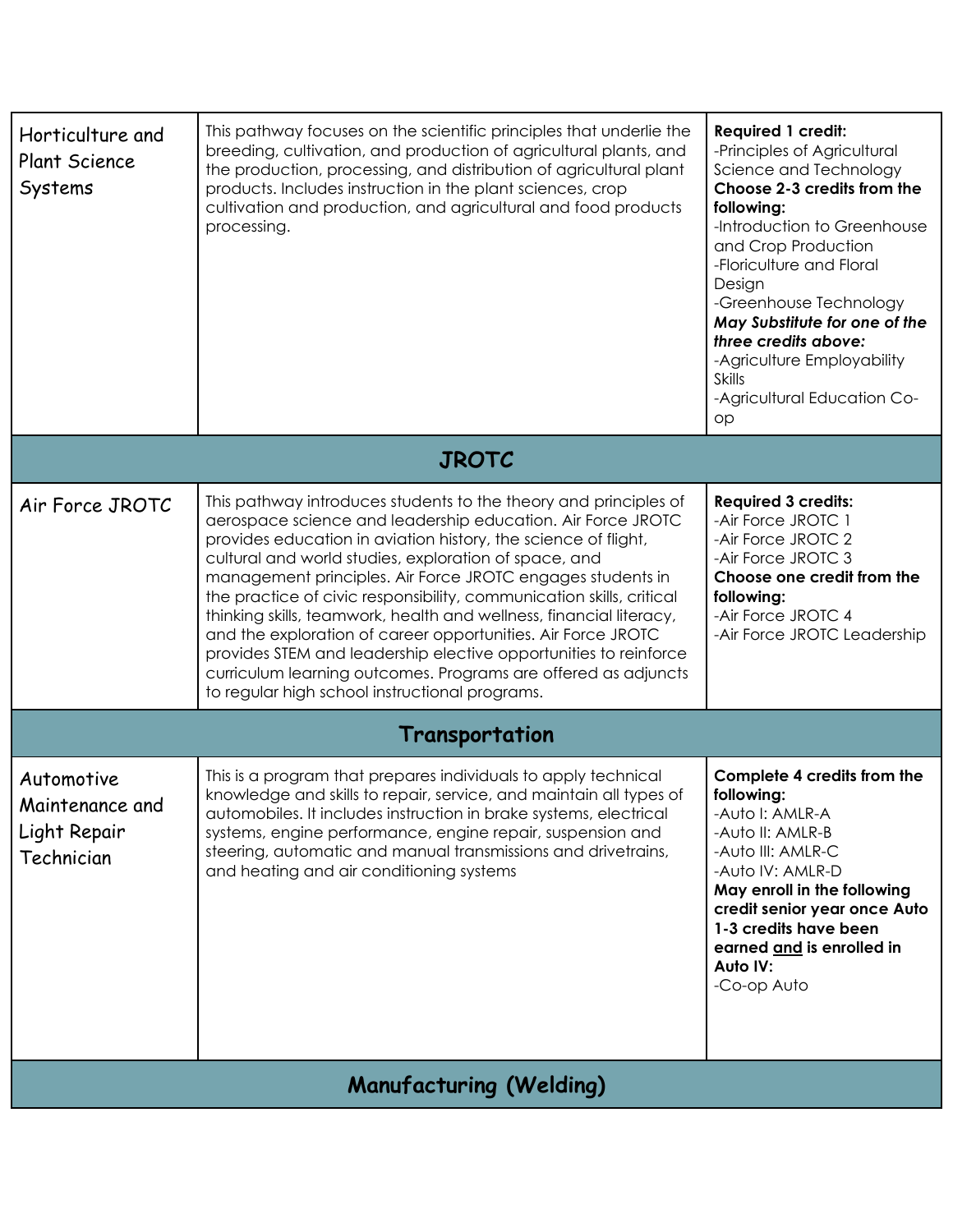| Welder Entry-<br>Level                       | An entry level welder demonstrates the ability to assist lead<br>welders in the fabrication of steel and metal structures. Students<br>must be adept at performing basic welding functions and<br>calculating dimensions as well as operating power equipment,<br>grinders and other related tools. Student must be proficient in<br>reading and interpreting basic blueprints and following work<br>procedure specifications (WPS).                                                                                                                                                                                  | Complete 4 credits from the<br>following:<br>-Welding I: Oxy Fuel<br>-Welding II: SMAW<br>-Welding III: Maintenance<br>-Welding IV: GMAW<br>May enroll in the following if<br>student has completed 2<br>courses on the pathway and<br>is enrolled in third course:<br>-Co-op Welding                                                                                                                   |
|----------------------------------------------|-----------------------------------------------------------------------------------------------------------------------------------------------------------------------------------------------------------------------------------------------------------------------------------------------------------------------------------------------------------------------------------------------------------------------------------------------------------------------------------------------------------------------------------------------------------------------------------------------------------------------|---------------------------------------------------------------------------------------------------------------------------------------------------------------------------------------------------------------------------------------------------------------------------------------------------------------------------------------------------------------------------------------------------------|
| <b>Welding Engineer</b>                      | This pathway provides the opportunity to blend Career and<br>Technical Education (CTE) courses with Engineering courses to<br>help students apply technical skills along with Science,<br>Technology, Engineering, and Math (STEM) skills to solve real-<br>world problems. Welding Engineers design and develop metal<br>components for products for the pipeline, automotive, boiler<br>making, ship building, aircraft and mobile home industry. Welding<br>Engineers must have knowledge of cutting processes and gas<br>metal arc welding procedures for efficient development of these<br>industrial processes. | Complete the following 6<br>credits:<br>-Engineering I<br>-Engineering II<br>-Welding I: Oxy Fuel<br>-Welding II-SMAW<br>-Welding IV- GMAW<br>May take the following<br>course but not required for<br>pathway:<br>-Welding III- Maintenance                                                                                                                                                            |
| <b>Construction (Carpentry)</b>              |                                                                                                                                                                                                                                                                                                                                                                                                                                                                                                                                                                                                                       |                                                                                                                                                                                                                                                                                                                                                                                                         |
| Residential<br>Carpenter<br>Assistant        | This pathway prepares individuals to apply technical knowledge<br>and skills to layout, cut, fabricate, erect, install, and repair<br>wooden structures and fixtures, using hand and power tools. The<br>pathway includes instruction in technical mathematics, framing,<br>construction materials and selection, job estimating, blueprint<br>reading, foundations and roughing-in, finish carpentry<br>techniques, and applicable codes and standards.                                                                                                                                                              | Complete 4 credits from the<br>following:<br>-Carpentry I: Intro to<br>construction technology<br>-Carpentry II: Floor and Wall<br>Framing<br>-Carpentry III: Ceiling and<br>Roof Framing<br>-Carpentry IV: Exterior and<br>Interior Finishing<br>May enroll in the following<br>course if student has<br>completed 2 courses on the<br>pathway and is enrolled in<br>third course:<br>-Carpentry Co-op |
| Construction<br>Architectural<br>Engineering | This pathway provides the opportunity to blend Career and<br>Technical Education (CTE) courses with engineering courses to<br>help students apply technical skills along with Science,<br>Technology, Engineering, and Math (STEM) skills to solve real-                                                                                                                                                                                                                                                                                                                                                              | Complete the following 5<br>credits:<br>-Engineering I<br>-Civil Engineering                                                                                                                                                                                                                                                                                                                            |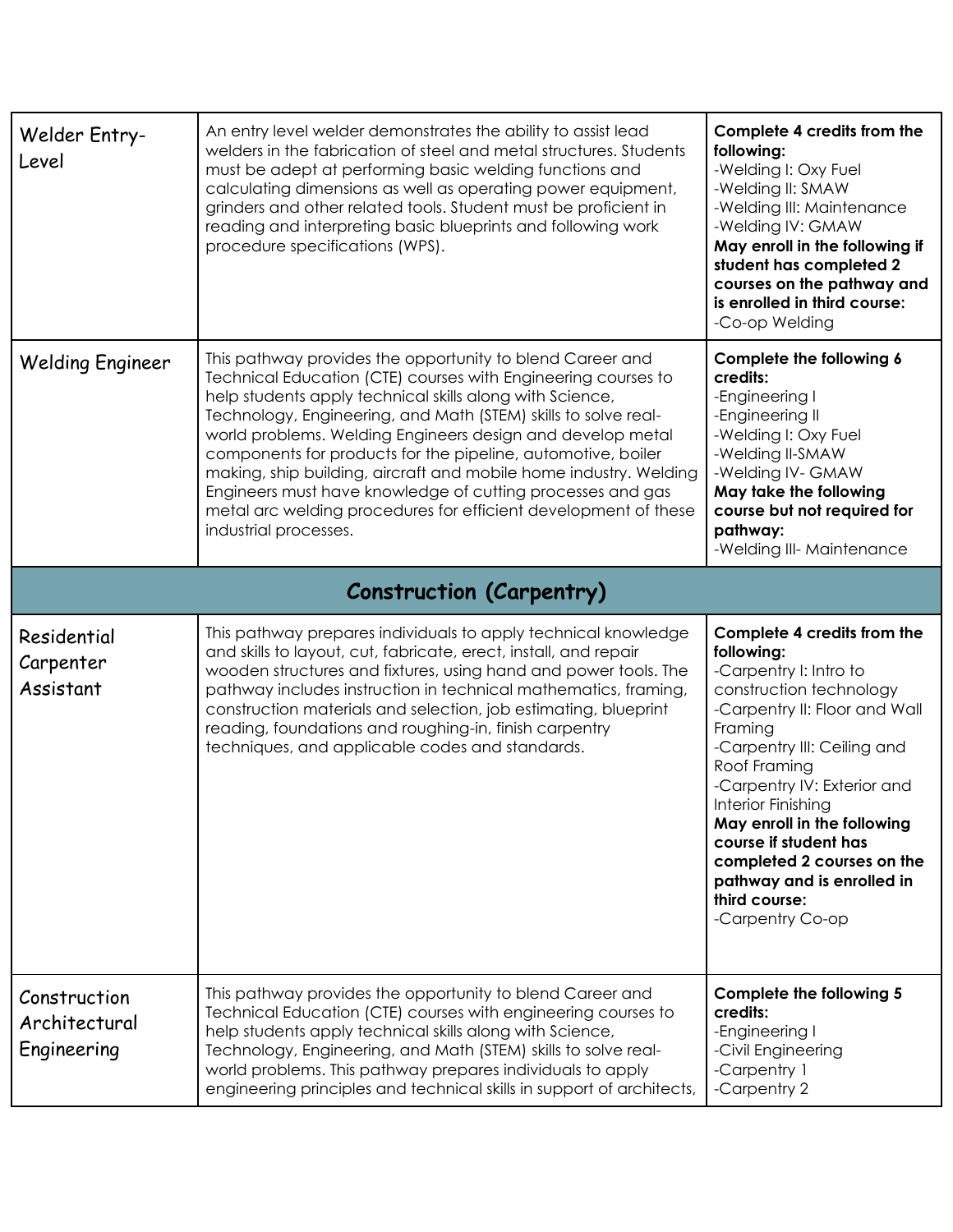|                                        | engineers and planners engaged in designing and developing<br>buildings, urban complexes, and related systems. Includes<br>instruction in design testing procedures, building site analysis,<br>model building and computer graphics, structural systems<br>testing, analysis of prototype mechanical and interior systems,<br>report preparation, basic construction and structural design,<br>architectural rendering, computer-aided drafting (CAD), layout<br>and designs, architectural blueprint interpretation, building<br>materials, and basic structural wiring diagramming.                                                                      | -Carpentry 3                                                                                                                                                                                                                                                                                                                                                              |
|----------------------------------------|-------------------------------------------------------------------------------------------------------------------------------------------------------------------------------------------------------------------------------------------------------------------------------------------------------------------------------------------------------------------------------------------------------------------------------------------------------------------------------------------------------------------------------------------------------------------------------------------------------------------------------------------------------------|---------------------------------------------------------------------------------------------------------------------------------------------------------------------------------------------------------------------------------------------------------------------------------------------------------------------------------------------------------------------------|
|                                        | <b>Health Science</b>                                                                                                                                                                                                                                                                                                                                                                                                                                                                                                                                                                                                                                       |                                                                                                                                                                                                                                                                                                                                                                           |
| Allied Health                          | This pathway is a general, introductory, undifferentiated, or joint<br>pathway in health services occupations that prepares individuals<br>for either entry into specialized training programs or for a variety<br>of concentrations in the allied health area. Includes instruction in<br>the basic sciences, research and clinical procedures, and<br>aspects of the subject matter related to various health<br>occupations.                                                                                                                                                                                                                             | <b>Required 3 credits:</b><br>-Principles of Health Science<br>-Emergency procedures for<br>healthcare professionals (0.5<br>credit) <b>AND</b> Medical<br>Terminology DC (0.5 credit<br>OR 1 credit)<br>-Allied Health Core Skills<br>Choose 1 credit from the<br>following:<br>-BIO 107/108 DC-Human<br>Anatomy and Physiology<br>-Allied Health Internship             |
| Pre-Nursing                            | This pathway prepares individuals for admission to a professional<br>program in nursing. This pathway focuses on caring for residents<br>in a long-term care facility.                                                                                                                                                                                                                                                                                                                                                                                                                                                                                      | <b>Required 3 credits:</b><br>-Principles of Health Science<br>-Emergency procedures for<br>healthcare professionals (0.5<br>credit) <b>AND</b> Medical<br>Terminology DC (0.5 credit<br>OR 1 credit)<br>-Medicaid Nurse Aide<br>Choose 1 credit from the<br>following:<br>-BIO 107/108 DC-Human<br>Anatomy and Physiology<br>-Nursing Co-op<br>-Allied Health Internship |
| <b>Emergency Medical</b><br>Technician | This pathway prepares individuals, under the remote supervision<br>of physicians, to recognize, assess, and manage medical<br>emergencies in prehospital settings and to supervise ambulance<br>personnel. Includes instruction in basic, intermediate, and<br>advanced EMT procedures; emergency surgical procedures;<br>medical triage; rescue operations; crisis scene management and<br>personnel supervision; equipment operation and maintenance;<br>patient stabilization, monitoring, and care; drug administration;<br>identification and preliminary diagnosis of diseases and injuries;<br>communication and computer operations; basic anatomy, | <b>Required credits:</b><br>-Principles of Health Science<br>-Emergency procedures for<br>healthcare professionals (0.5<br>credit) <b>AND</b> Medical<br>Terminology DC (0.5 credit<br>$OR 1$ credit)<br>-Emergency Medical<br>Technician (EMT) &                                                                                                                         |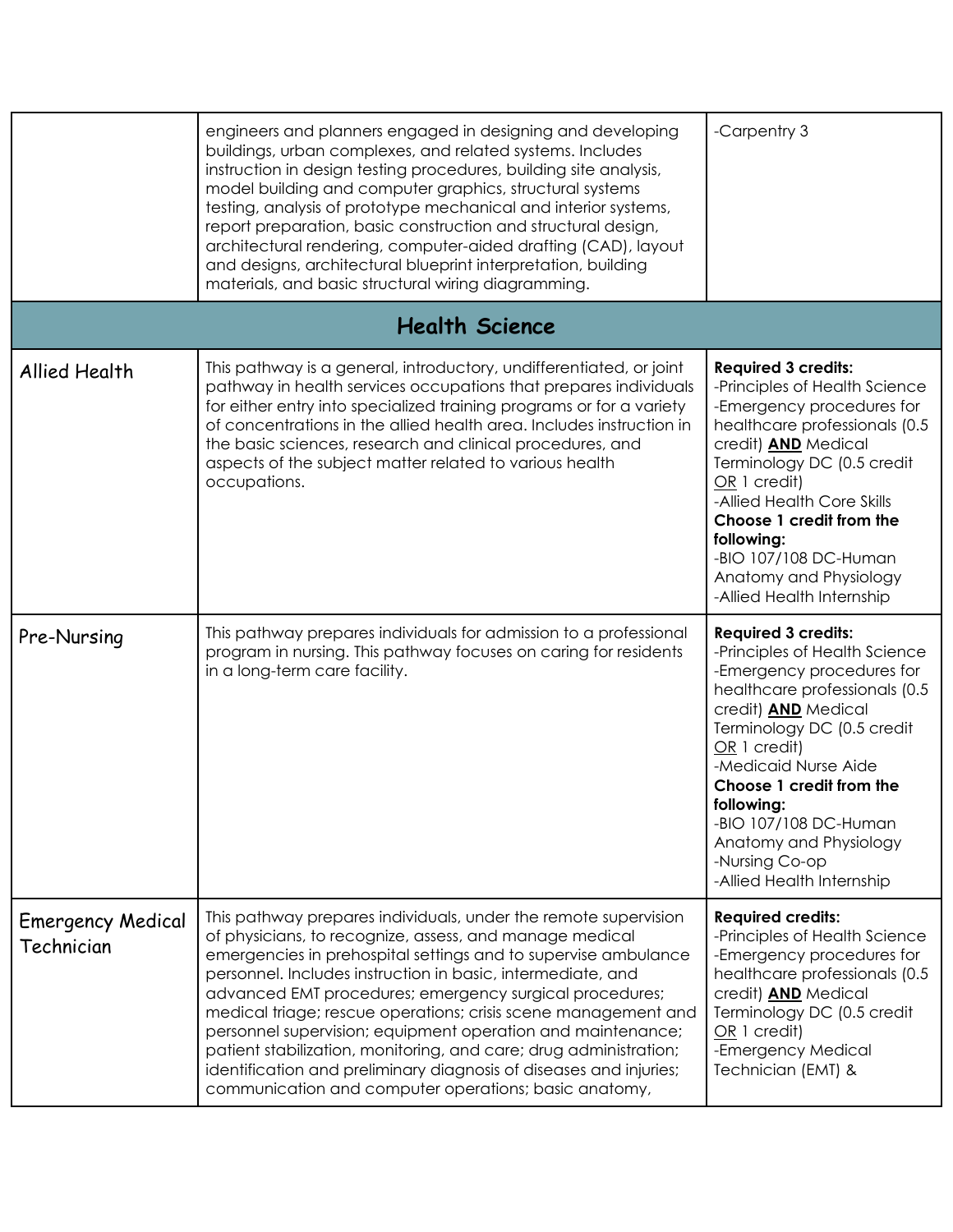|                                               | physiology, pathology, and toxicology; and professional<br>standards and regulations.                                                                                                                                                                                                                                                                                                                                                                                                                                                                                                                                                                                                                    | <b>Emergency Medical Services</b><br>(EMS)<br>May take the following<br>courses:<br>-BIO 107/108 DC-Human<br>Anatomy and Physiology<br>-Allied Health Internship                                                                                                                                                                                                                              |
|-----------------------------------------------|----------------------------------------------------------------------------------------------------------------------------------------------------------------------------------------------------------------------------------------------------------------------------------------------------------------------------------------------------------------------------------------------------------------------------------------------------------------------------------------------------------------------------------------------------------------------------------------------------------------------------------------------------------------------------------------------------------|-----------------------------------------------------------------------------------------------------------------------------------------------------------------------------------------------------------------------------------------------------------------------------------------------------------------------------------------------------------------------------------------------|
| Dental Assisting                              | This pathway prepares individuals to provide patient care, take<br>dental radiographs (x-ray photographs), prepare patients and<br>equipment for dental procedures, and discharge office<br>administrative functions under the supervision of dentists and<br>dental hygienists. It includes instruction in medical<br>recordkeeping, general office duties, reception and patient<br>intake, scheduling, equipment maintenance and sterilization,<br>basic radiography, pre- and post-operative patient care and<br>instruction, chairside assisting, taking tooth and mouth<br>impressions, and supervised practice.                                                                                   | <b>Required 3 credits:</b><br>-Principles of Health Science<br>-Emergency procedures for<br>healthcare professionals (0.5<br>credit) <b>AND</b> Medical<br>Terminology DC (0.5 credit<br>OR 1 credit)<br>-Dental Assistant Internship<br>Choose 1 credit from the<br>following:<br>-BIO 107/108 DC-Human<br>Anatomy and Physiology<br>-Allied Health Core Skills<br>-Allied Health Internship |
| <b>Computer Science</b>                       |                                                                                                                                                                                                                                                                                                                                                                                                                                                                                                                                                                                                                                                                                                          |                                                                                                                                                                                                                                                                                                                                                                                               |
| Web Development/<br>Administration            | The Web Development/Administration pathway involves<br>creating, designing, and producing interactive multimedia<br>products and services. This will include development of digitally<br>generated or computer-enhanced media, and the adherence<br>to web standards, as used in business, training, communications<br>and marketing. Organizations of all types and sizes use digital<br>media, web pages, and websites to communicate with existing<br>and potential customers, to track transactions, and to<br>collaborate with colleagues. This pathway will prepare students<br>to enter the workforce ready to participate as leaders in a broad<br>range of careers and further their education. | <b>Complete 3 credits:</b><br>-Web Page Development<br>(Level I)<br>-Computer Hardware and<br>Software Maintenance<br>-Special Topics Web<br>Development<br>Choose at least 1 of the<br>following credits:<br>-Digital Literacy<br>-Help Desk Operations<br>-Computer Science Co-op                                                                                                           |
| Information<br>Support and<br><b>Services</b> | The Information Support and Services pathway focuses on the<br>design of computing systems. The courses include instruction in<br>the principles of computer hardware and software components,<br>algorithms, databases, and telecommunications.                                                                                                                                                                                                                                                                                                                                                                                                                                                         | Complete the following 3<br>credits:<br>-Digital Literacy<br>-Computer Hardware and<br>Software Maintenance<br>-Help Desk Operations<br>Choose 1 of the following:<br>-Computer Science Co-op                                                                                                                                                                                                 |
| Engineering                                   |                                                                                                                                                                                                                                                                                                                                                                                                                                                                                                                                                                                                                                                                                                          |                                                                                                                                                                                                                                                                                                                                                                                               |
| Civil Engineering                             | This pathway generally prepares individuals to apply<br>mathematical and scientific principles to the design,                                                                                                                                                                                                                                                                                                                                                                                                                                                                                                                                                                                            | Complete the following 4<br>credits:                                                                                                                                                                                                                                                                                                                                                          |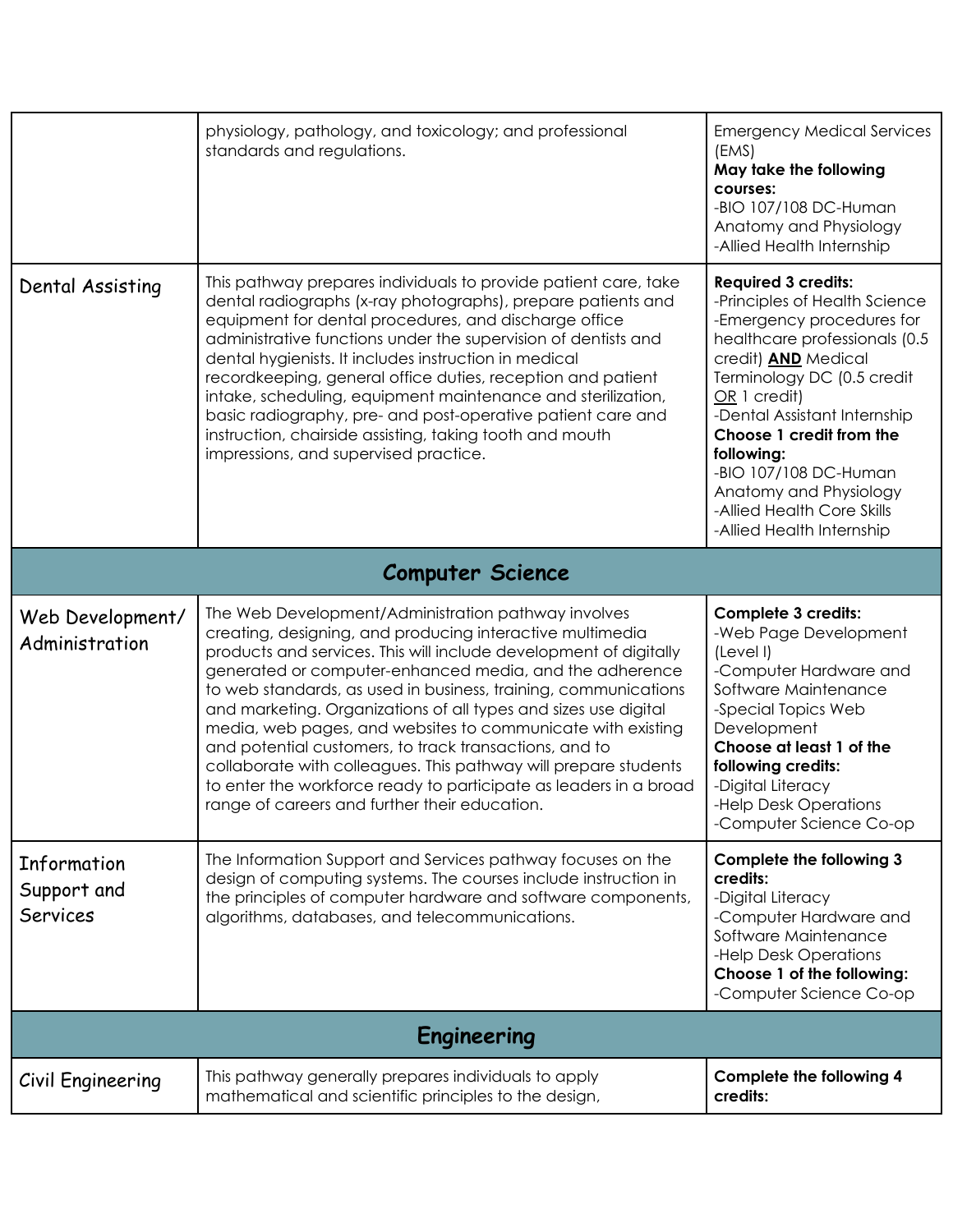|                           | development and operational evaluation of structural, load<br>bearing, material moving, transportation, water resource, and<br>material control systems; and environmental safety measures.<br>Civil engineers design, build, supervise, operate, and maintain<br>construction projects and systems in the public and private<br>sector, including roads, buildings, airports, tunnels, dams, bridges,<br>and systems for water supply and sewage treatment.                                                                                                                                                                                                                                               | -Engineering I<br>-Engineering II<br>-Civil Engineering<br>-Engineering Co-op                                              |
|---------------------------|------------------------------------------------------------------------------------------------------------------------------------------------------------------------------------------------------------------------------------------------------------------------------------------------------------------------------------------------------------------------------------------------------------------------------------------------------------------------------------------------------------------------------------------------------------------------------------------------------------------------------------------------------------------------------------------------------------|----------------------------------------------------------------------------------------------------------------------------|
| Mechanical<br>Engineering | This pathway prepares individuals to apply mathematical and<br>scientific principles to the design, development and operational<br>evaluation of physical systems used in manufacturing and end<br>product systems for specific uses including machine tools, jigs<br>and other manufacturing equipment; stationary power units and<br>appliances; engines; self-propelled vehicles; housings and<br>containers; hydraulic and electric systems for controlling<br>movement; and the integration of computers and remote<br>control with operating systems. Mechanical Engineers design,<br>develop, build, and test mechanical and thermal sensors and<br>devices including tools, engines, and machines. | Complete the following 4<br>credits:<br>-Engineering I<br>-Engineering II<br>-Mechanical Engineering<br>-Engineering Co-op |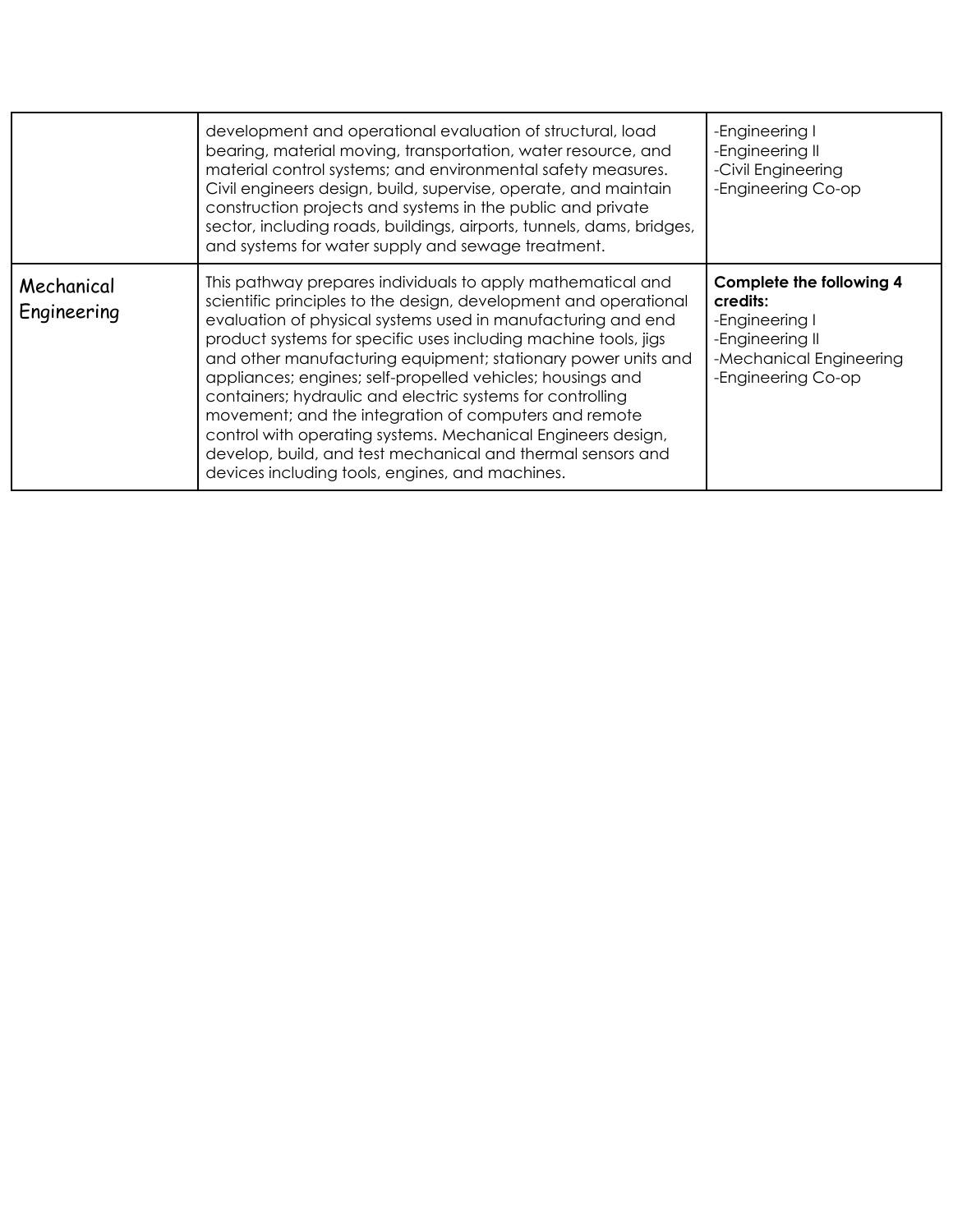# **AGRICULTURE**

# **COURSE TITLE: PRINCIPLES OF AGRI-SCIENCE AND TECHOLOGY**

**COURSE NO**: 030715 **LEVELS**: 9, 10 **CREDIT**: 1 This course provides instruction in the foundations of the various segments of the agricultural industry. Agricultural career opportunities will be emphasized. Animal science, plant and land science, and agricultural mechanics skills will be the focus of the curriculum. The selection and planning of a supervised agricultural experience program and related record keeping will be presented. Leadership development will be provided through FFA. Students will receive personal guidance and counseling with preparatory program selection. Each student will be expected to have an agricultural experience program.

# **COURSE TITLE: AGRICULTURE EMPLOYABILITY SKILLS**

**COURSE NO**: 010121 **LEVELS**: 12 **CREDIT**: 1 Agriculture Employability Skills provides opportunities to develop skills in: job searching, preparing resumes, writing letters of application, job interview, attitude, communicating effectively, human relations and accepting responsibilities. Content may be enhanced with appropriate computer applications. Leadership Development will be provided through FFA. Each student will be expected to have a supervised agricultural experience program.

# **COURSE TITLE: ANIMAL SCIENCE**

**COURSE NO**: 020501 **LEVELS**: 10, 11, 12 **CREDIT**: 1 Animal science develops basic knowledge and skills pertaining to livestock identification, selection, nutrition, reproduction and genetics, health management, and marketing of one or more species of farm animals. The latest biotechnological applications will be included. The content may be enhanced with appropriate computer applications. Leadership development will be provided through FFA. Each student will be expected to have a supervised agricultural experience program.

### **COURSE TITLE: FOOD SCIENCE AND TECHNOLOGY**

**COURSE NO**: 010702 **LEVELS**:10, 11, 12 **CREDIT**: 1 Discover the science behind your favorite foods. Food Technology introduces the issues of food production, nutrition, food chemistry and the development of food products in a global society. The government regulations regarding foods and the exploration of career opportunities will also be covered. Content may be enhanced with hands-on lab activities.

### **COURSE TITLE: EQUINE SCIENCE**

**COURSE NO**: 020510 **LEVELS**:10, 11, 12 **CREDIT**: 1 Equine science develops knowledge and skill pertaining to breed identification and selection, anatomy, physiology, nutrition, genetics and reproductive management, training principles, grooming, health disease, parasite control and sanitation practices. Content may be enhanced with appropriate computer applications. Leadership development will be provided through FFA. Each student will be expected to have an agricultural experience program.

# **COURSE TITLE: VETERINARY SCIENCE**

**COURSE NO:** 020511 **LEVELS**: 10, 11, 12 **CREDIT**: 1

This course introduces students to the field of veterinary science. Major topics include veterinary terminology, safety, sanitation, anatomy/physiology, clinical exams, hospital procedures, parasitology, laboratory techniques, nutrition, diseases, office management, and animal management. Careers are also to be explored.

# **COURSE TITLE: FLORICULTURE AND FLORAL DESIGN**

**COURSE NO**: 010621 **LEVELS**: 9, 10, 11, 12 **CREDIT**: 1

Floriculture and floral design provides instruction to develop floral design techniques using silk, dried, and fresh flowers. Students will learn operation and management techniques of a florist business as well as identification, production and cultural maintenance practices of plants used in floral design and interior landscaping. Content may be enhanced by utilizing appropriate technology. Leadership development will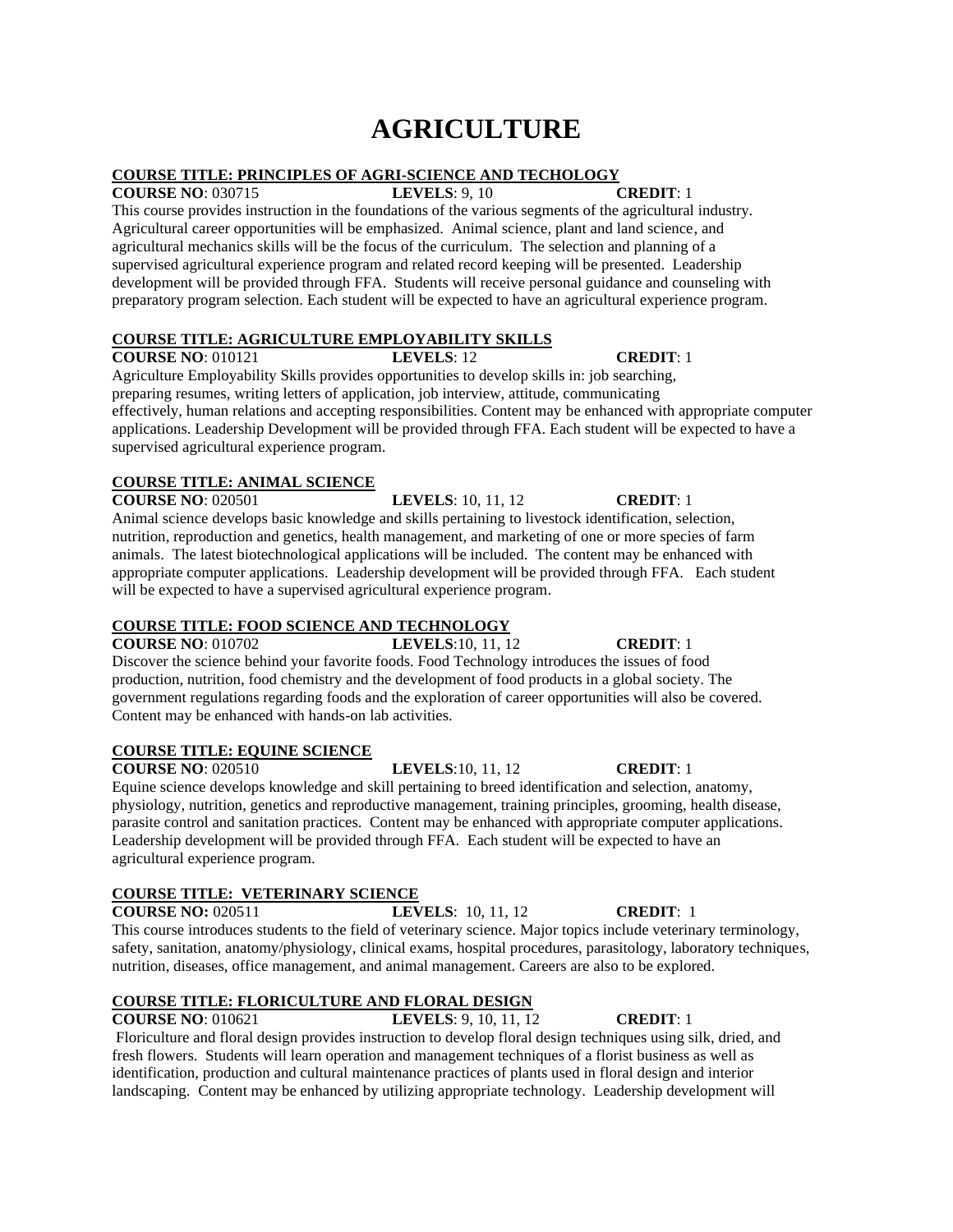be provided through FFA. \*\*Starting in the 2019-2020 school year, this course will also fulfill the Fine Arts credit for graduation.\*\*

# **COURSE TITLE: WIILDLIFE RESOURCES**

**COURSE NO**: 030611 **LEVELS:** 9, 10, 11, 12 **CREDIT**: 1

Develops an awareness of wildlife industry resources. The course includes: a study of ecology and ecosystems, wildlife habitat, population dynamics, management techniques that deal with wildlife in all areas and the regulations that effect the wildlife industry. Content may be enhanced with appropriate applied scientific laboratory activities and computer applications. Leadership development will be provided through FFA. Each student will be expected to have a supervised agricultural experience program.

# **COURSE TITLE: GREENHOUSE TECHNOLOGY**

**COURSE NO:** 010641 **LEVELS**: 11, 12 **CREDIT**: 1

Greenhouse technology provides instruction in greenhouse structures and greenhouse environment regulations. Plant growth and development and propagation are included as well as production and maintenance of bedding and container produced plants. Fundamental principles of vegetable production and commercial production of vegetable crops may be included. Content may be enhanced with appropriate technology. Leadership development will be provided through FFA. Each student will be expected to have a supervised agricultural experience program.

# **COURSE TITLE: INTRODUCTION TO GREENHOUSE AND CROP PRODUCTION**

| <b>COURSE NO: 010611</b> | <b>LEVELS:</b> 10, 11, 12 | <b>CREDIT:</b> |
|--------------------------|---------------------------|----------------|
|                          |                           |                |

**PREREQUISITE**: Completion of Greenhouse Technology

Introduction to Greenhouse and Crop Production develops basic scientific knowledge and skills pertaining to management of soil and its effects on human and animal food and fiber production, the environment, and meeting basic needs of life. The relationship of soil to plant growth and horticulture will be emphasized. Plant anatomy, reproduction, growth, health, and current biotechnological advances will be included. Leadership development will be provided through FFA. Each student will be expected to have a supervised agricultural experience program.

# **COURSE TITLE: AGRICULTURE MATH**

**COURSE NO:** 030708 **LEVELS**: 11, 12 **CREDIT**: 1

This course provides an introduction to agriculture math. Course material will include: number properties and operations, measurement, geometry, data analysis and probability, algebraic thinking, personal development, employee and employer responsibilities, records, files, purchasing materials, stocking, selling and business account procedures. Leadership development will be provided through FFA. Each student will be expected to have a supervised agricultural experience program.

### **COURSE TITLE: AGR199MSUDC - CONTEMPORARY ISSUES IN AGRICULTURE – DUAL CREDIT COURSE NO:** 030715DMSU **LEVELS**: 12 **CREDIT**: .5 **College**: 3 hours

**PREREQUISITES:** At least two credits of agriculture classes

**FEES:** ALL STUDENTS ARE REPSONSIBLE FOR THE DUAL CREDIT FEE AND TEXTBOOK. AGR 199 is the introductory agriculture class at Murray State University that all college agriculture freshmen are strongly encouraged to take. This class covers all aspects of the issues that are currently facing American agriculture. AGR 199 is a dual credit class in which the students will earn a  $\frac{1}{2}$  credit here at FCHS (Ag Communications) and earn 3 hours of college credit at MSU. AGR 199 is class that is transferable to any other college or university in the state of Kentucky. Course class work involves tests, midterm and final tests, quizzes and papers.

# **COURSE TITLE: AGR100MSUDC- ANIMAL SCIENCE - DUAL CREDIT**

**COURSE NO:** 020501DMSU **LEVELS**: 12 **CREDIT**: .5 **College**: 3 hours

**PREREQUISITES:** At least two credits of agriculture classes

**FEES:** ALL STUDENTS ARE REPSONSIBLE FOR THE DUAL CREDIT FEE AND TEXTBOOK.

AGR 100 is the introductory animal science class at Murray State. Any student who is interested in pursuing a career in small or large animal science, agriculture education, agriculture production, etc. is strongly encouraged to take this class while in college. AGR 100 is a dual credit class in which the students will earn a ½ credit here at FCHS (Advanced Animal Science) and earn 3 hours of college credit at MSU. AGR 100 is class that is transferable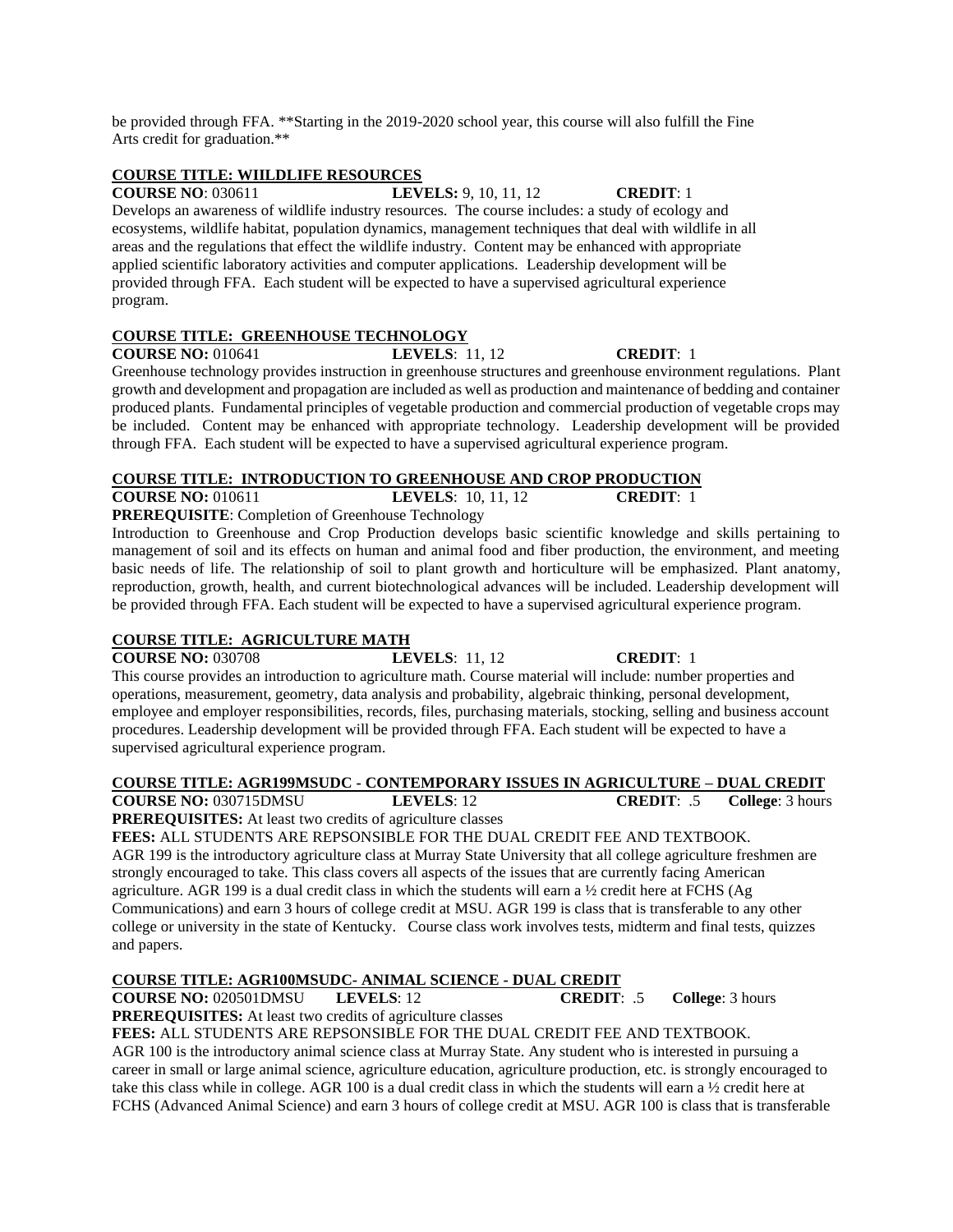to any other college or university in the state of Kentucky. Course class work involves tests, midterm and final tests, quizzes and papers.

**COURSE TITLE: AGRICULTURE EDUCATION CO-OP COURSE NO: SEE BELOW LEVELS:** 12 **CREDIT(S):** 1-3 **1hr: 030790CO1 2hrs: 030790CO2 3hrs: 030790CO3 PREREQUISITES:** At least two credits of agriculture classes and enrolled in 3<sup>rd</sup>. Teacher Approval.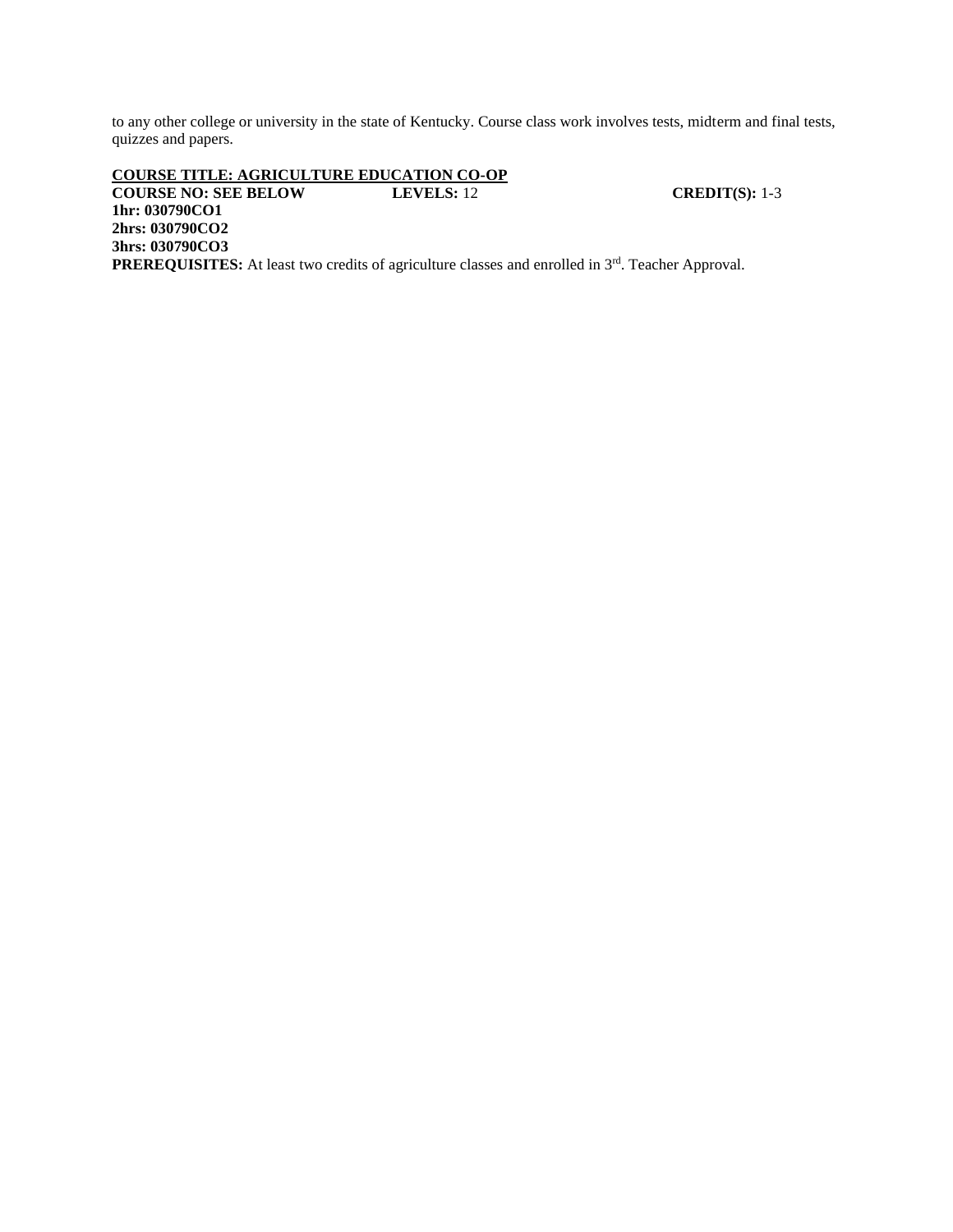# **BUSINESS & MARKETING EDUCATION**

# **COURSE TITLE: ACCOUNTING AND FINANCE FOUNDATIONS**

**COURSE NO:** 060122 **LEVELS: 9, 10, 11, 12 CREDIT: 1**

This course will provide an introduction to both areas of accounting and finance. Topics will include banking, credit, financial literacy, career exploration, spreadsheet usage, and technical writing. The accounting principles taught in this course are based on a double-entry system and include preparing bank reconciliations, payroll taxes, and financial statements. Detailed career exploration in the various fields of accounting will be available. Technical writing will be provided through IPAC business plan curriculum and exploration of case studies. Leadership development will be provided through DECA and competitive events.

# **COURSE TITLE: ADVERTISING AND PROMOTION**

**COUPSE 1 COUPSE 1 COUPSE 1 COUPSE 1 COUPSE 1 COUPSE 1 COUPSE 1** This course is designed to provide students with a realistic "hands on" application of techniques used in advertising and promotion of goods and services. Students use typical media software and media equipment while being exposed to all forms of media (including digital, print, internet, radio and television) methods, budgets and evaluations used by industry. Leadership development will be provided through DECA activities and competitive events.

# **COURSE TITLE: DIGITAL LITERACY**

**COURSE NO:** 060112 **LEVELS: 9, 10, 11, 12 CREDIT: 1**

This course is designed to provide students with entry-level experience with practical applications through "hands on" instruction. The student will become familiar with the use of the computer as a tool for work, personal application, computer related careers, and computer technology. Course content will also include understanding of hardware, software, operating systems, and care/operations. Correct keyboarding techniques are applied. Leadership development will be provided through DECA activities and competitive events.

# **COURSE TITLE: PRINCIPLES OF ENTREPRENEURSHIP**

**COURSE NO:** 080310 **LEVELS: 9, 10, 11, 12 CREDIT: 1 SUGGESTED PREREQUISITE:** Marketing Principles

Principles of Entrepreneurship (Standard) introduces students to a wide array of entrepreneurial concepts and skills, including the role of entrepreneurship in our economy, entrepreneurial discovery processes, ideation, and preliminary start-up venture planning. Students also develop an appreciation for marketing's pivotal role in the development and success of a new business. They become acquainted with channel management, pricing, product/service management, and promotion. Students conduct thorough market planning for their ventures: selecting target markets; conducting market, SWOT, and competitive analyses; forecasting sales; setting marketing goals and objectives; selecting marketing metrics; and setting a marketing budget. The capstone activity in the course is the development of detailed marketing plans for students' startup businesses. Throughout the course, students are presented ethical dilemmas and problem-solving situations for which they must apply academic and critical-thinking skills. Leadership development will be provided through DECA and competitive events.

# **COURSE TITLE: SPORTS AND EVENT MARKETING**

**COURSE NO:** 081121 **LEVELS: 9, 10, 11, 12 CREDIT: 1**

This course is designed to provide training of skills necessary for positions in the Sports and Entertainment field and expose students to jobs at the mid-management, specialist, or supervisory level. Instruction includes marketing skills, skills and techniques of advertising and promotions, psychology of selling, and management associated with the marketing of leisure-time activities and events. Students in this course will be involved in hands-on learning experiences and integrated projects. Leadership development will be provided through DECA activities and competitive events. This class may be team taught between the physical education department and business department to include units on officiating, coaching and careers in the sports world.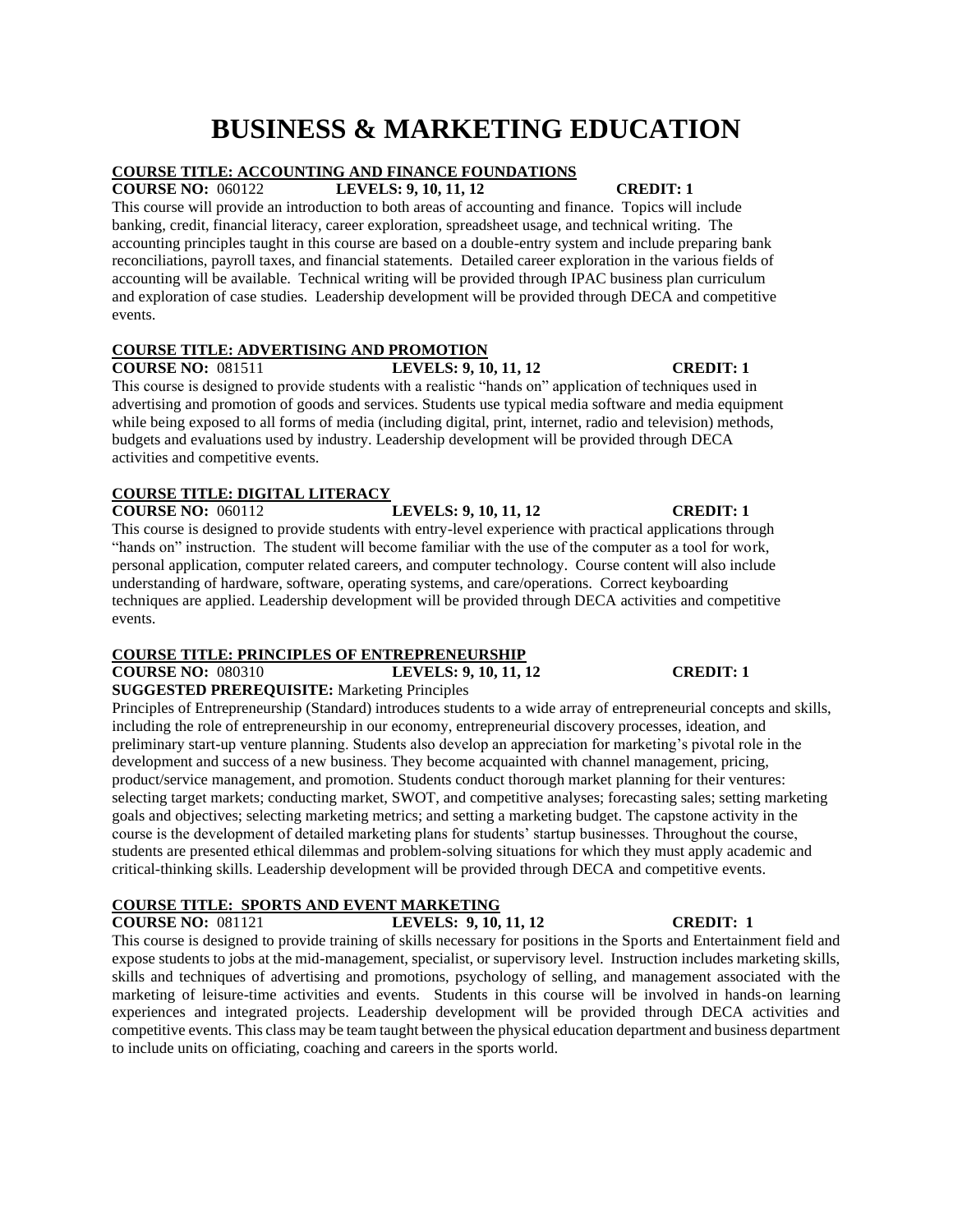# **COURSE TITLE: FINANCIAL SERVICES I**

# **COURSE NO:** 060311 **LEVELS: 10, 11, 12 CREDIT: 1**

**PREREQUISITES: Business Credit and Instructor's Permission. (Application Process)**

This course is an intensive study of economical and financial procedures and concepts. It also involves a student financial center that provides application of banking and financial concepts. The students develop and manage the financial center through our sponsor, Commonwealth Credit Union. Credit Union employees work as consultants with students on site. Students in this course will be involved in hands-on learning experiences and integrated projects. Leadership development will be provided through DECA and competitive events.

## **COURSE TITLE: FINANCIAL SERVICES II**

**COURSE NO:** 060351 **LEVELS: 11, 12 CREDIT: 1**

**PREREQUISITES: Financial Services I and Instructor's Permission.**

This course is a continuation of FINANCIAL SERVICES I and is recommended for students pursuing a financial and banking career. Students will continue to learn and practice financial activities associated with the operation of a credit union. Students in this course will be involved in hands-on learning experiences and integrated projects. Leadership development will be provided through DECA and competitive events.

### **COURSE TITLE: FINANCIAL ANALYSIS FOR MANAGERS (FINANCIAL SERVICES III) COURSE NO:** 060399 **LEVELS: 12 CREDIT: 1 PREREQUISITES: Financial Services I, II and Instructor's Permission**.

This course is a continuation of FINANCIAL SERVICES I and II. It is recommended for students pursuing a financial and banking career. Students will continue to learn and practice financial activities associated with the operation of a credit union. Students in this course will be involved in hands-on learning experiences and integrated projects. Leadership development will be provided through DECA and competitive events

# **COURSE TITLE: MARKETING PRINCIPLES**

**COURSE NO:** 080716 **LEVELS: 9, 10, 11, 12 CREDIT: 1** This course will prepare students to work in the school store and prepare for DECA competitive events. This course provides a basic foundation for study in marketing. Students study economic functions at work in the marketplace, marketing functions including purchasing, pricing, and distribution functions. This course is based on the business and marketing core that includes communications skills, economics, financial analysis, and promotion. Both marketing and employment skills learned will improve and increase the chance of successful transition into the world of work. Students in this course will be involved in hands-on learning experiences and integrated projects. Leadership development will be provided through DECA activities and competitive events.

# **COURSE TITLE: RETAIL OPERATIONS SPECIALIST (School Store Year 1)**

# **COURSE NO:** 081411 **LEVELS: 10, 11, 12 CREDIT: 1**

**PREREQUISITES: Instructor's Permission**.

This course is designed to provide an overview of the marketing responsibilities of individuals employed in the retail industry. This course is based on the business and marketing core that includes communication skills, operations, distribution, marketing-information management, pricing, product/service management, promotion and selling. The Kentucky Occupational Retail Services Skill Standards are integrated into this course giving students the opportunity to receive Retail Skill Standards Certification. Students in this course will be involved in hands-on learning experiences and integrated projects such as operating the school store. Leadership development will be provided through DECA.

### **COURSE TITLE: RETAIL MARKETING MANAGEMENT (School Store – Year 2) COURSE NO:** 081431 **LEVELS: 11, 12 CREDIT: 1**

# **Prerequisites: Retail Marketing I; Instructor's Permission**

This course is designed as a continuation of Retail Marketing and provides an in-depth study of merchandising techniques and management skills. This course is based on the business and marketing core that includes communication skills, economics, operations, professional development, promotion, selling,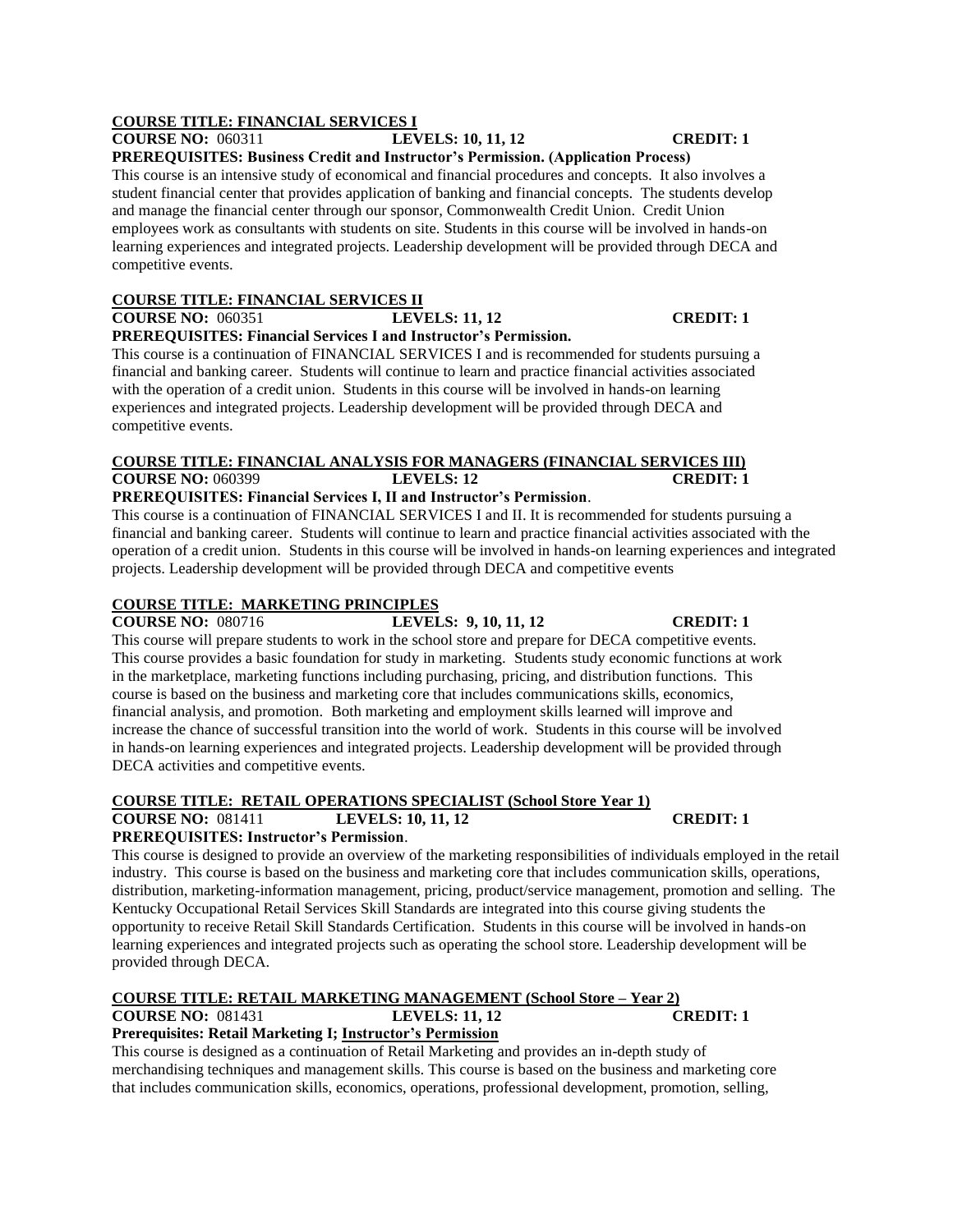distribution, and product/service management. Leadership development will be provided through DECA and competitive events.

# **COURSE TITLE: MARKETING APPLICATIONS** (**School Store – Year 3)**

**COURSE NO: 080717 LEVELS: 12 CREDIT: 1** 

**Prerequisites: Retail Marketing I AND Retail Marketing Management; Instructor's Permission**  This course is designed to enhance marketing skills developed in the marketing prerequisite course and to learn advanced marketing skills in such areas as advertising, customer service, supervision, and employee/employer relations for a wide range of marketing careers. This course is based on the business and marketing core that includes communication skills, emotional intelligence, economics, marketing, operations, promotion, marketing-information management and financial analysis. Students involved in this course will operate the school store ~ Flyer Connection. Students in this course may also wish to earn additional credit through marketing/retail on-the-job training (co-op). Students in this course will be involved in hands-on learning experiences and integrated projects. Leadership development will be provided through DECA and competitive events**.**

# **COURSE TITLE: BUSINESS EDUCATION CO-OP**

**COURSE NO: SEE BELOW LEVEL: 12 CREDIT(S): 1-3 1hr: 060107CO1 2hrs: 060107CO2 3hrs: 060107CO3** Co-Op for students who are on track to be a completer in a Business Education pathway. *\*MUST file application with Mr. McDonald by March 31. Students are selected through application process.*

# **COURSE TITLE: MARKETING EDUCATION CO-OP**

**COURSE NO: SEE BELOW LEVEL: 12 CREDIT(S): 1-3 1hr: 080707CO1 2hrs: 080707CO2 3hrs: 080707CO3**

Co-Op for students who are on track to be a completer in a Marketing pathway. Marketing Education pathways Financial Services and Marketing.

*\*MUST file application with Mr. McDonald by March 31. Students are selected through application process.*

# **COURSE TITLE: EXPERIENCE BASED WORK (WBL)**

**COURSE NO**: SEE BELOW **LEVELS**: 12 **CREDIT**: 1-3 1hr: 901005CO1 2hrs: 901005CO2 3hrs: 901005CO3

### **PREREQUISITE: PERMISSION OF INSTRUCTOR**

A cooperative educational placement with a local business, school, or program which, when taken with a corresponding career cluster class, serves to further illustrate classroom goals. There will be an application process to enroll in this class. May or may not be a paid position.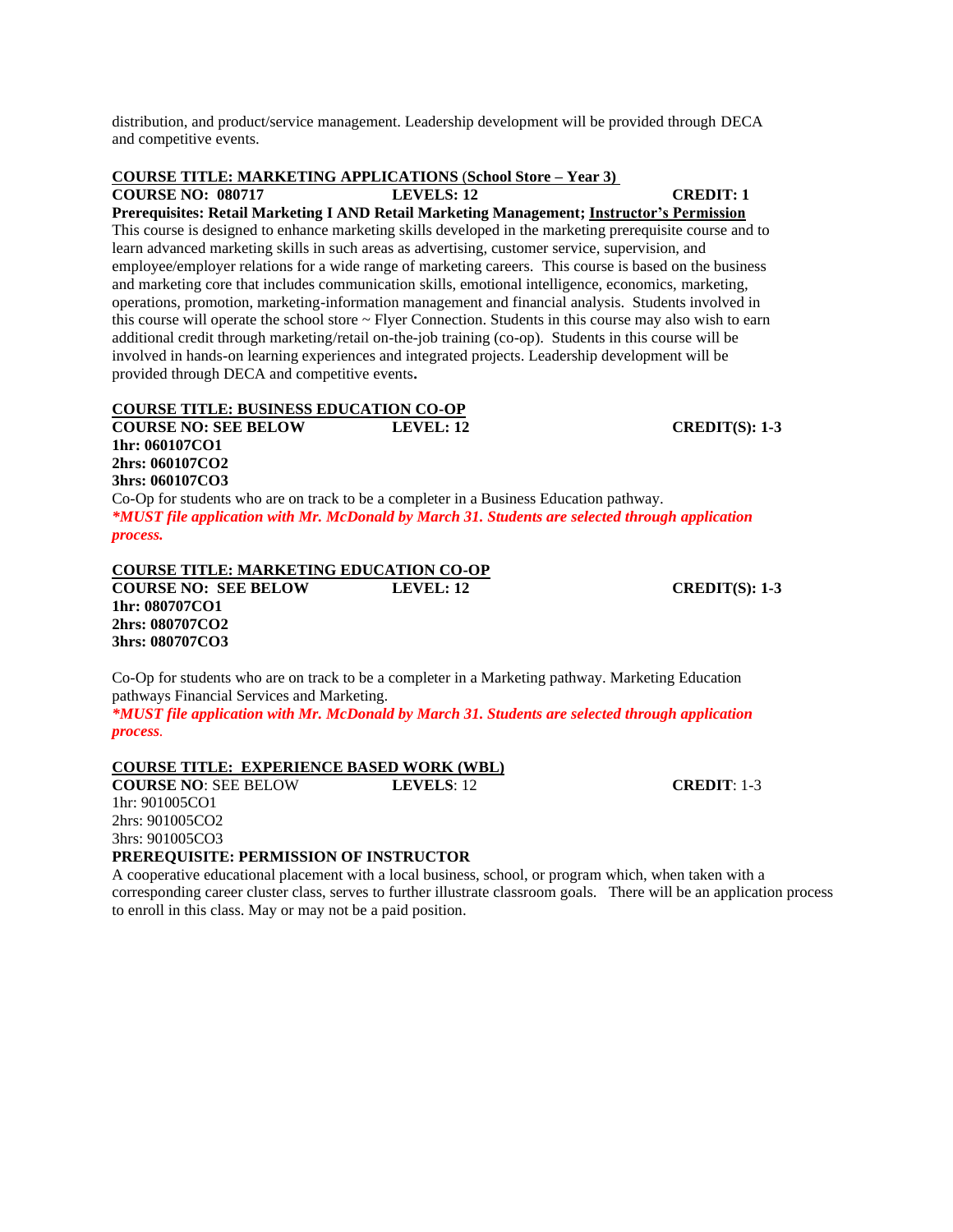# **ENGLISH**

### **ENGLISH I COURSES:**

**ENGLISH I………………………………………………1 CREDIT**

### **ENGLISH I HONORS…………………………………..1 CREDIT**

ALL FRESHMEN MUST CHOOSE ONE OF THE ABOVE COURSES TO FULFILL THE ENGLISH I REQUIREMENT FOR GRADUATION.

# **COURSE TITLE: ENGLISH I**

**COURSE NO**: 230107 **LEVELS**: 9 **CREDIT**: 1

English I students will read a variety of literature and nonfiction material that focuses on reaching a deeper understanding of ourselves and life's lessons through literature. An emphasis will be placed on analytical reading and writing skills. Sentence structure, paragraph development, basic grammar, and writing skills will be especially stressed through literary analysis and argument. English I includes vocabulary study based on the texts in each unit. In order to be successful in this class, students must participate in class and work to develop/strengthen their reading and writing skills.

# **COURSE TITLE: ENGLISH I HONORS**

**COURSE NO**: 230107H **LEVELS**: 9 **CREDIT**: 1

**PREREQUISITES: SUCCESSFUL COMPLETION OF 8th GRADE ENGLISH** 

English I students will read a variety of literature and nonfiction material that focuses on reaching a deeper understanding of ourselves and life's lessons through literature. Students will develop discussion skills through activities like Socratic Seminar. An emphasis will be placed on analytical reading and writing skills. Sentence structure, paragraph development, basic grammar, and writing skills will be especially stressed through literary analysis and argument. English I Honors includes vocabulary study based on the texts in each unit. In order to be successful in this class, students must participate in class and work to develop/strengthen their reading and writing skills.

Honors English I students will be required to complete independent reading and writing projects outside of class. The Honors reading curriculum consists of reading more challenging texts. Students who enroll in Honors English I are on the path to take Advanced Placement English Language and/or Advanced Placement English Literature as upperclassmen so this class will begin the process of preparing a student to be successful on the AP exam.

## **ENGLISH II COURSES:**

# **ENGLISH II………………………………………………1 CREDIT ENGLISH II HONORS…………………………………..1 CREDIT** ALL SOPHOMORES MUST CHOOSE ONE OF THE ABOVE COURSES TO FULFILL THE ENGLISH II REQUIREMENT FOR GRADUATION.

# **COURSE TITLE: ENGLISH II**

**COURSE NO**: 230110 **LEVELS**: 10 **CREDIT**: 1

This course features an emphasis on culture and its effects on the individual. Students will read a variety of genres and participate in close analysis of the text. Writing skills will focus on essay organization and structure with the integration of textual references and analysis/commentary. Grammar and vocabulary study will be part of the curriculum. Students will also participate in ACT preparation activities.

# **COURSE TITLE: ENGLISH II HONORS**

**PREREQUISITES**: SUCCESSFUL COMPLETION OF ENGLISH I or ENGLISH I Honors

**COURSE NO**: 230110H **LEVELS**: 10 **CREDIT**: 1 This course features an emphasis on culture and its effects on the individual. Students will read a variety of genres and participate in close analysis of the text. Writing skills will focus on essay organization and structure with the integration of textual references and analysis/commentary. Grammar and vocabulary study will be part of the curriculum. Students will also participate in ACT preparation activities.

Students will read at least one non-fiction work and will compose a small research paper with proper MLA citations. Honors English II students will be required to complete independent reading and writing projects throughout the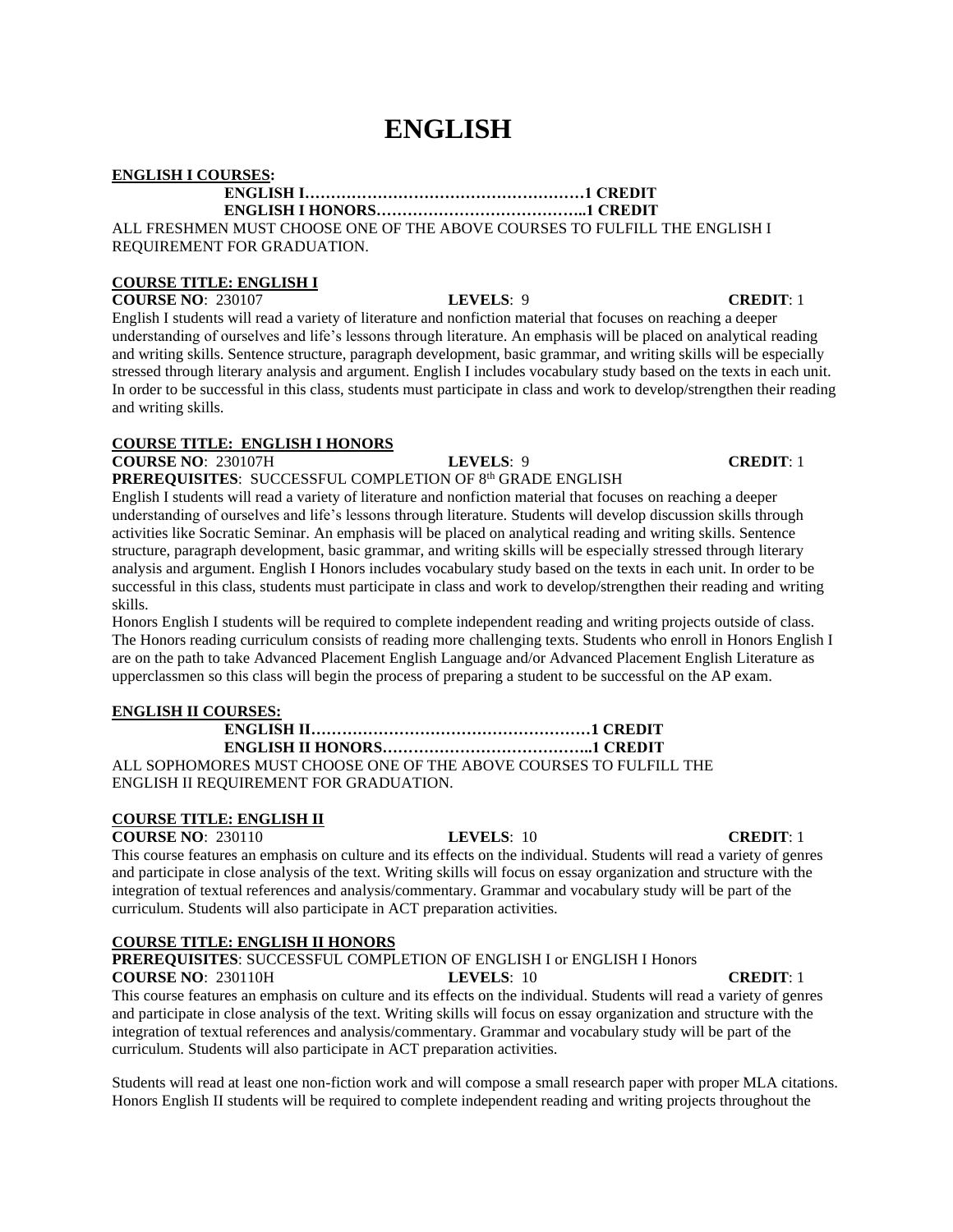year and will have more writing assignments throughout the course of the year. Students will continue to prepare for the AP English Language and/or Literature class and exam.

## **ENGLISH III COURSES:**

### **ENGLISH III…………………………………………………….…1 CREDIT AP ENGLISH III – Language & Composition.………….…….…1 CREDIT**

ALL JUNIORS MUST CHOOSE ONE OF THE ABOVE COURSES TO FULFILL THE ENGLISH III REQUIREMENT FOR GRADUATION.

### **COURSE TITLE: ENGLISH III**

**COURSE NO:** 230113 **LEVELS**: 11 **CREDIT**: 1

English III focuses on reading, responding to, and analyzing works of American literature from pre-Colonial to contemporary times, including poetry, short stories, novels, drama, and nonfiction. The literary works will provide opportunities for analytical writing responses, discussion, and creative projects. Students will review the grammar, usage, and mechanics skills assessed on standardized tests. Students will also study vocabulary in the context of their readings and will have a quiz each unit.

# **COURSE TITLE: AP ENGLISH III – LANGUAGE & COMPOSITION**

**COURSE NO:** 230166 **LEVELS**: 11 **CREDIT**: 1 **PREREQUISITES:** SUCCESSFUL COMPLETION OF ENGLISH II or ENGLISH II Honors **FEES**: ALL STUDENTS ARE ENCOURAGED TO TAKE THE AP EXAM. ESTIMATED COST OF THE AP EXAM IS \$100.

This course focuses on an in-depth study of rhetoric, argument, and developing a student's analytical writing ability. The course explores American literature and nonfiction works. Students are also expected to complete independent reading and writing assignments outside of class. The course is modeled after a college level curriculum. Students should expect to do college level work and adhere to college level expectations. Students will be responsible for completing summer assignments consisting of reading and/or writing projects.

### **ENGLISH IV COURSES:**

| AP ENGLISH IV - Literature and Composition CREDIT         |  |
|-----------------------------------------------------------|--|
|                                                           |  |
|                                                           |  |
| ITIET CHOOSE ONE OF THE A DOVE COUDSES TO FULFILL THE ENC |  |

ALL SENIORS MUST CHOOSE ONE OF THE ABOVE COURSES TO FULFILL THE ENGLISH GRADUATION REQUIREMENT.

# **COURSE TITLE: PRACTICAL ENGLISH IV**

**COURSE NO**: 530400 **LEVELS**: 12 **CREDIT**: 1

Practical English IV is a course in which students explore the disciplinary literacies needed to become a professional in a technical or vocational line of work. Students will apply skills learned in their foundation English classes to practical applications in technology, construction, business and a variety of other occupations. Students will learn about creating a resume, cover letter, how to interview successfully, and develop "soft skills" like communication, teamwork and presentation, needed for the workforce. Students will read a variety of nonfiction texts and work on improving skills necessary to be ready to join the workforce or to attend a vocational/technical school after high school. Students will write in a variety of formats and modes common to the workplace: emails, memos, and problem analysis will be the focus. Practical English would give students who are interested in entering the workforce or technical school after high school graduation an advantage by being career ready.

# **COURSE TITLE: ENGLISH IV**

**COURSE NO**: 230116 **LEVELS**: 12 **CREDIT**: 1

English IV analyzes and evaluates a variety of British and world literature texts. Writing skills will focus on developing research skills with the completion of a research paper, analysis/commentary in a variety of forms, as personal essay writing. Students will sometimes complete projects or writing tasks outside of class. Students will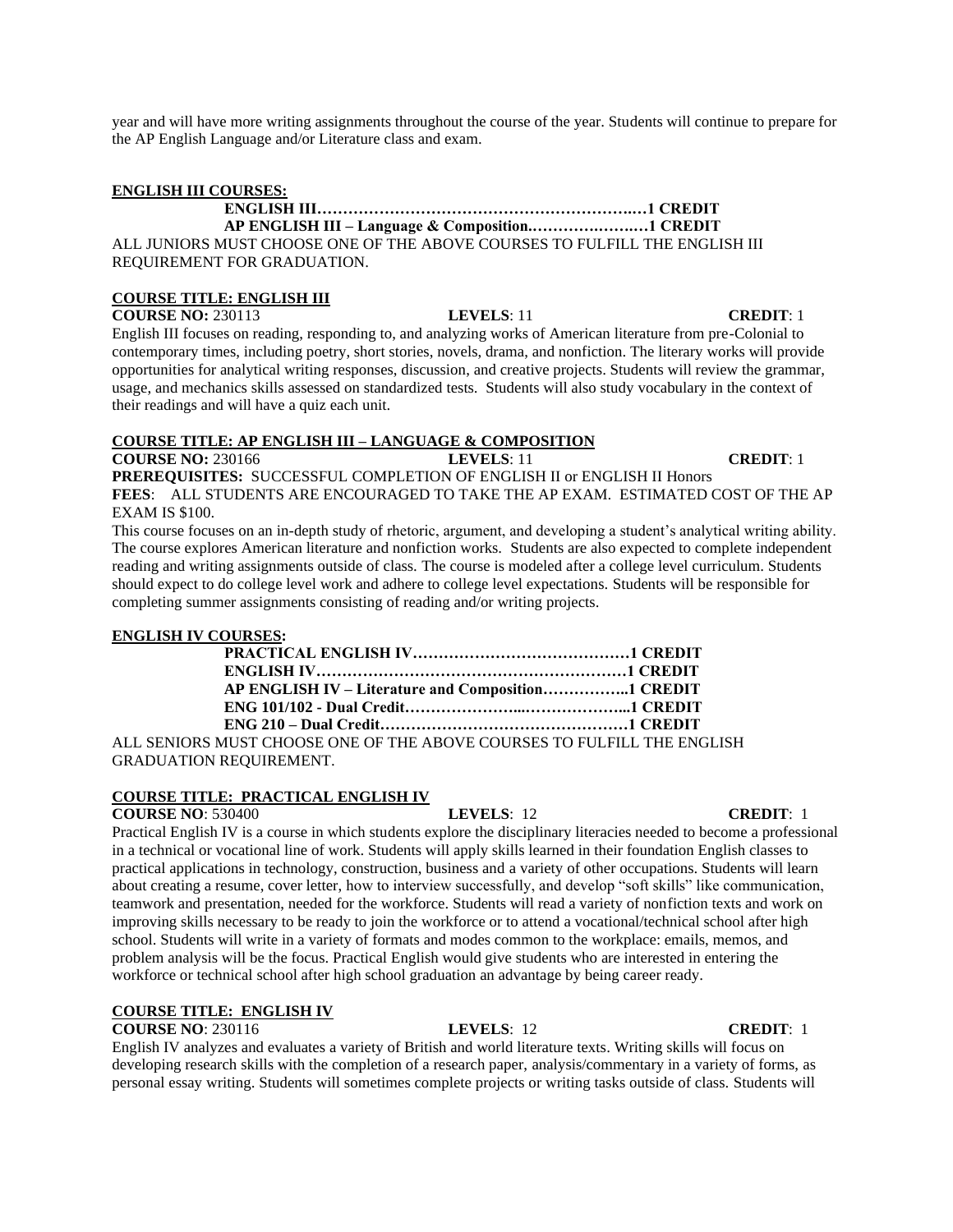learn new vocabulary from the course texts and be assessed on the terms. Students are expected to be active participants in their learning and complete assignments to develop their reading and writing skills.

# **COURSE TITLE: AP ENGLISH IV – LITERATURE & COMPOSITION**

**COURSE NO**: 230167 **LEVELS**: 12 **CREDIT**: 1

**PREREQUISITES:** ENGLISH III or ENGLISH III AP

**FEES**: ALL STUDENTS ARE ENCOURAGED TO TAKE THE AP EXAM. ESTIMATED COST OF THE AP EXAM IS \$100.

Emphasis will be on comprehensive writing in conjunction with an in-depth study of various genres and time periods of literature. Reading material is considered college level and may be mature in content. Students are expected to complete independent reading and writing assignments outside of class. The course is modeled after a college level curriculum. Students should expect to do college level work and adhere to college level expectations. Students will be responsible for completing summer assignments consisting of reading and/or writing projects.

# **COURSE TITLE: ENG101MIDDC- ENG 101 COLLEGE WRITING I – DUAL CREDIT**

**COURSE NO:**800015QCC3 **LEVELS:** 12 **CREDIT:** ½

**PREREQUISITES:** ENGLISH III or ENGLISH III AP AND has achieved an 18 or higher on the ACT English subscore as well as an 18 composite score on the ACT.

**FEES:** ALL STUDENTS ARE REPSONSIBLE FOR THE DUAL CREDIT FEE AND TEXTBOOK. Introduction to university-level reading and writing practices: learning to compose for university audiences, to read challenging texts actively, to make interpretations and claims, and to collaborate with others. Must earn a "C" in order to receive college credit and to move on to English 102.

# **COURSE TITLE: ENG102MIDDC- ENG 102 COLLEGE WRITING II – DUAL CREDIT**

**COURSE NO:**800015QCC4 **LEVELS:** 12 **CREDIT:** ½

**PREREQUISITES:** SUCCESSFUL completion of ENGLISH 101 from Fall Semester A continuation of ENG 101, with a special focus on acquiring the skills and knowledge to write effective research papers across the curriculum. Completion with a grade of "C" or higher required to earn college credit.

# **COURSE TITLE: ENG210MIDDC- ENG 210 INTRO TO LITERATURE – DUAL CREDIT**

**COURSE NO:** 800011WCC3 **LEVELS:** 12 **CREDIT:** 1 **PREREQUISITES:** ENGLISH III or ENGLISH III AP AND has achieved an 18 composite score on the ACT. The AP English IV/Dual Credit ENG 210 class is a unique opportunity for students to earn three hours of college credit through Midway University and prepare to take the Advanced Placement English Literature exam in May and earn additional college credit with a qualifying score.

This class will include an in-depth study of a variety of fiction genres as well as provide students with many opportunities to hone their analytical writing skills. We will focus not only on understanding the work and the deeper meaning but also the writing style of the author. Students are expected to read the assigned material and come to class ready to work with the content. Students will have independent reading and writing projects as well as long term assignments connected to our different units of study. Students are responsible for paying the dual credit fee and the AP exam fee. There may be financial assistance available for students who need help paying for the exam. The hours earned at Midway University should transfer to most in state public institutions as long as the student earns at least a "C" in the course.

# **ENGLISH ELECTIVES**

# **COURSE TITLE: READING DEVELOP/ENJOYMENT**

**COURSE NO**: 231211 **LEVELS**: 9, 10, 11, 12 **CREDIT**: 1

A course designed to encourage students to read for pleasure and to become lifelong readers and learners. Students would not be able to read textbooks or other school-related workbooks. Students will complete a variety of assignments in and out of class.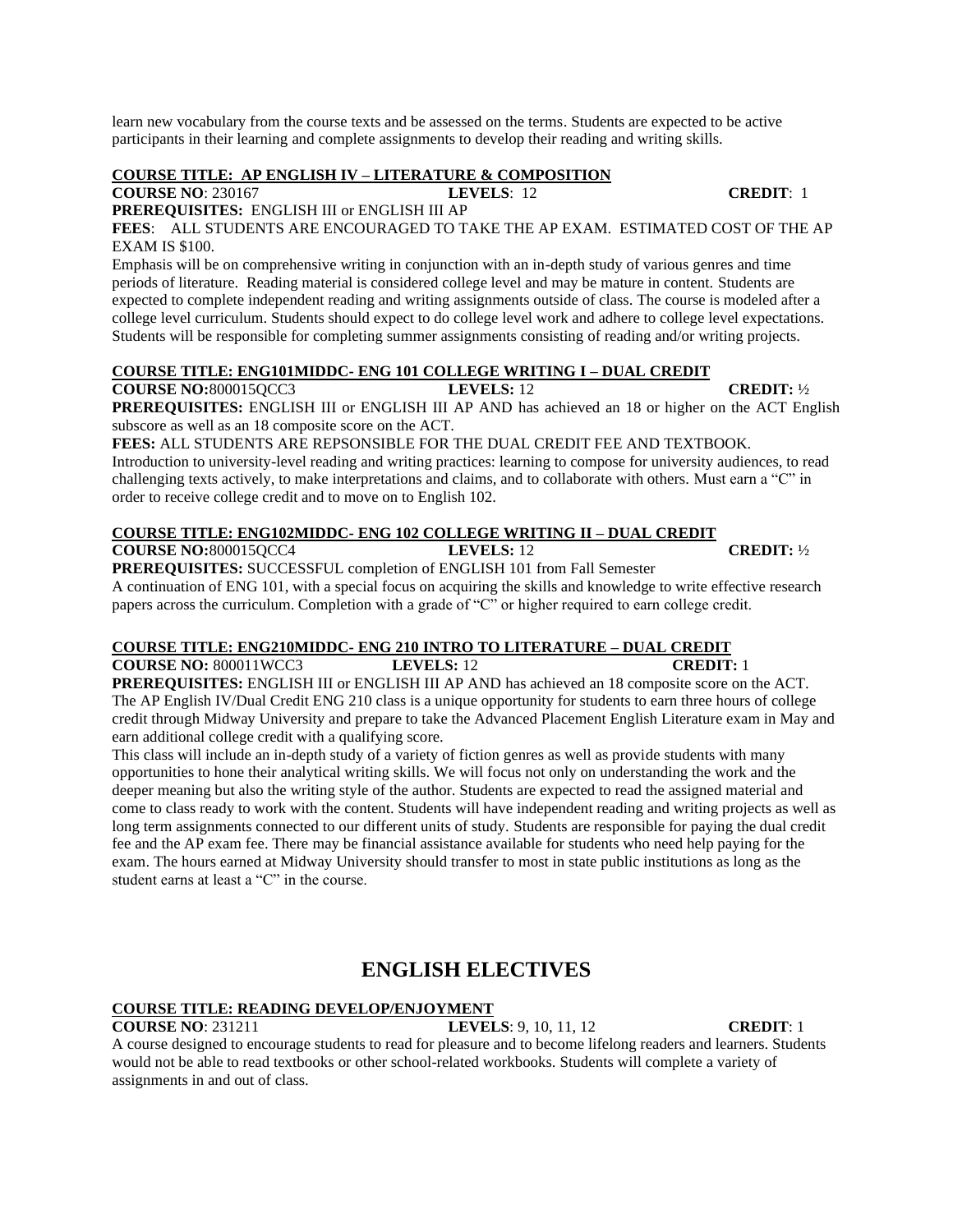### **COURSE TITLE: THEATRE BEGINNING C1 (DRAMA)**

**COURSE NO**: 500513C3 **LEVELS**: 10, 11, 12 **CREDIT**: 1 This course is a dual-purpose class designed to teach the history of drama as well as the fundamentals of analysis and production of dramatic literature. It will introduce students to the theater by providing them with opportunities to read and analyze plays, perform individually and in scenes, learn about jobs in the theater, and write original scenes and monologues.

# **COURSE TITLE: MASS MEDIA COMMUNICATIONS (JOURNALISM & BROADCAST) COURSE NO**: 239101 **LEVELS**: 11, 12 **CREDIT**: 1

**PREREQUISITES:** PERMISSION OF INSTRUCTOR

This course is designed to teach the student an introduction to mass communication (journalism and broadcast journalism). Students study the importance of mass media in modern life at the local, national, and global levels. Students recognize the impact of mass media messages through news, entertainment, and persuasion on contemporary society. Students analyze and evaluate the history, governance, and ethical issues of mass media to gain a perspective of how influential mass communication has become. They use media literacy and communications skills to become writers, speakers, broadcasters, or media producers who address content issues and the impact of mass communication. Students will be in charge of producing the online school newspaper, as well as the daily school news broadcasting program.

# **COURSE TITLE: DIGITAL STORYTELLING**

**COURSE NO**: 230515 **LEVELS**: 10, 11, 12 **CREDIT**: 1

In this class, students will read a variety of texts and view the corresponding films in order to analyze the two genres. Students will learn to view films as an art form and as a means of communication beyond their entertainment purpose. They are taught to "read" a film, analyzing its narrative structure, genre conventions, subtext, technical and artistic factors, and purpose. The course explores how character development, plot, narrative, symbols, and language are translated from literary texts to film, and considers the limitations of film adaptation. In addition, students examine how films often reflect the culture and times in which they are made, and conversely, how motion pictures sometimes help shape attitudes and values in society.

Digital Storytelling will enhance and broaden a student's knowledge and understanding of film terms and techniques, the adaptation of literature to screenplays, genres of films, elements of symbolism, and literary themes in films.

Academically, students will develop and reinforce: 1) oral and written communication skills; 2) critical thinking skills; 3) an ability to write analytical essays and film critiques; 4) an ability to compare and contrast novels and stories to their film adaptations; and 6) the habit of viewing moving images critically rather than passively.

# **COURSE TITLE: LITERATURE OF GENRE**

**COURSE NO**: 230140 **LEVELS**: 10, 11, 12 **CREDIT**: 1 The focus of this course is an in-depth study of a particular genre each year. The genre study for the 2022-2023 school year is dystopian fiction. In this class, students will improve their ability to understand and analyze motivations and techniques of writers in these genres. Students will explore the traditions of the dystopian novel and the reasons for renewed popularity in the 21st century. Students will analyze the role of literature as a means of reflecting and shaping thought and behavior. Students will learn about archetypes and popular symbolism in the genre. Students will read a variety of short stories, novels, and view dystopian films. Students are expected to analyze the works, participate in class discussions, and write both critical and personal responses to the texts and films.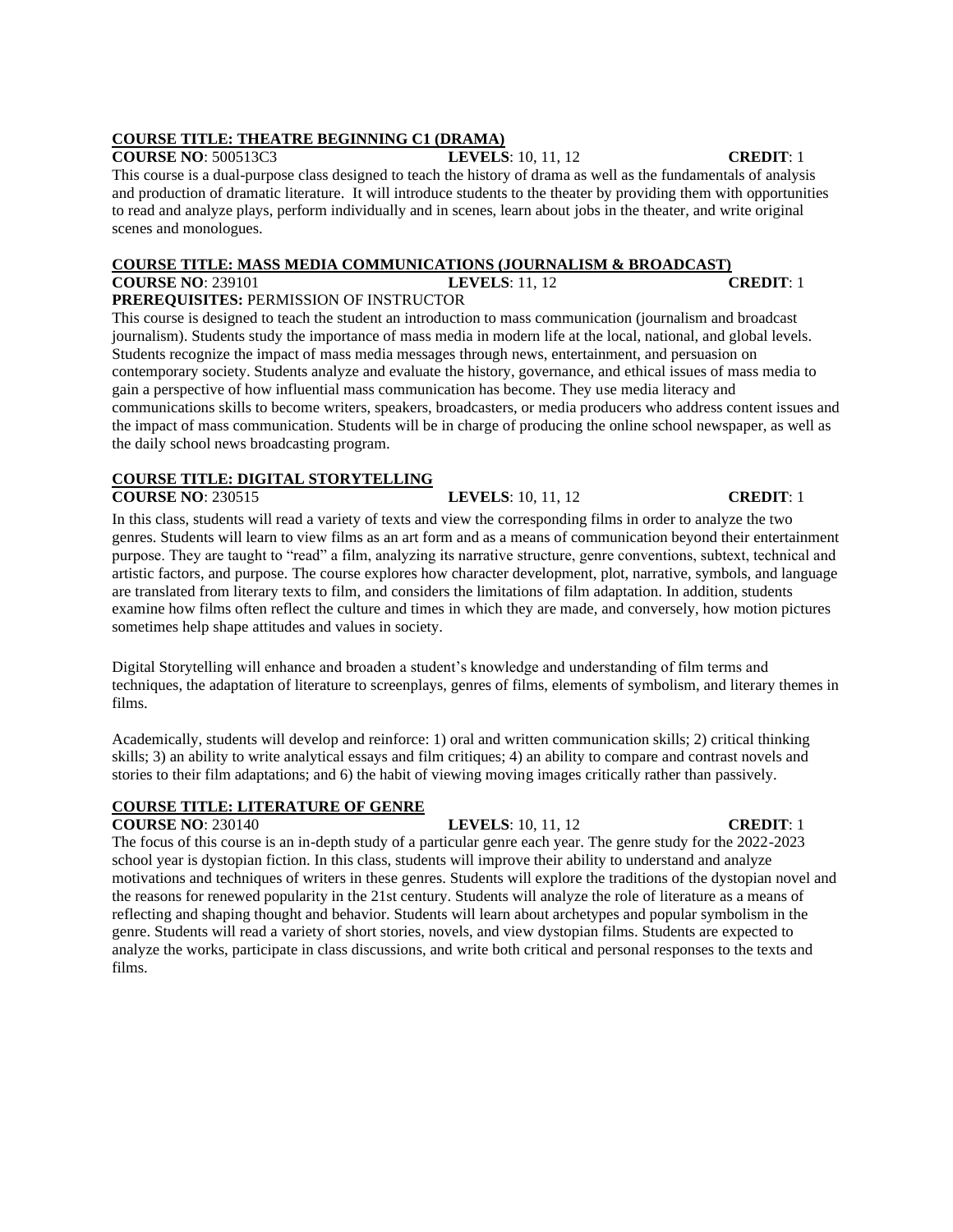# **FINE ARTS**

# **CHORAL MUSIC**

# **COURSE TITLE: BEGINNING MIXED CHORUS I**

**COURSE NO:** 500925C1 **LEVELS:** 9, 10, 11, 12 **CREDIT:** 1 No audition is necessary to be in Beginning Mixed Chorus. This "come one, come all" choir is open to all voice types, along with upperclassmen also enrolled in auditioned ensembles. The course will consist of daily rehearsals, concerts, assessment events and will serve as preparatory class for audition opportunities should a student need/want. Musical repertoire will consist of music from early Baroque to Modern and will include several opportunities for male-only and female-only ensembles collaborative events held off-campus throughout the year.

# **COURSE TITLE: MIXED CHORUS II (ADVANCED TREBLE CHORALE)**

**COURSE NO:** 500925C2 **LEVELS:** 9, 10, 11, 12 **CREDIT:** 1 This ensemble is open to any treble voice wanting to participate in an all-treble choral group. A voice check/voice placement audition will be required to sing in this ensemble. The course will consist of daily rehearsals, concerts, assessment events and will serve as an advanced SSAA ensemble with multiple divisi'd repertoire performed. Musical repertoire will consist of music from early Baroque to Modern and will include several opportunities for female-only choral ensemble collaborative events held off-campus throughout the year. See the director for more information. Auditions are held in April of the semester prior.

# **COURSE TITLE: ADANCED MIXED CHORUS (CHORISTERS)**<br>COURSE NO: 500925C3 LEVELS: 10, 11, 12

# **COURSE NO**: 500925C3 **LEVELS**: 10, 11, 12 **CREDIT**: 1

**PREREQUISITES**: BY AUDITION ONLY

This ensemble is for advanced vocal musicians. Auditions will be held in the Spring Semester. Current members of the ensemble do not need to re-audition. We will study and perform a wide range of choral literature. There will be approximately six (6) required performances. See the director for more information. Space is limited.

# **COURSE TITLE: INDIVIDUAL VOCAL**

**COURSE NO:** 500925C4 **LEVEL:** 10, 11, 12 **CREDIT:** 1

**Prerequisite**: ONE YEAR IN HIGH SCHOOL CHOIR BEFORE ENROLLING This course will be designed to assist all vocalists in the school prepare for the state sanctioned KMEA Solo and

Ensemble Festival held every March. Students will work on individual literature as well as ensemble preparation for a voice recital to be held at the end of the fall and spring semesters. Solo and Ensemble literature will be provided by the Vocal Instructor(s) and various keyboards will be used throughout the practice rooms, choral library and choral classroom. Daily rehearsals will be in the form of a master-class, where instruction will be demonstrated by various students and guest artists. When students have completed the course, they will have multiple pieces for auditions at the collegiate level, as well as KMEA sanctioned events and Governor School for the Arts.

# **COURSE TITLE: MUSIC PIANO 1**

**COURSE NO:** 500922C1 **LEVEL:** 9, 10, 11, 12 **CREDIT: 1**

This class is designed with the beginning piano learner in mind. Classes will occur daily in the piano lab located in the choir room. Basic keyboarding skills, along with basic music theory, will be taught. Students will be provided with their own piano. Students will be asked to purchase a workbook and provide their own headphones with an adapter. The workbook may be purchased from the school for \$15. Alfred Piano Series will be the textbook that will accompany this class. A piano recital will take place at the end of each semester.

# **COURSE TITLE: MUSIC PIANO 2**

**COURSE NO:** 500922C2 **LEVEL:** 10, 11, 12 **CREDIT: 1**

This class is an extension of our beginning piano course. Students should have successfully completed Piano 1, and must have at least an A/B cumulative grade from Piano 1. Exceptions to this course recommendation would be student having private piano instruction and with teacher recommendation. Students will be provided with their own piano. Students will be asked to purchase a workbook and provide their own headphones with an adapter. The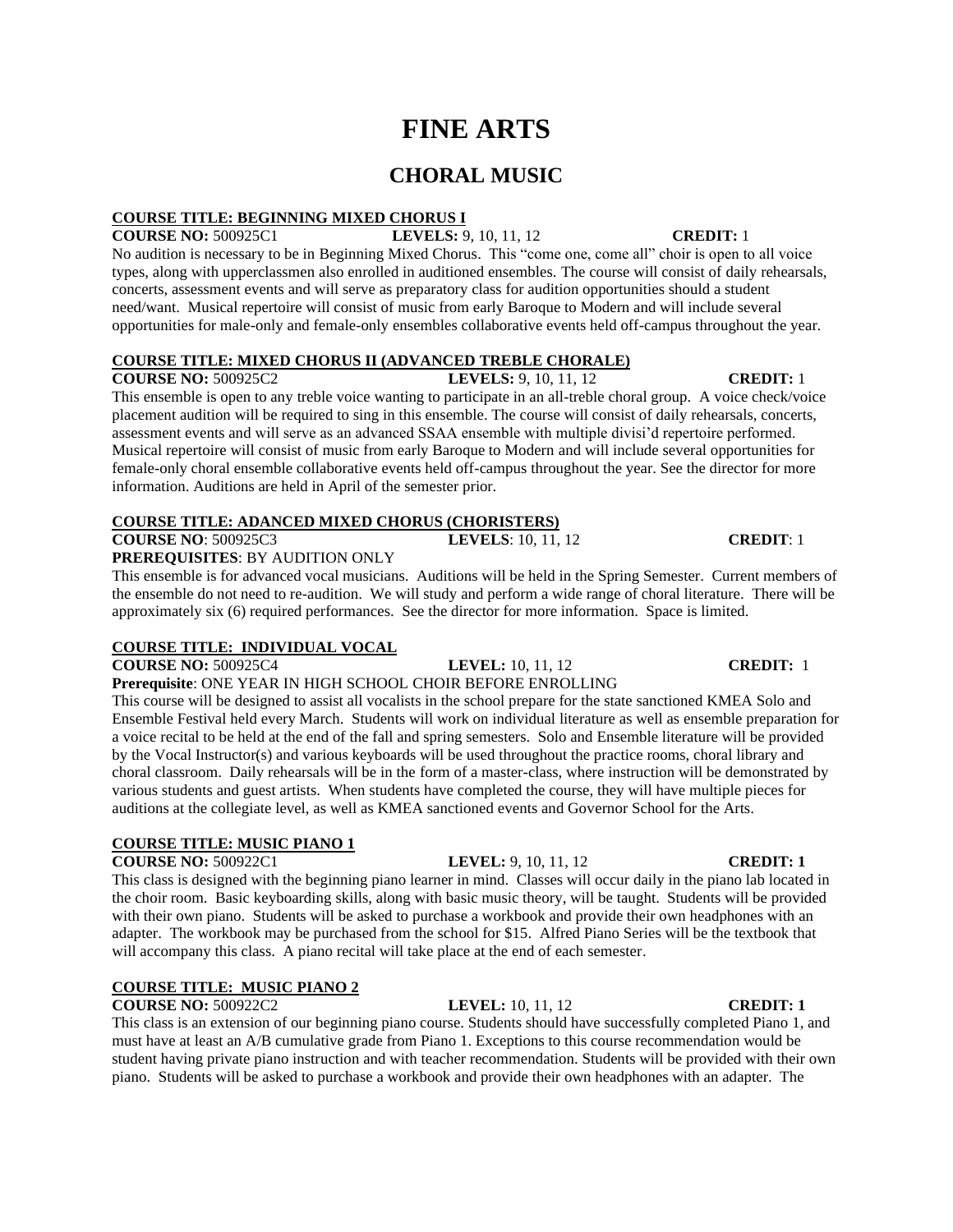workbook may be purchased from the school for \$15. Alfred Piano Series will be the textbook that will accompany this class. A piano recital will take place at the end of each semester.

# **HUMANITIES**

### **COURSE TITLE: ARTS AND HUMANITIES I**

**COURSE NO**: 600160 **LEVEL**S: 9, 10, 11, 12 **CREDIT**: 1 This course will explore the elements of art, music, dance, and theater through a study of terminology, literature, history, famous people, architecture, major world religions, and philosophies of various cultures and eras.

# **COURSE TITLE: AP ART HISTORY**

**COURSE NO**: 500721 **LEVEL**S: 10, 11, 12 **CREDIT**: 1 **FEES**: ALL STUDENTS ARE ENCOURAGED TO TAKE THE AP EXAM. ESTIMATED COST OF THE AP EXAM IS \$100.

**PREREQUISITES:** It is strongly encouraged that students taking this course have some background in history through classes like World History or European History AP.

This course offers the serious student the opportunity to explore, in depth, the history of art from ancient times to the present. Through readings, research, slides, videos, and museum visits, students will view significant artworks from around the world. Writing skills will be important in the description, analysis, and comparison of these works. Summer work is mandatory as part of this course.

# **COURSE TITLE: MUSIC HISTORY ROCK & ROLL C1**

**COURSE NO:**500912C1 **LEVELS:** 11, 12 **CREDIT** 1 A social and cultural history of the U. S. as seen through the music from the 1950's through 2000. It will be a project driven class that will require a cooperative teamwork approach.

### **COURSE TITLE: MUS167MIDDC- MUSIC APPRECIATION – DUAL CREDIT**

**COURSE NO:** 800031AHC4 **LEVELS: 12 CREDIT: 1 FEES:** ALL STUDENTS ARE REPSONSIBLE FOR THE DUAL CREDIT FEE AND TEXTBOOK. This course, entitled Music Appreciation, is designed to render an understanding of, and familiarity with, the place of music in civilization, both in Western culture and globally. This course stresses listening in the structural, functional and historical context of music from the Middle Ages into the twentieth and twenty-first centuries. This course is not designed as a conventional music history course, nor does it follow traditional methods of study including chronological, geographical, cultural, or variety (genre) studies. This course also includes many references to world music. The development of the chief forms of the art of music and musical expression is emphasized.

# **INSTRUMENTAL MUSIC**

### **COURSE TITLE: SYMPHONIC BAND**

**COURSE NO**: 500917 **LEVELS**: 9, 10, 11, 12 **CREDIT**: 1

**PREREQUISITES**: AUDITION AND/OR PERMISSION OF INSTRUCTOR Symphonic Band is the premiere instrumental ensemble at FCHS and requires significant skill based on previous music instruction. Members of this class combine with the Concert Band to form the Flyer Marching Band. The Flyer Band is co-curricular, meaning that its members must enroll in a band class as well as participate fully in the after-school aspects of the program, including band camp, after-school rehearsals and performances. All afterschool rehearsals and performances are graded. The Flyer Band gives multiple concerts each year and supports the school and community by performing at athletic events, parades and school functions.

### **COURSE TITLE: GENERAL/CONCERT BAND**

**COURSE NO**: 500913 **LEVELS**: 9, 10, 11, 12 **CREDIT**: 1 **PREREQUISITES**: AUDITION AND/OR PERMISSION OF INSTRUCTOR

Concert Band is an advanced performance-based instrumental music class that requires previous music instruction as well as a demonstrated proficiency on a wind or percussion instrument. Members of this class combine with the Symphonic Band to form the Flyer Marching Band. The Flyer Band is co-curricular, meaning that its members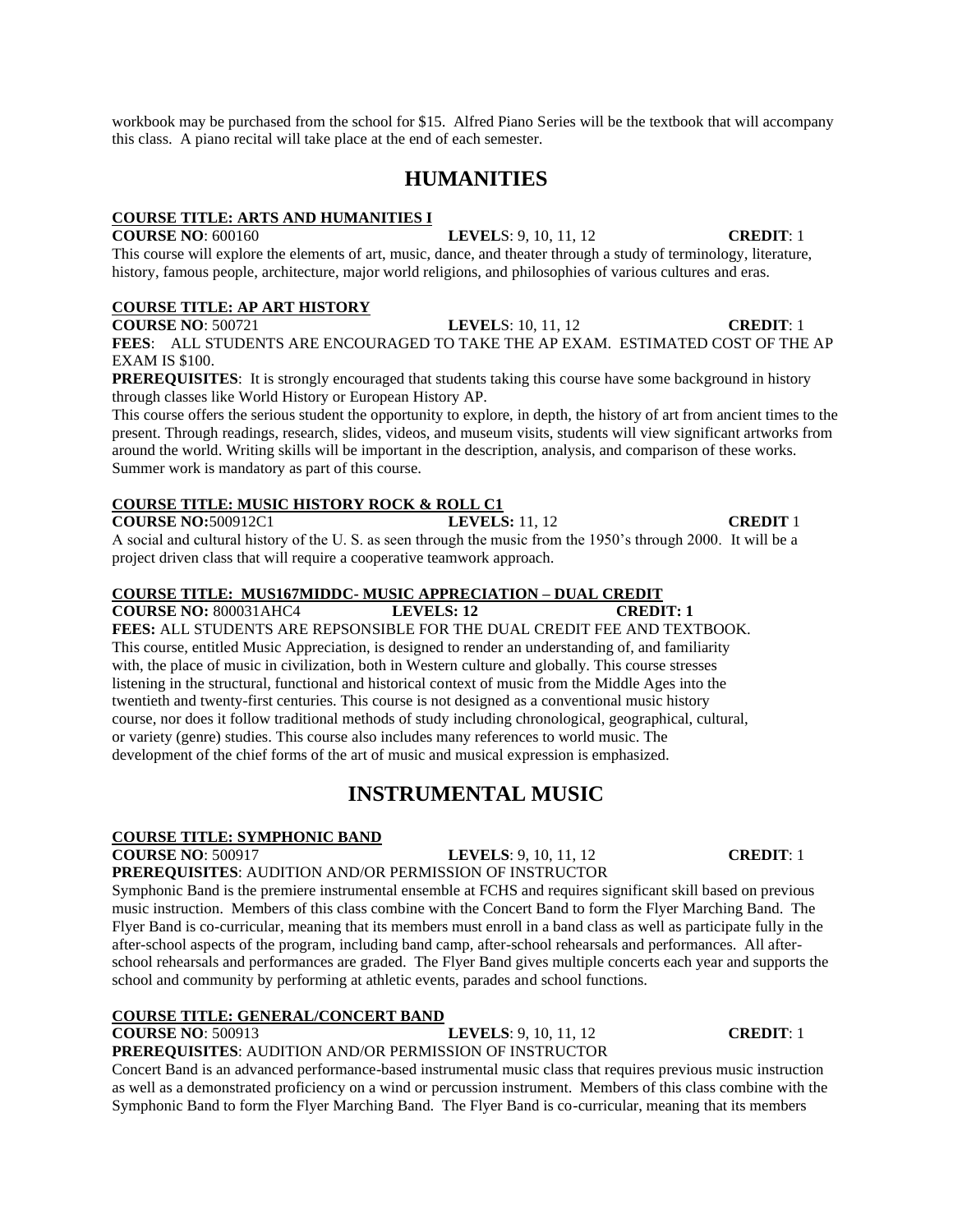# **COURSE TITLE: MUSIC JAZZ ENSEMBLE I**

### **COURSE NO**: 500920C1 **LEVELS**: 9, 10, 11, 12 **CREDIT**: 1 **PREREQUISITES**: AUDITION AND/OR PERMISSION OF INSTRUCTOR

This course focuses on the development of skills students will need to possess to function in jazz band. It is open to members of the Flyer Band who play saxophone, trumpet, trombone, piano, bass, drum set, and guitar. All afterschool rehearsals and performances are graded. The Jazz Band gives multiple concerts each year and supports the school and community by performing at many different functions.

# **COURSE TITLE: INDIVIDUAL INSTRUMENTAL STUDY I**

### **COURSE NO:** 500921C1 **LEVELS:** 9, 10, 11, 12 **CREDIT:** 1 **PREREQUISITES:** PERMISSION OF INSTRUCTOR

This course will be designed to assist instrumentalists in the further development of their performance skills. Students enrolled in this course will study repertoire for their individual instruments as well as small group chamber works. There will be regular recitals given by the members of this course. All students in this course are required to participate in KMEA Solo and Ensemble Festival held every February. Students in this class will also be encouraged to audition for various regional, state, and national honors ensembles. Students enrolled should also be a member of the FCHS Concert or Symphonic Bands.

# **VISUAL ARTS**

# **COURSE TITLE: VISUAL ART I (ART I)**

**COURSE NO**: 500711C1 **LEVELS**: 9, 10, 11, 12 **CREDIT**: 1

**SUPPLIES**: Pencils, a sketchbook, a set of colored pencils, and 2 calligraphy pens.

This course provides instruction in the basic art areas that emphasize design, drawing, painting, calligraphy, paper mache, and collage. Visual art careers, art history, appreciation, evaluation, and aesthetics will be incorporated into studio instruction. This class is the combination of both Basic Drawing and Painting with a few extra units of study.

# **COURSE TITLE: VISUAL ART II (ART II)**

**COURSE NO**: 500711C2 **LEVELS**: 10, 11, 12 **CREDIT**: 1

**PREREQUISITES**: Any Visual Art Class

**SUPPLIES**: Pencils, a sketchbook, and a set of colored pencils.

This course will provide in-depth studio instruction in areas of: design, drawing, painting, perspective, printmaking, and sculpture. Art history (with an emphasis on Modern Art), appreciation, and evaluation will be incorporated in the studio instruction.

# **COURSE TITLE: VISUAL ART III (ART III)**

**COURSE NO:** 500711C3 **LEVELS**: 10, 11, 12 **CREDIT**: 1

**PREREQUISITES**: ART II and credit in any other Visual Art Class **SUPPLIES:** Pencils, a sketchbook, and a set of colored pencils

This studio course provides in depth instruction in figure drawing, painting, sculpting, color theory, and art history. The course is designed for the serious art student who wants to experiment with advanced techniques and may want to develop works for a college entry portfolio. This course is combining what was Art III and Art IV.

# **COURSE TITLE: AP 2-D ART AND DESIGN**

### **COURSE NO:** 500722 **LEVELS:** 10**,** 11, 12 **CREDIT:** 1 **FEES**: ALL STUDENTS ARE ENCOURAGED TO TAKE THE AP EXAM. ESTIMATED COST OF THE AP EXAM IS \$100.

**PREREQUISITES:** It is strongly encouraged that students taking this course have some background in art obtained from either Visual Art I or Basic Drawing for 2-D Portfolios.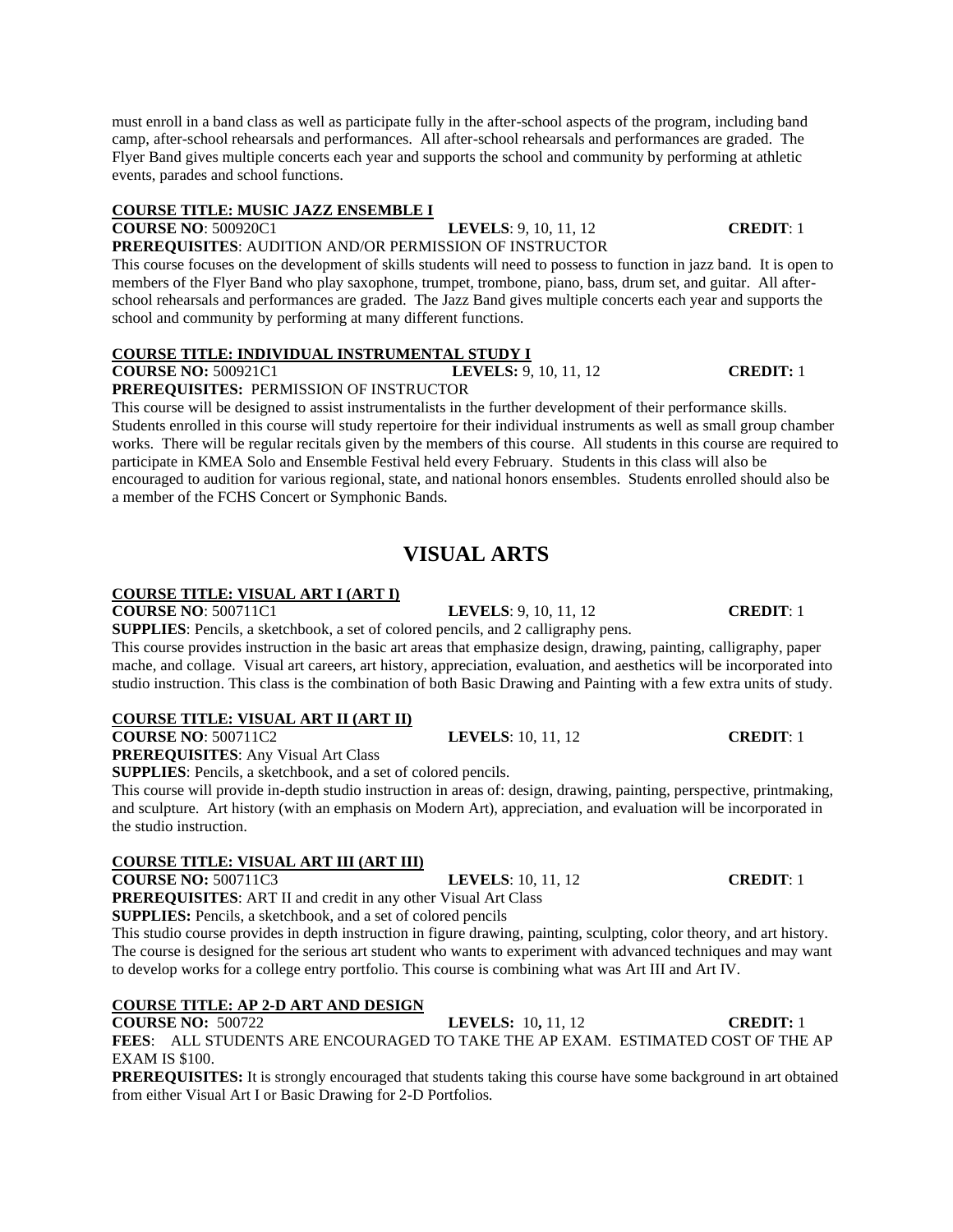This course is designed to guide serious art students in the development of a portfolio in 2-D Design. Through studio practice, application of design concepts, and informed decision-making, students will assemble a body of artwork that demonstrates a high level of quality and growth over time of content, technique, and process. Students will develop mastery in concept, composition, and execution. Students will address three components in their portfolios: Quality, Concentration, and Breadth. Students will submit this body of work to the College Board for grading and possible college credit. Summer assignments are required as part of this course.

# **COURSE TITLE: SCULPTURE**

**COURSE NO**: 500713 **LEVELS:** 9, 10, 11, 12 **CREDIT:** 1 **SUPPLIES**: Pencils and a sketchbook

This course will provide students with the opportunity to learn to express their ideas in three-dimensional form, thus creating an awareness of form and space. A variety of sculpture media for both additive and subtractive methods will be explored. Students will use sculptural materials that lend themselves to modeling, construction, carving, or chiseling. Various media will include, cardboard, metal, plaster, clay, paper mache, paper, and textiles.

# **COURSE TITLE: CERAMICS I**

**COURSE NO**: 500212C1 **LEVELS:** 9, 10, 11, 12 **CREDIT:** 1

**SUPPLIES:** A set of clay tools and a sketchpad.

This course is designed to introduce the student to the medium of clay and the methods of clay construction, involving development of skills in forming and finishing. Emphasis will be placed on hand-forming methods of pinch, coil, and slab techniques. Students will be introduced to wheel-formed pottery and throwing techniques. Glaze techniques, kiln loading, firing, and basic concepts of three-dimensional design will be included. Students will address aesthetics of form, visual thinking, and the history of ceramics.

# **COURSE TITLE: CERAMICS II**

**COURSE NO**: 500212C2 **LEVELS:** 10, 11, 12 **CREDIT:** 1

**SUPPLIES:** A set of clay tools and a sketchpad. **PREREQUISITES**: Ceramics 1

This course will provide in-depth studio instruction in areas of clay and the methods of clay construction, involving development of skills in forming and finishing. Emphasis will be placed on hand-forming methods of sculpting faces, figures and wall mounts. Students will be introduced to wheel-formed pottery and throwing techniques. Glaze techniques, kiln loading, firing, and basic concepts of three-dimensional design will be included.

# **COURSE TITLE: CERAMICS III**

**COURSE NO**: 500212C3 **LEVELS:** 11, 12 **CREDIT:** 1

**SUPPLIES:** A set of clay tools and a sketchpad. **PREREQUISITES**: Ceramics I & II

This course will provide advanced exploration of hand building and wheel throwing techniques. Emphasis on developing proficiency in clay use, surface applications, and kiln firings. Emphasis is on continuing development of personal expression, aesthetic, glazing techniques using the art form of sculpting ceramics. Safety issues continue to be addressed.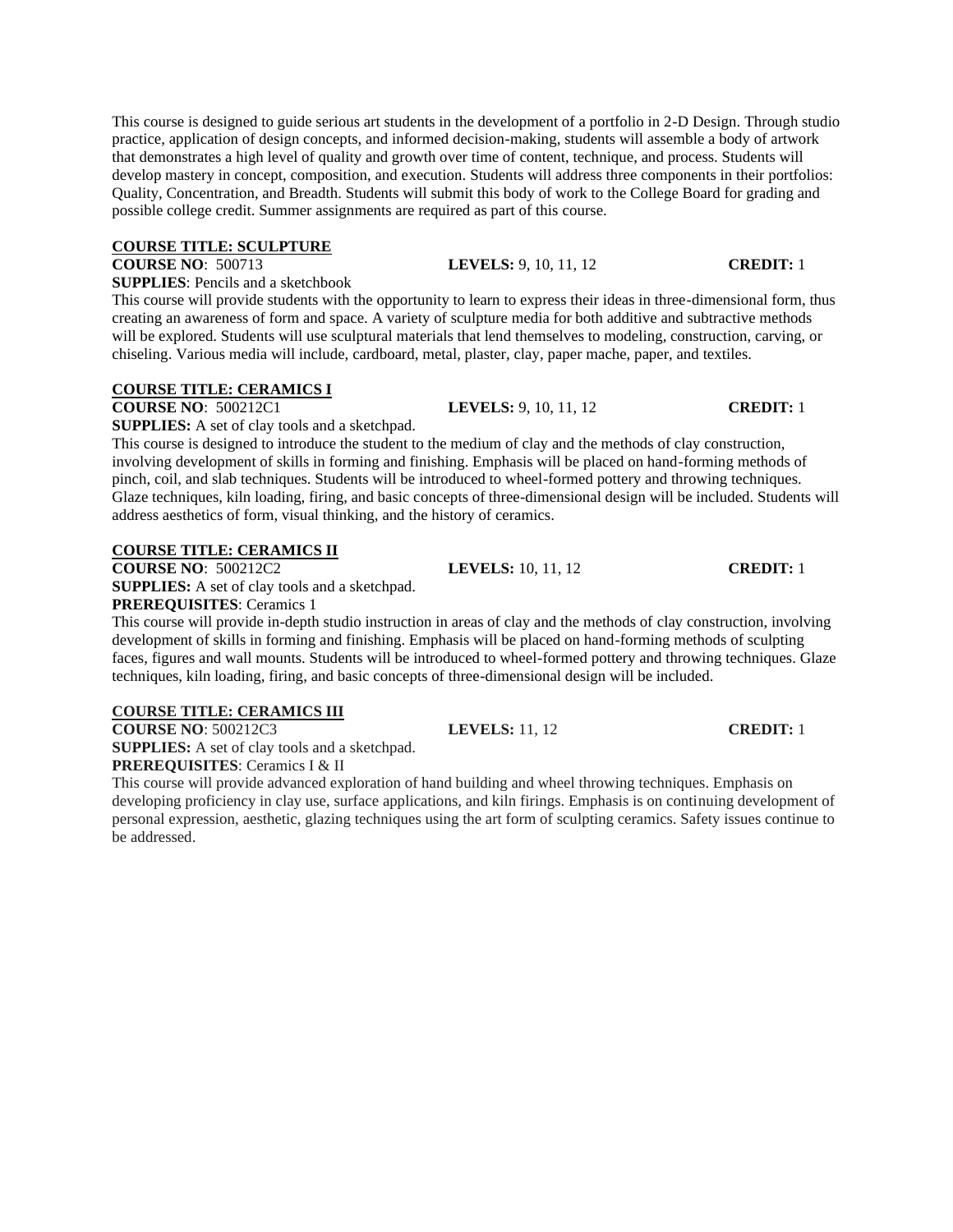# **FOREIGN LANGUAGE**

# **COURSE TITLE: FRENCH I HONORS**

# **COURSE NO:** 160408H **LEVELS**: 9, 10, 11, 12 **CREDIT:** 1

This class is intended for 9th graders who plan to study French for all four years of high school and plan to prepare for the Advanced Placement Exam or for students who have excelled in other languages (Latin, French). This is a course with high academic standards. Pronunciation, communication skills, and grammar will be emphasized during this course. This course will also include the culture, history, and geography of French speaking people. Students must be willing to study and practice the language orally and will be held accountable for mastering French on a first year level.

# **COURSE TITLE: FRENCH II HONORS**

### **COURSE NO:** 160409H **LEVELS:** 10, 11, 12 **CREDIT:** 1 **PREREQUISITES:** FRENCH I

This course is for students who excelled in French I. The scope and sequence of this class will be in greater detail and will be more varied than that of the regular French II class. A detailed grammar study, with special emphasis on vocabulary, reading, and listening, is included. French history, geography, and culture are studied.

# **COURSE TITLE: FRENCH III HONORS**

**COURSE NO:** 160410H **LEVELS:** 10, 11, 12 **CREDIT:** 1 **PREREQUISITES:** FRENCH II

The focus of this course if preparation for French IV Honors. It includes a review of basic grammar, with emphasis on special structures. An emphasis is also placed on composition and conversation. Some reading selections are studied. Vocabulary is advanced and oral work is emphasized.

# **COURSE TITLE: FRENCH IV HONORS**

**COURSE NO:** 160411H **LEVELS:** 12 **CREDIT:** 1

This course is a continuation of French III. The focus will be on speaking, reading, and grammar at higher levels of learning. It is designed for students planning to take French in college but do not plan to take the French AP Exam.

# **COURSE TITLE: AP FRENCH LANGUAGE & CULTURE**

**COURSE NO:** 160430 **LEVELS:** 12 **CREDIT:** 1 **PREREQUISITES:** FRENCH III

**FEES**ALL STUDENTS ARE ENCOURAGED TO TAKE THE AP EXAM. ESTIMATED COST OF THE AP EXAM IS \$100.

This is an intense study in preparation for the Advanced Placement exam in May. French literature and history are studied. There is an in-depth study of listening, speaking, reading, and writing compositions in French.

# **COURSE TITLE: SPANISH I**

# **COURSE NO:** 161108 **LEVELS:** 9, 10, 11, 12 **CREDIT:** 1

This course provides practice in hearing, speaking, reading, and writing simple Spanish with basic fundamentals of grammar usage which progress toward complex structure forms. A small degree of fluency is attained. The cultural aspects of Spain and Spanish America are studied.

# **COURSE TITLE: SPANISH I HONORS**

**COURSE NO:** 161108H **LEVELS**: 9 **CREDIT:** 1

This class is intended for 9th graders who plan to study Spanish for all four years of high school and plan to prepare for the Advanced Placement Exam or for students who have excelled in other languages (Latin, French). This is a course with high academic standards. Pronunciation, communication skills, and grammar will be emphasized during this course. This course will also include the culture, history, and geography of Spanish speaking people. Students must be willing to study and practice the language orally and will be held accountable for mastering Spanish on a first year level.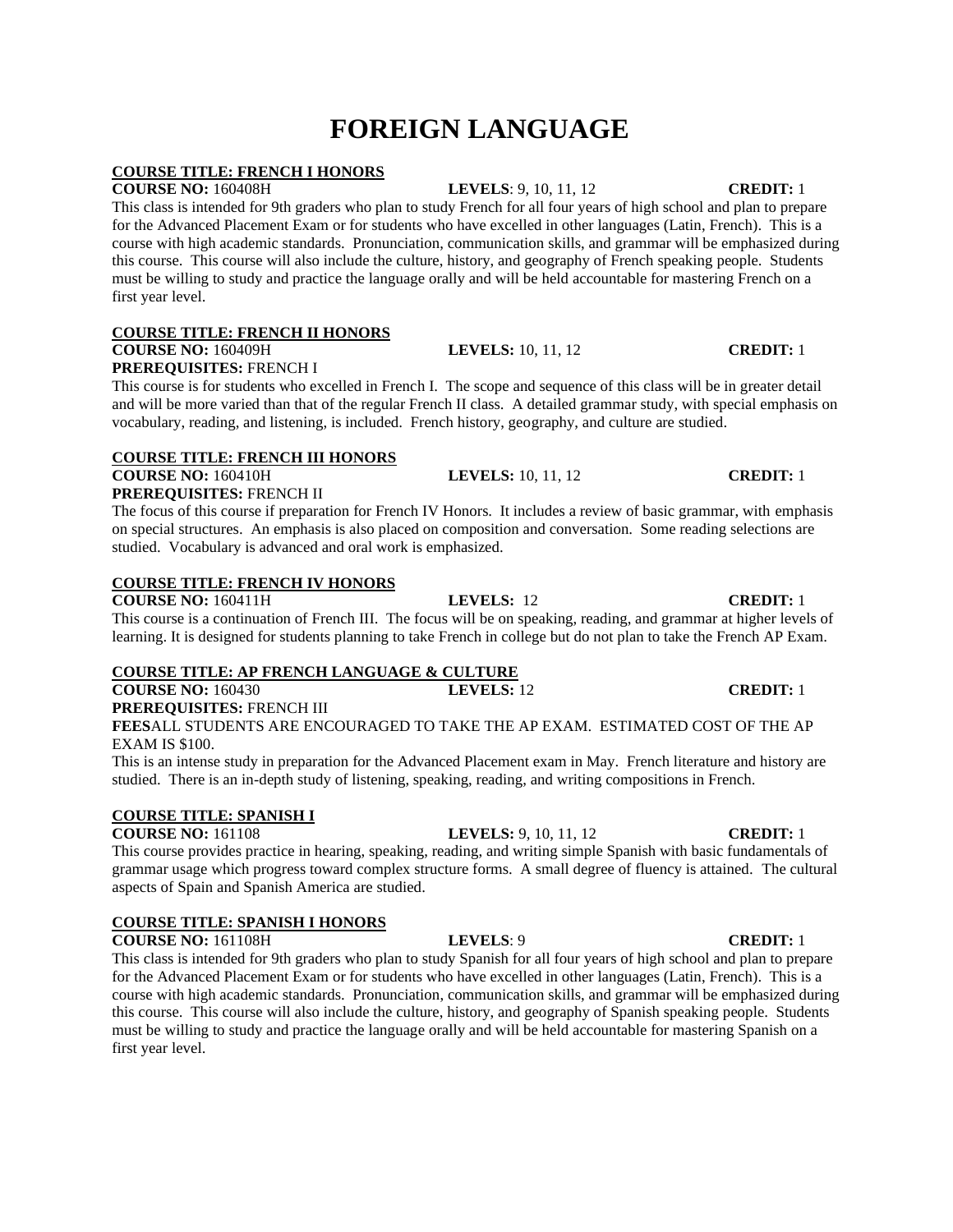# **COURSE TITLE: SPANISH II**

# **COURSE NO:** 161109 **LEVELS:** 9, 10, 11, 12 **CREDIT:** 1

**PREREQUISITES:** successful completion of SPANISH I

This course is a continuation of Spanish I. It includes further speaking, reading, writing skills, and more complex grammar studies. Students gain better understanding of South American and Spanish people through the study of culture and history.

# **COURSE TITLE: SPANISH II HONORS**

**COURSE NO:** 161109H **LEVELS:** 9, 10, 11, 12 **CREDIT:** 1 **PREREQUISITES:** SPANISH I

This course is for students who excelled in Spanish I. The class description is the same as Spanish II except the class will have more in-depth study of the language.

# **COURSE TITLE: SPANISH III HONORS**

**COURSE NO:** 161110H **LEVELS:** 10, 11, 12 **CREDIT:** 1

**PREREQUISITES:** Minimum of a B in SPANISH II or a passing grade on a placement test.

This course provides preparation for advanced placement. It includes a review of basic grammar. An emphasis is placed on composition and conversation. There are some reading selections required

# **COURSE TITLE: AP SPANISH LANGUAGE**

**COURSE NO:** 161130 **LEVELS:** 12 **CREDIT:** 1

**PREREQUISITES:** SPANISH III/TEACHER RECOMMENDATION

**FEES**: ALL STUDENTS ARE ENCOURAGED TO TAKE THE AP EXAM. ESTIMATED COST OF THE AP EXAM IS \$100.

This is an intense study in preparation for the Advanced Placement Exam in May. It is an in-depth study of language usage orally, aurally, and written.

# **COURSE TITLE: SPA101KSUDC - SPANISH 101 – DUAL CREDIT**

**COURSE NO:**80033WLC1 **LEVELS: 10-12 CREDIT: 1**

**PREREQUISITES:** Completion of Spanish I and II with a B or better is recommended and an unweighted cumulative GPA of at least a 2.5

**FEES:** ALL STUDENTS ARE REPSONSIBLE FOR THE DUAL CREDIT FEE AND TEXTBOOK. Elementary Spanish I. An introductory Spanish course with emphasis on elementary grammar, vocabulary building, reading and listening comprehension. Not for students with prior background in Spanish.

# **COURSE TITLE: SPA102KSUDC- SPANISH 102 – DUAL CREDIT**

**COURSE NO:** 800033WLC2 **LEVELS: 11-12 CREDIT: 1**

**PREREQUISITES:** Spanish 101 Dual Credit and unweighted cumulative GPA of at least a 2.5

**FEES:** ALL STUDENTS ARE REPSONSIBLE FOR THE DUAL CREDIT FEE AND TEXTBOOK. Continuation of SPA 101 with greater emphasis on pronunciation and oral expression. Conducted in both Spanish

and English. Student must earn a "C" or better to earn dual credit.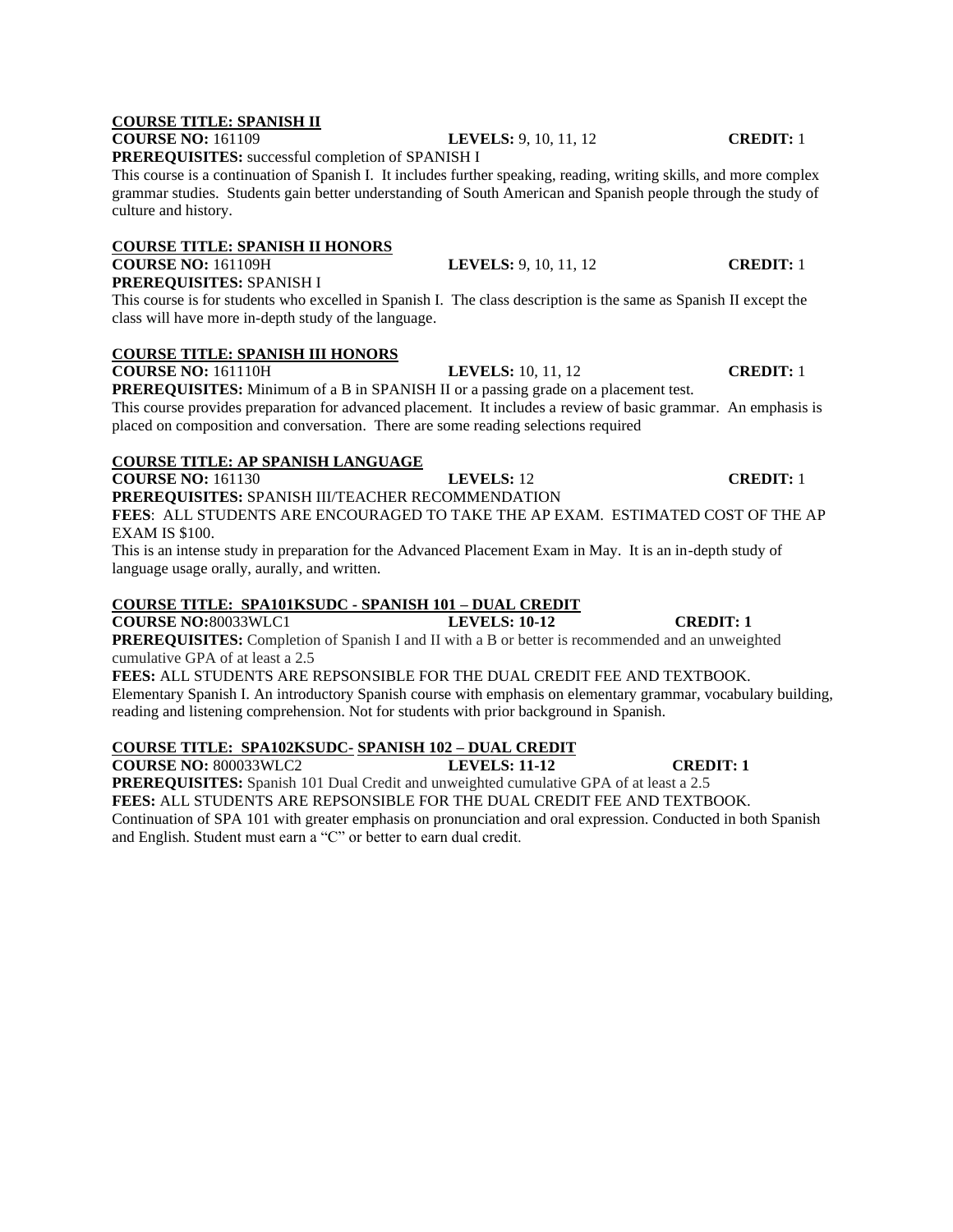# **HEALTH & PHYSICAL EDUCATION**

Students are allowed to sign up for only one (1) physical education class during the initial class scheduling. After every student has had a chance to sign up for at least one (1) P.E. class, any additional openings could be added to a student's schedule at a later date.

# **COURSE TITLE: INTEGRATED HEALTH AND PHYSICAL EDUCATION**

**COURSE NO:** 340290 **LEVELS:** 9, 10, 11, 12 **CREDIT:** 1 **Health Component-** The purpose of this section of the course is to provide the students with practical knowledge that will help them keep physically fit and mentally healthy throughout their lives. The course will place emphasis on decision-making skills as they relate to nutrition, stress, fitness, and substance abuse. Human behavior along with emotions and human relations (such as family, peers, dating, and marriage) will be addressed. Other topics will include AIDS, personal hygiene, human heredity, various systems of the body, and basic fundamentals of first aid. This course is a state requirement toward graduation.

**Physical Education Component-** The purpose of this section of this course is to teach students various fitness concepts for them to use now and in their adult lives. This course will also expose the students to several options of team and individual sports that can be used to pursue lifetime fitness. Through the activities in the course the students will also learn the physical, mental/emotional, and social benefits of sports and physical activities.

# **COURSE TITLE: PHYSICAL EDUCATION II**

**COURSE NO:** 340219C2 **LEVELS**: 10,11,12 **CREDIT**: 1 **PREREQUISITES:** PE I

Course will include skills in activity, rules, attitudes, participation, and improvement.

# **COURSE TITLE: PHYSICAL EDUCATION III-IV**

# **COURSE NO:** 340219C3, 340219C4 **LEVELS**: 11, 12 **CREDIT**: 1 **PREREQUISITES:** PE II

Courses included high level of skills, study of history of certain sports, and officiating.

# **COURSE TITLE: FITNESS AND CONDITIONING: WEIGHTS<br>COURSE NO: 340214 LEVELS: 10, 11, 12**

**COURSE NO:** 340214 **LEVELS:** 10, 11, 12 **CREDIT:** 1 Course will include rigorous training to enhance character development, physical conditioning and positive attitude development. Emphasis will be placed on agility training and weight training for physical education activities, as well as, nutrition and body building chemistry.

# **COURSE TITLE: FITNESS AND CONDITIONING: NUTRITION**

**COURSE NO:** 340214C2 **LEVELS:** 10, 11, 12 **CREDIT:** 1

This course is designed to teach students healthy ways to lose weight and gain weight. Students will also have the opportunity to set fitness and weight loss/gain goals as well as have time to work on these goals during class time. This course will have access to the gym and the weight room. This course will also have a nutrition component. Students will learn how to create a diet that is still healthy but can help reach their weight loss/gain goals. Students will also be keeping a food log to analyze their diets. All weight or BMI information will be personal information that the student can keep to themselves if they wish to do so.

# **COURSE TITLE: AEROBICS DANCE/YOGA**

**COURSE NO:** 340215 **LEVELS:** 10, 11, 12 **CREDIT:** 1 This course offers a variety of aerobic activities, some weight training and weight management. It also offers the students the opportunity to design their own exercise tape.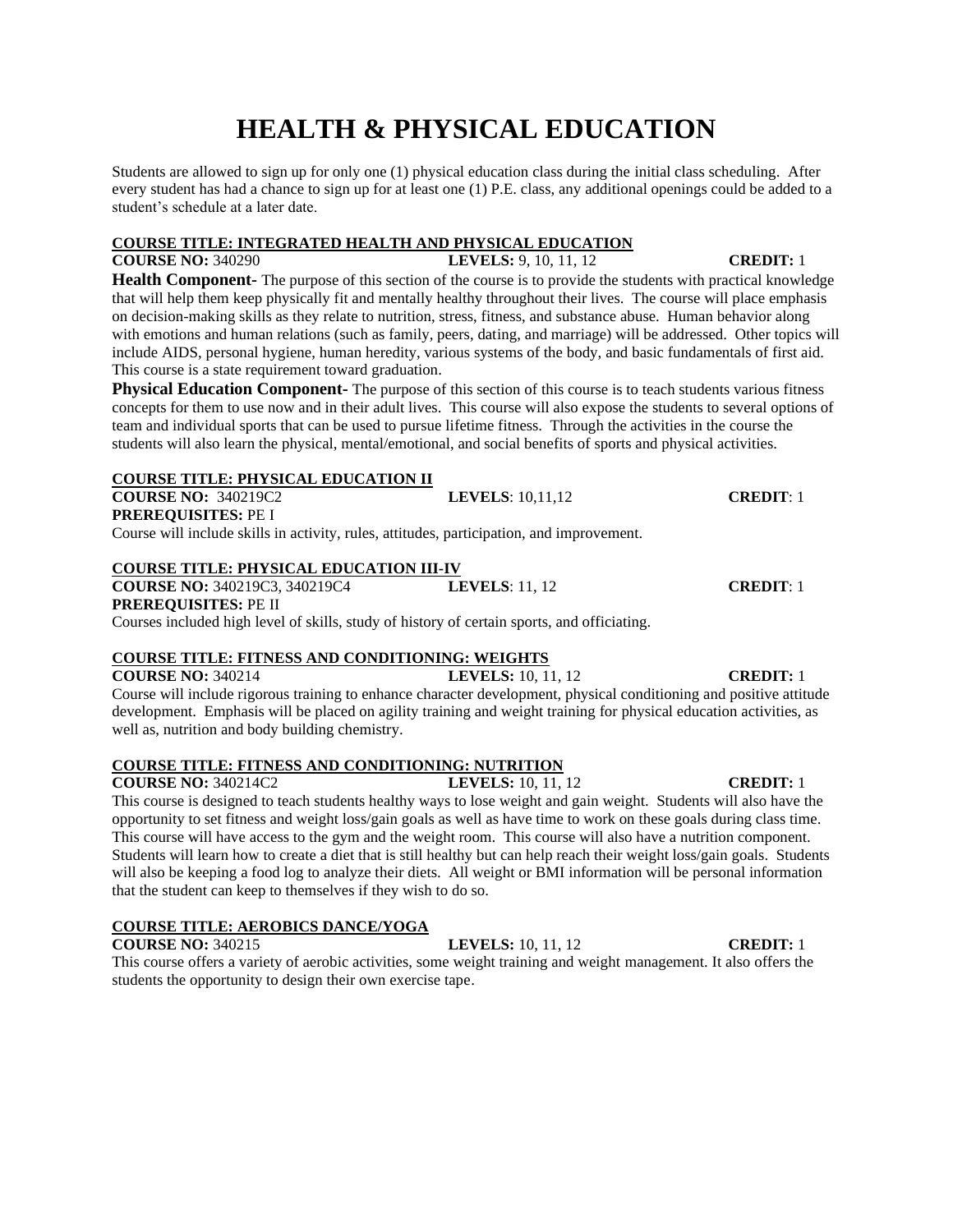# **MATHEMATICS**

State requirements are for all students to have credits in Algebra I, Geometry, and Algebra II and a fourth math elective. Seniors, by law, must also be enrolled in a math class. All mathematics courses at FCHS make appropriate use of calculators and computers. Students will be provided with classroom opportunities to use scientific calculators as well as calculators with fractions and graphing capabilities. Upon enrolling in their first math course, students are encouraged to purchase scientific calculators.

# **COURSE TITLE: ALGEBRA I**

**COURSE NO:** 270304 **LEVELS:** 9, 10 **CREDIT:** 1 **SUPPLIES:** Scientific Calculator

A first year college preparatory course. Algebra skills are taught and explained through integration with topics from other branches of math.

# **COURSE TITLE: ALGEBRA I HONORS**

**COURSE NO:** 270304H **LEVELS:** 9 **CREDIT:** 1

**SUPPLIES:** Scientific Calculator

A first year college preparatory course for students who are proficient in basic mathematics and have mastered prealgebra skills. Algebra skills are taught and explained through integration with topics from other branches of math. This course is designed to prepare students who intend to enroll in advanced Mathematics courses.

# **COURSE TITLE: GEOMETRY**

**COURSE NO:** 270401 **LEVELS:** 10, 11, 12 **CREDIT:** 1 **PREREQUISITES:** ALGEBRA I **SUPPLIES:** Scientific Calculator

A second year college preparatory course, this is a study of plane and solid figures, line and angle relationships, congruent and similar figures, circles, constructions, trigonometry, and inductive and deductive reasoning. Emphasis is placed on developing thinking skills. Topics from other branches of mathematics are integrated throughout the course.

# **COURSE TITLE: GEOMETRY HONORS**

**COURSE NO:** 270401H **LEVEL:** 9, 10, 11 **CREDIT:** 1 **PREREQUISITE:** ALGEBRA I or ALGEBRA I Honors

**SUPPLIES:** Scientific Calculator

A second year college preparatory course, this is a study of plane and solid figures, line and angle relationships, congruent and similar figures, circles, constructions, trigonometry, and inductive and deductive reasoning. Emphasis is placed on developing thinking skills. Topics from other branches of mathematics are integrated throughout the course. This course is designed to prepare students who intend to enroll in advanced Mathematics courses.

# **COURSE TITLE: TECHNICAL MATHEMATICS**

**COURSE NO:** 270643 **LEVELS:** 11,12 **CREDIT:** 1

**PREREQUISITES:** Successful completion of Algebra I and Geometry **SUPPLIES:** TI-83/84 PLUS

This course will focus on the applications of mathematics from algebra one, geometry, and trigonometry. This will include standards that have been covered and add to them as well. Topics to be covered include (but are not limited to) unit conversions, variation, measurement of geometric figures, and solving triangles using trigonometry. This course places an emphasis on numerous applications.

# **COURSE TITLE: PROBABILITY AND STATISTICS**

**COURSE NO:** 270602 **LEVELS:** 10,11,12 **CREDIT:** 1 **PREREQUISITES:** Successful completion of Algebra I and Geometry **SUPPLIES:** TI-83/84 PLUS

It provides students with an introduction to important topics in statistics by focusing on the statistical thinking behind data collection and analysis. It helps students be more discerning consumers of statistics, teaching them to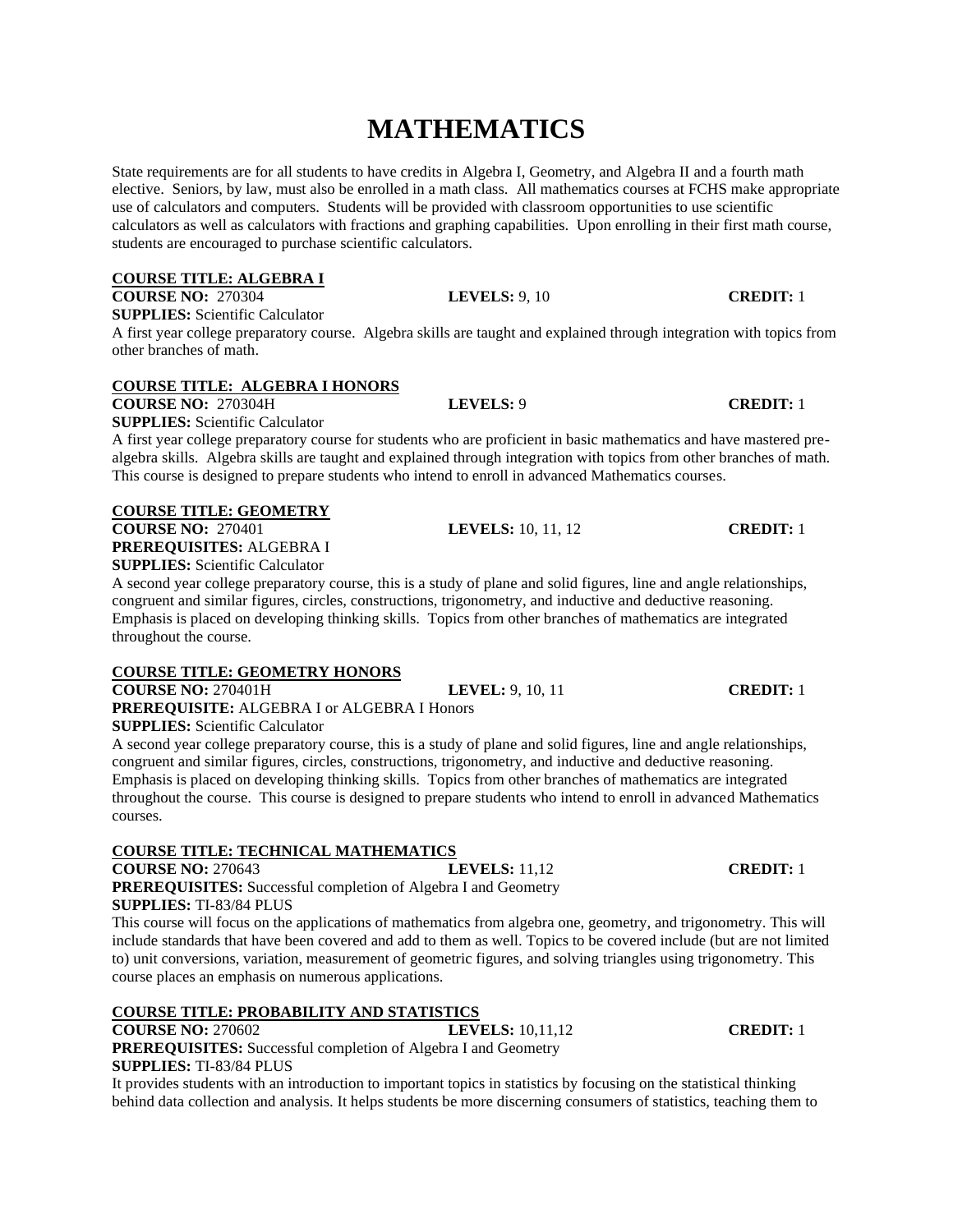interpret the numbers in surveys, election polls, and medical studies. Topics include sampling, surveys, experimental design, organizing data, distributions, probability, and inference. Emphasis is on applications of statistical concepts.

# **COURSE TITLE: DISCRETE MATHEMATICS**

# **COURSE NO:** 270611 **LEVELS:** 11, 12 **CREDIT:** 1

**PREREQUISITES:** ALGEBRA I and GEOMETRY

**SUPPLIES:** TI-36X Pro Calculator

This course is designed for students who have completed courses containing all the required high school Kentucky Academic Standards for Mathematics and are interested in a future in business or computer applications. This course will address such topics as studying a collection of objects, using patterns to prove a statement, solving problems using diagrams that involve points and lines, probabilities, and other topics as deemed appropriate.

# **COURSE TITLE: FINITE MATHEMATICS**

**COURSE NO:** 270612 **LEVELS:** 11, 12 **CREDIT:** 1

**PREREQUISITES:** ALGEBRA I and GEOMETRY

**SUPPLIES:** TI-36X Pro Calculator

This course is designed for students who have completed courses containing all the required high school Kentucky Academic Standards for Mathematics. This course will include modeling situations involving linear systems using matrices, linear inequalities systems (programming), data analysis, probability, and finance applications.

# **COURSE TITLE: ALGEBRA II**

**COURSE NO:** 270311 **LEVELS:** 10,11,12 **CREDIT:** 1 **PREREQUISITES:** Geometry

**SUPPLIES:** Scientific Calculator or TI-83/84 PLUS

Our third college preparatory course, this course reinforces and expands the skills learned in Algebra I. Topics covered include complex numbers, quadratic equations, graphs of functions, and trigonometry.

# **COURSE TITLE: ALGEBRA II HONORS**

**COURSE NO:** 270311H **LEVELS**: 10, 11 **CREDIT:** 1

**PREREQUISITES**: GEOMETRY or GEOMETRY Honors

**SUPPLIES:** TI-83/84 PLUS or N-spire graphing calculator

This is an accelerated algebra course. Topics covered include those listed in Algebra II but they will be covered in more depth. Students will be expected to work through algebra problems both with and without a calculator. This course is designed to prepare students who intend to enroll in advanced Mathematics courses.

# **COURSE TITLE: PRE-CALCULUS**

**COURSE NO:** 270501 **LEVELS:** 11,12 **CREDIT:** 1

**PREREQUISITES:** Algebra II or Algebra II Honors

**SUPPLIES:** TI-83/84 PLUS or N-spire graphing calculator

A fourth college preparatory course, this course includes topics from trigonometry and analytic geometry. Emphasis is placed on the study of functions and their graphs. Students who plan to take Calculus in high school or in college should take this course.

# **COURSE TITLE: MTH220MIDDC- CALCULUS I – DUAL CREDIT**

**COURSE NO:** 800021QRC13 **LEVELS: 12 CREDIT: 1** 

**PREREQUISITES:** PRE-CALCULUS and ACT Math Subscore of a 19, as well as an 18 ACT composite score. **SUPPLIES:** TI-83/84 PLUS or N-spire graphing calculator

**FEES:** ALL STUDENTS ARE REPSONSIBLE FOR THE DUAL CREDIT FEE AND TEXTBOOK. Calculus I is a standard introductory calculus course. Limits and continuity; differentiation; applications of

derivatives in a variety of situations; definite and indefinite integration; application of integrals in a variety of situations; derivatives and integrals of certain transcendental functions. This is a course in elementary functions and introductory calculus covering differential and integral topics including polynomial functions this course parallels (and in fact should replace) first semester college calculus and follows the curriculum established by the College Board. Students will be prepped to take the AP exam and are encouraged to do so. Students must earn a "C" or better to earn college credit.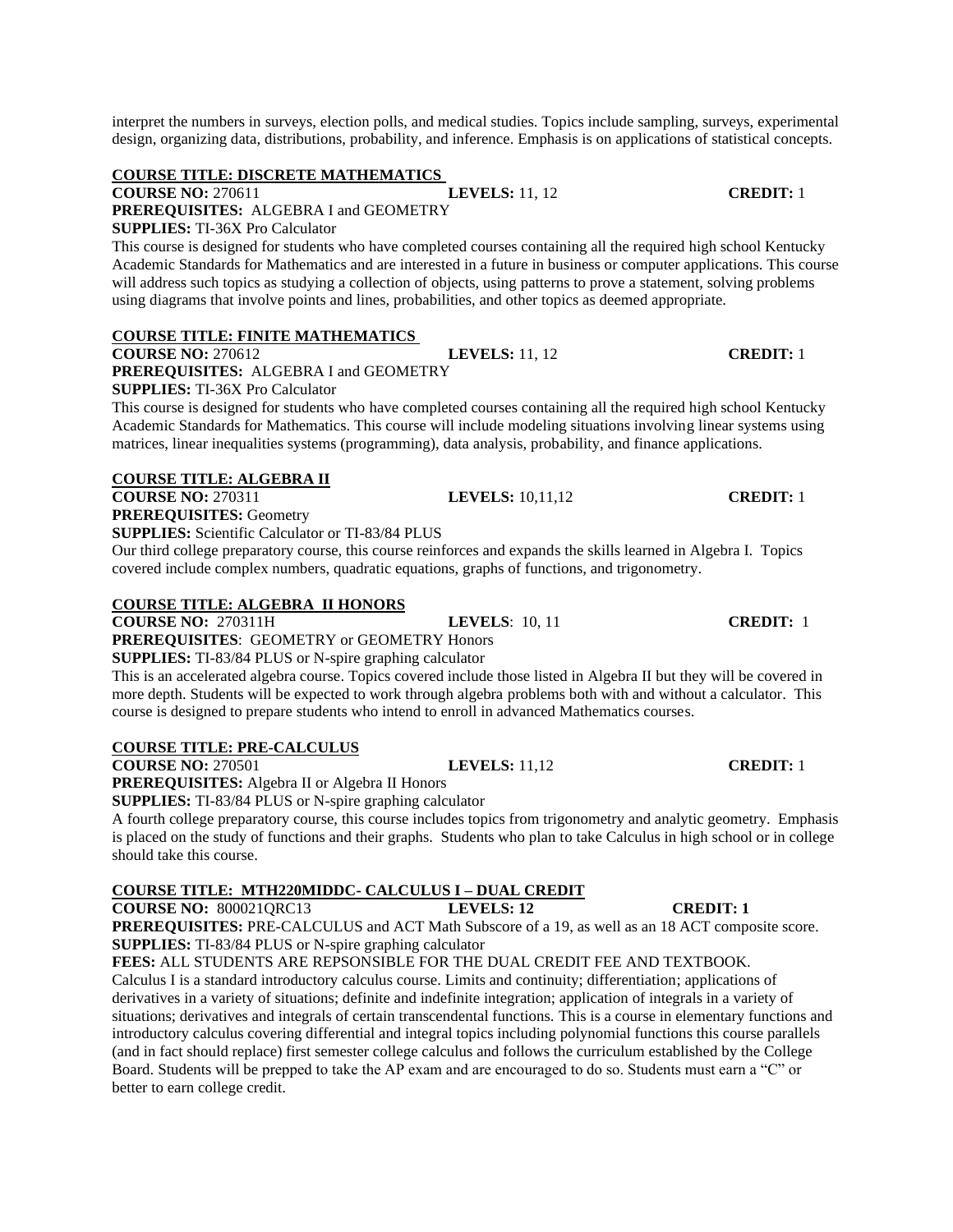# **COURSE TITLE: AP CALCULUS BC**

**COURSE NO:** 270514 **LEVELS:** 12 **CREDIT:** 1

**PREREQUISITES:** PRE-CALCULUS and Teacher Recommendation **SUPPLIES:** TI-83/84 PLUS or N-spire graphing calculator

**FEES**: STUDENTS ARE ENCOURAGED TO TAKE THE AP EXAM, ESTIMATED COST IS \$100. Calculus BC is an extension of Calculus AB rather than an enhancement. Additional concepts covered in Calculus BC are: parametric, polar and vector equations and their derivatives; numerical solutions of differential equations using Euler's method; L'Hospital's rule; applications of integrals; improper integrals; concepts of series, Taylor series, and series of constants. This course parallels (and in fact should replace) first and second semester college calculus and follows the curriculum established by the College Board.

# **COURSE TITLE: MATH PERSONAL FINANCE**

**COURSE NO:** 080719 **LEVELS: 11, 12 CREDIT: 1**

This course is designed to provide students with the knowledge and skills to manage one's financial resources effectively for lifetime financial security. Topics include economics, money in the economy, budgeting, credit, consumer rights, investments and financial/retirement planning.

# **COURSE TITLE: ADVANCED TOPICS IN MATHEMATICS**

# **COURSE NO**: 270621 **LEVELS**: 11, 12 **CREDIT**: 1

**PREREQUISITE**: Algebra II

**SUPPLIES:** TI-83/84 PLUS graphing calculator

This is course is a combination of topics from Algebra and Geometry. A special emphasis is placed on collecting and analyzing data, matrices, statistics, and probability.

# **COURSE TITLE: MTH135MIDDC- MTH 135 INTERMEDIATE MATH – DUAL CREDIT**

**COURSE NO**: 800021QRC7 **LEVELS**: 11, 12 **CREDIT**: 1

**PREREQUISITE**: Algebra II; Composite ACT score of 18 MAT 135 is to prepare students for MAT 140 College Algebra. Topics include solving linear equations with one variable; equations of straight lines in the two-dimensional Cartesian plane; solving systems of linear equations in

# two or three variables; laws of exponents; factorization of polynomials; manipulating rational and radical expressions.

# **COURSE TITLE: MTH140MIDDC- MTH 140 COLLEGE ALGEBRA – DUAL CREDIT**

**COURSE NO:** 800021QRC11 **LEVELS:** 12 **CREDIT:** 1

**PREREQUISITES:** GEOMETRY and Algebra II or Algebra II Honors; ACT Math Subscore of a 19 and a composite ACT score of 18.

**SUPPLIES:** TI-83/84 PLUS or N-spire graphing calculator

**FEES:** ALL STUDENTS ARE REPSONSIBLE FOR THE DUAL CREDIT FEE AND TEXTBOOK.

This is a standard university Algebra course. Topics include: linear equations and inequalities; complex numbers; quadratic equations; equations of a straight line;finding the implicit domains of functions; the algebra and composition offunctions; inverse functions; quadratic functions and their graphs; exponential and logarithmic functions; solving systems of linear equations in severalvariables. Students must earn a "C" or better to earn college credit.

### **COURSE TITLE: MTH 139 INTRO TO QUANTITATIVE ANALYSIS – DUAL CREDIT (MTH139MIDDC)**

**COURSE NO:** 800021QRC8 **LEVELS: 11, 12 CREDIT: 1**

**PREREQUISITES:** Algebra II and a ACT Math subscore of a 19 and a composite score of 18 **SUPPLIES:** TI-83/84 PLUS or N-spire graphing calculator

**FEES:** ALL STUDENTS ARE REPSONSIBLE FOR THE DUAL CREDIT FEE AND TEXTBOOK. Introduction to usingstatistical techniquesto modeland solve real-world business problems.Topics include: Data-based techniques of graphical display, grouping of data, measures of central tendency and dispersion, probability of concepts and distributions, sampling statistical estimation, hypothesis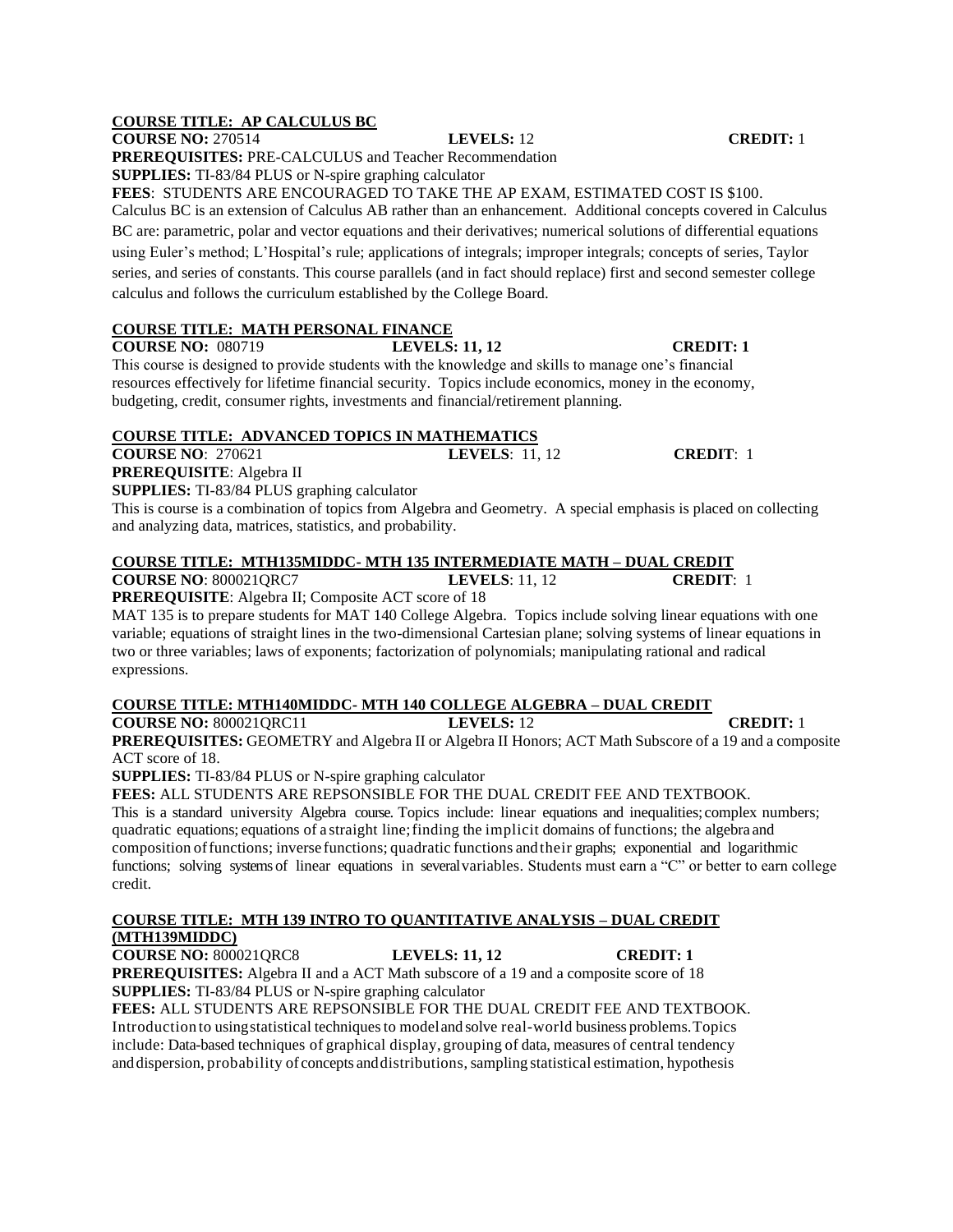testing, andtime series analysis. Curriculum for this course follows the AP Statistics curriculum set by the College Board and is designed to prepare students for the AP Statistics exam in May. Students must earn a "C" or better to earn college credit.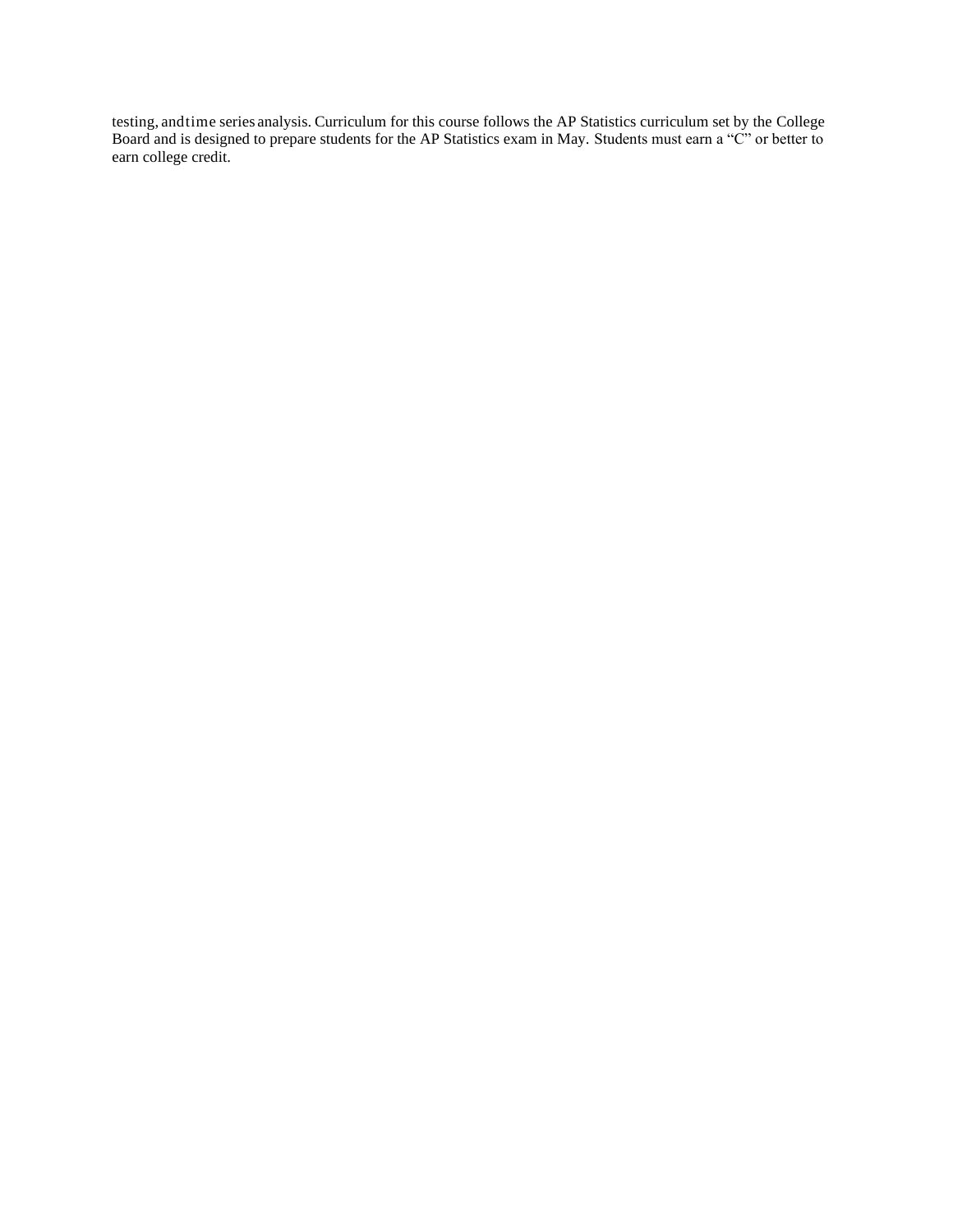# **SCIENCE**

When choosing science course work, it is important to look at the big picture and plan accordingly--how much do you want to learn, how hard are you willing to work, how do your science courses mesh with your other classes in other subject areas, what are your long-term goals? When these decisions have been made and the course work successfully completed, you will be prepared to take the next step after high school, either to post secondary education (as in college or technical school) or as a contributing member of the work-force.

# **COURSE TITLE: INTEGRATED SCIENCE I (A & B)**

**COURSE NO:** 303091 **LEVELS:** 9, 10, 11, 12 **CREDIT:** 1 This is a lab-based introductory course that includes the standards listed within the topics of Structure and Properties of Matter, Chemical Reactions, Structure and Function, Interdependent Relationships in Ecosystems, History of Earth and Earth's Systems. These topics provide the foundational concepts needed for successive science courses to build upon. Students will learn these core ideas within these topics through the use of science and engineering practices and crosscutting concepts as they investigate the natural world and develop solutions to problems.

# **COURSE TITLE: INTEGRATED SCIENCE I (A & B) HONORS**

**COURSE NO:** 303091H **LEVELS:** 9, 10, 11, 12 **CREDIT:** 1 This is a lab-based introductory course that includes the standards listed within the topics of Structure and Properties of Matter, Chemical Reactions, Structure and Function, Interdependent Relationships in Ecosystems, History of Earth and Earth's Systems. These topics provide the foundational concepts needed for successive science courses to build upon. Students will learn these core ideas within these topics through the use of science and engineering practices and crosscutting concepts as they investigate the natural world and develop solutions to problems. The honors section of Integrated Science will be more involved and move at a faster pace than the regular class. Completion of Algebra I with a B or better is recommended for this course.

# **COURSE TITLE: BIOLOGY WITH EARTH/SPACE SCIENCE**

**COURSE NO:** 302698 **LEVELS:** 9, 10, 11, 12 **CREDIT:** 1 **PREREQUISITES:** SUCCESSFUL COMPLETION OF INTEGRATED SCIENCE OR QUALIFYING MAP SCORES FROM MIDDLE SCHOOL

Students develop a conceptual understanding of Biology and Earth/Space Science. They experience biology and Earth/space science concepts, as outlined in the Kentucky Academic Standards for Science, such as structure and function of cells; molecular basis of heredity; biological change; changes in the Earth system; interdependence of organisms; matter, energy and organization in living systems; and the behavior of organisms. Students will learn these core ideas through the use of the science and engineering practices and crosscutting concepts. The science and engineering practices are the skills students will use as they investigate the natural world, and develop solutions to problems. The crosscutting concepts are conceptual ways of thinking that cross the domains of science.

# **COURSE TITLE: BIOLOGY WITH EARTH/SPACE SCIENCE HONORS**

**COURSE NO:** 302698H **LEVELS:** 9, 10, 11, 12 **CREDIT:** 1 **PREREQUISITES:** SUCCESSFUL COMPLETION OF INTEGRATED SCIENCE OR QUALIFYING MAP SCORES FROM MIDDLE SCHOOL

Students develop a conceptual understanding of Biology and Earth/Space Science. They experience biology and Earth/space science concepts, as outlined in the Kentucky Academic Standards for Science, such as structure and function of cells; molecular basis of heredity; biological change; changes in the Earth system; interdependence of organisms; matter, energy and organization in living systems; and the behavior of organisms. Students will learn these core ideas through the use of the science and engineering practices and crosscutting concepts. The science and engineering practices are the skills students will use as they investigate the natural world, and develop solutions to problems. The crosscutting concepts are conceptual ways of thinking that cross the domains of science.

# **COURSE TITLE: PHYSICS WITH EARTH/SPACE SCIENCE**

# **COURSE NO:** 304898 **LEVELS:** 10, 11, 12 **CREDIT:** 1

Students develop a conceptual understanding of physics and Earth/space science content, as outlined in the Kentucky Academic Standards for Science, through the use of the science and engineering practices. They experience physics and Earth/space science concepts such as motions and forces, conservation of energy and the increase in disorder, interactions of energy and matter, and energy in the Earth system. Students will learn these core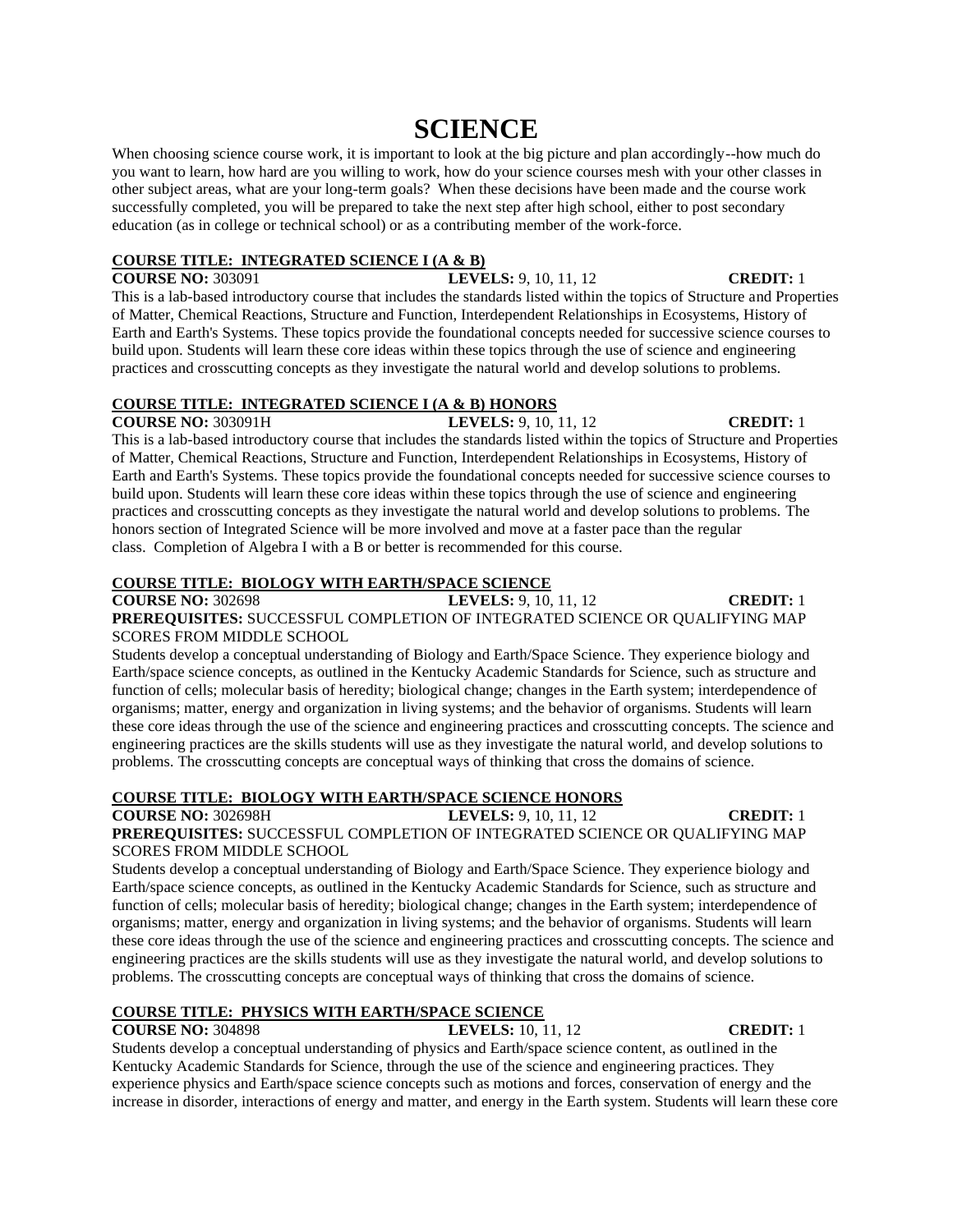ideas through the use of the science and engineering practices and crosscutting concepts. The science and engineering practices are skills students will use as they investigate the natural world and develop solutions to problems. The crosscutting concepts are conceptual ways of thinking that cross the domains of science.

# **COURSE TITLE: PHYSICS WITH EARTH/SPACE SCIENCE HONORS**

**COURSE NO:** 304898H **LEVELS:** 10, 11, 12 **CREDIT:** 1

# **PREREQUISITES:** TEACHER RECOMMENDATION

Students develop a conceptual understanding of physics and Earth/space science content, as outlined in the Kentucky Academic Standards for Science, through the use of the science and engineering practices. They experience physics and Earth/space science concepts such as motions and forces, conservation of energy and the increase in disorder, interactions of energy and matter, and energy in the Earth system. Students will learn these core ideas through the use of the science and engineering practices and crosscutting concepts. The science and engineering practices are skills students will use as they investigate the natural world and develop solutions to problems. The crosscutting concepts are conceptual ways of thinking that cross the domains of science.

# **COURSE TITLE: CHEMISTRY WITH EARTH/SPACE SCIENCE**

**COURSE NO:** 304598 **LEVELS:** 10, 11, 12 **CREDIT:** 1 **PREREQUISITES:** ALGEBRA I, INTEGRATED SCIENCE I Parts 1& 2 **SUPPLIES:** SAFETY GOGGLES

Students develop a conceptual understanding of Chemistry and Earth/Space Science, as outlined in the Kentucky Academic Standards for Science, through the use of the science and engineering practices. They experience chemistry and Earth/space science concepts such as the structure of atoms, structure and properties of matter, chemical reactions, geochemical cycles, and formation and ongoing changes of the universe. The use of the science practices describes the behaviors students will engage in as they investigate the natural world. Students will learn these core ideas within these topics through the use of the science and engineering practices and crosscutting concepts. The science and engineering practices are skills students will use as they investigate the natural world and develop solutions to problems. The crosscutting concepts are conceptual ways of thinking that cross the domains of science.

# **COURSE TITLE: CHEMISTRY WITH EARTH/SPACE SCIENCE HONORS**

**COURSE NO:** 304598H **LEVELS:** 10, 11, 12 **CREDIT:** 1

**PREREQUISITES:** TEACHER RECOMMENDATION

# **SUPPLIES:** SAFETY GOGGLES

Students develop a conceptual understanding of Chemistry and Earth/Space Science, as outlined in the Kentucky Academic Standards for Science, through the use of the science and engineering practices. They experience chemistry and Earth/space science concepts such as the structure of atoms, structure and properties of matter, chemical reactions, geochemical cycles, and formation and ongoing changes of the universe. The use of the science practices describes the behaviors students will engage in as they investigate the natural world. Students will learn these core ideas within these topics through the use of the science and engineering practices and crosscutting concepts. The science and engineering practices are skills students will use as they investigate the natural world and develop solutions to problems. The crosscutting concepts are conceptual ways of thinking that cross the domains of science.

# **COURSE TITLE: INTRO TO CHEMISTRY AND PHYSICS**

**COURSE NO:** 304058 **LEVELS:** 10, 11, 12 **CREDIT:** 1

**SUPPLIES:** SAFETY GOGGLES

This course serves as an introduction which integrates the basic concepts of chemistry and physics as outlined in the Kentucky Academic Standards for Science. Students learn how the physical and chemical properties of matter can be explained and predicted in terms of atomic and molecular structures and forces. They also learn how balanced and unbalanced forces influence the behavior of objects. Students will learn these core ideas within these topics through the use of the science and engineering practices and crosscutting concepts. The science and engineering practices are skills students will use as they investigate the natural world and develop solutions to problems. The crosscutting concepts are conceptual ways of thinking that cross the domains of science.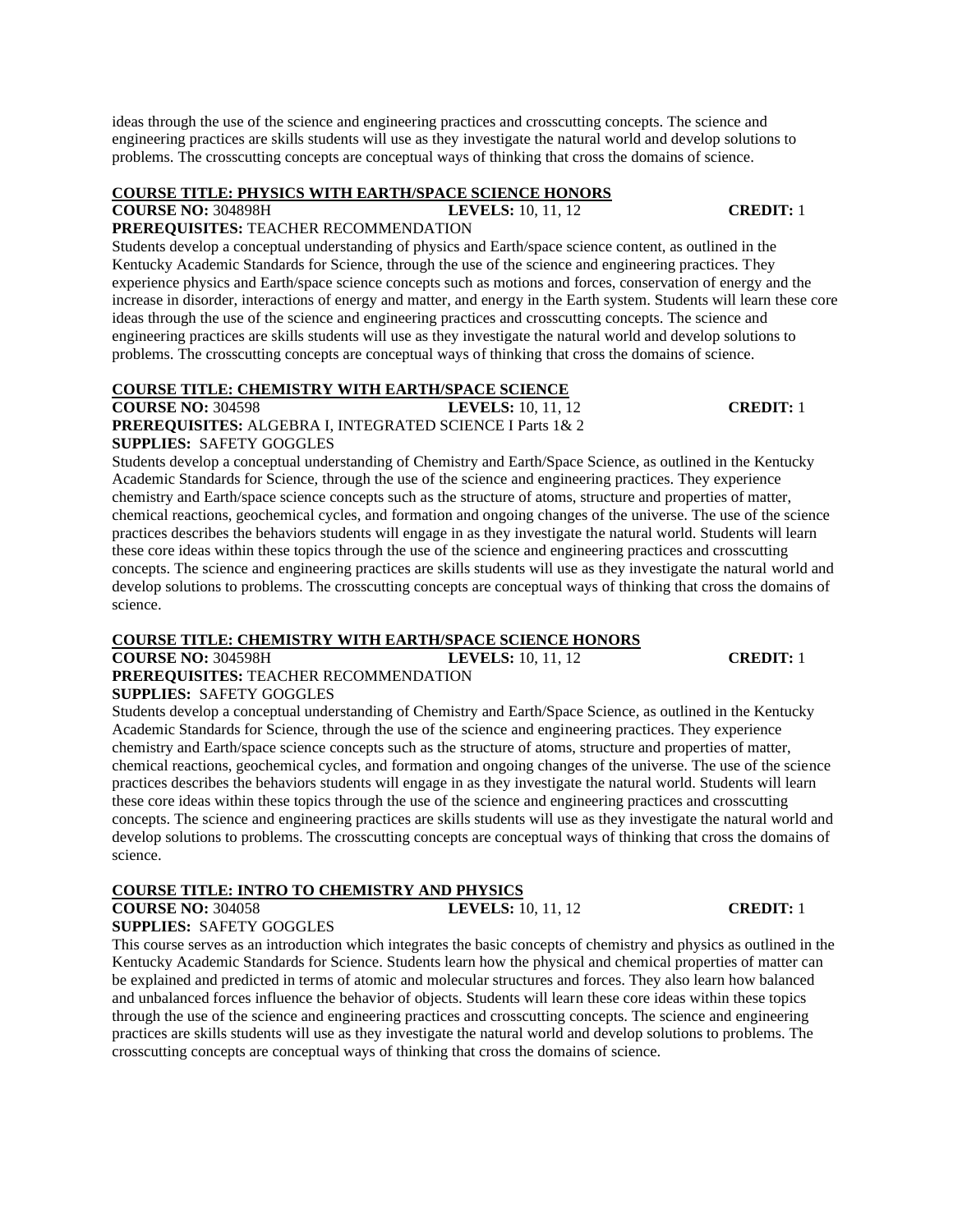# **SCIENCE ELECTIVES**

### **COURSE TITLE: ASTRONOMY I COURSE NO:** 304612 **LEVELS:** 11, 12 **CREDIT:** 1

**PREREQUISITES:** ANY SCIENCE COURSE

Astronomy is a study of the many components, which make up our universe including how these components interact and influence each other. Special emphasis is placed on the history of astronomy, tools of the astronomer, structure of interactions within our solar system, deep-space objects, and laws which govern the motion of bodies in space as well as the production and distribution of mass and energy. The telescope, spectroscope, models, demonstrations, and other appropriate techniques will be utilized to augment the text and lectures.

# **COURSE TITLE: ASTROBIOLOGY**

**COURSE NO:** 303010 **LEVELS:** 11, 12 **CREDIT:** 1

**PREREQUISITES:** BIOLOGY This is an inquiry-based course designed around the scientific study of life in the universe--its origin, evolution, distribution and future. This multidisciplinary course brings together the physical and biological sciences to address some of the most fundamental questions of the natural world: How do living systems emerge? How do habitable

# **COURSE TITLE: FORENSIC SCIENCE**

**COURSE NO:** 302616 **LEVELS:** 11, 12 **CREDIT:** 1

**PREREQUISITES:** INTEGRATED SCIENCE AND BIOLOGY

Forensic Science is an introductory course, where students will have the opportunity to look at different scenarios and use the scientific method for analytical purposes. The students will be given different problems/situations and will have to develop their own hypothesis, collect data, analyze the data, perform experiments, and develop conclusions. This class will incorporate several branches of science such as biology, chemistry, physics, anatomy and physiology, as well as many others. This class will focus on ways to use the scientific method and available technology to solve forensic investigations. We will also focus on research, case studies, as well as possible careers in this ever-growing field of science.

worlds form and how do they evolve? Does life exist on worlds other than Earth and what forms may they take?

# **COURSE TITLE: AP BIOLOGY**

**COURSE NO:** 302646 **LEVELS:** 11, 12 **CREDIT:** 1 **PREREQUISITES:** BIOLOGY I

**FEES**: ALL STUDENTS ARE ENCOURAGED TO TAKE THE AP EXAM. ESTIMATED COST OF THE AP EXAM IS \$100.

The AP Biology course is a challenging year long biology course designed to be the equivalent of a two-semester first year college course. Maturity, motivation, study habits, invested time and effort, and reading and writing abilities will contribute greatly to individual student success in this course.This course is designed to prepare students for the college level Advanced Placement Biology Examination and is based on the curriculum established by the College Board. Students will be expected to participate in 12 laboratory exercises comparable to a first year college level Biology course. The labs include inquiry based labs which may also incorporate computerized data acquisition and analysis. This class requires learning at an accelerated pace due to the amount and complexity of the required material. Material will be covered through daily class lectures, in-class activities, homework assignments, discussions, laboratories, and independent projects and readings. **Students enrolling in the Advanced Placement Biology course should have a strong foundation in biology and chemistry.**

| COURSE TITLE: BIO155MIDDC AND BIO156MIDDC- BIO 155 AND 156 BIOLOGY – DUAL |                       |                  |
|---------------------------------------------------------------------------|-----------------------|------------------|
| <b>CREDIT</b>                                                             |                       |                  |
| <b>COURSE NO:</b>                                                         | <b>LEVELS: 11, 12</b> | <b>CREDIT: 2</b> |

BIO155 (class) - 800041NSC1 BIO156 (lab) - 800041NSC2 \*These are 2 separate courses (2 class periods).

**FEES:** ALL STUDENTS ARE REPSONSIBLE FOR THE DUAL CREDIT FEE AND TEXTBOOK.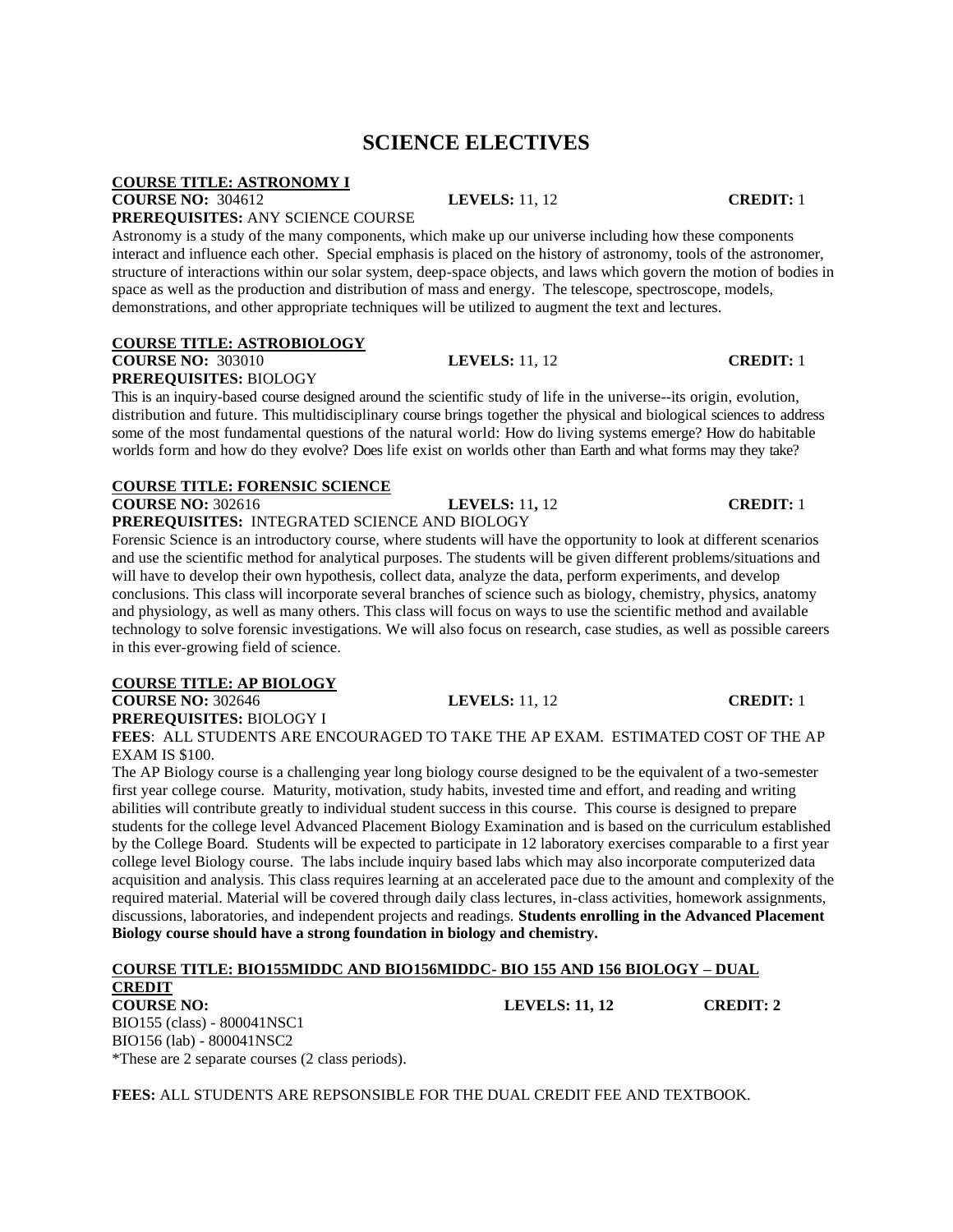This is an introductory lecture and lab course to the science of life which offers an overview of biological principles, cell structure and function, genetics, evolution, ecology, a survey of the domains and kingdoms of living organisms, and the importance of biology to human society. Lab activities include scientific methods, microscope use, homeostasis, genetics, evolution, and a survey of plants and animals. This course will prep students to take the Biology II AP exam if the student chooses to do so. This course is designed for the non-science major. Students must earn a "C" or better to earn college credit.

### **COURSE TITLE: PHYSICS II**

**COURSE NO: 304821C2 LEVELS:** 11,12 **CREDIT:** 1 **PREREQUISITES:** PHYSICS I/ PERMISSION OF INSTRUCTOR

Physics II is a lab-oriented course in which students investigate concepts such as motion, forces, energy, waves, light, electricity, magnetism, fluids, and modern physics using modern technology for data collection and analysis. Students in physics II will expand and refine their physics I-level understanding of these concepts.

## **COURSE TITLE: AP PHYSICS C: MECHANICS**

**COURSE NO: 304825 LEVELS:** 12 **CREDIT:** 1

**PREREQUISITES:** PHYSICS I

**CO-REQUISITE FOR AP: CALCULUS (AB or BC or DUAL CREDIT)**

**FEES**: ALL STUDENTS ARE ENCOURAGED TO TAKE THE AP EXAM. ESTIMATED COST OF THE AP EXAM IS \$100.

Physics C: Mechanics provides instruction in each of the following six content areas: kinematics; Newton's laws of motion; work, energy and power; systems of particles and linear momentum; circular motion and rotation; and oscillations and gravitation. It should be noted that although fewer topics are covered in Physics C, they are covered in greater depth and with greater analytical and mathematical sophistication, including calculus applications.

# **COURSE TITLE: PSC 240 – PHYSICS I – DUAL CREDIT (PSC240MIDDC)**

**COURSE NO:** 800021QRC15 **LEVELS: 11, 12 CREDIT:** 1

**FEES:** ALL STUDENTS ARE REPSONSIBLE FOR THE DUAL CREDIT FEE AND TEXTBOOK. Course is the first of a two-semester sequence in general physics, including mechanics, heat, thermodynamics, sound and wave motion. Students must earn a "C" or better to earn college credit.

# **COURSE TITLE: AP CHEMISTRY/AP CHEMISTRY LAB**

**COURSE NO:** 304526 **LEVELS:** 11, 12 **CREDIT:** 2 **PREREQUISITES:** CHEMISTRY I

**FEES:** PURCHASE OF SAFETY GOGGLES IS REQUIRED

**FEES**: ALL STUDENTS ARE ENCOURAGED TO TAKE THE AP EXAM. ESTIMATED COST OF THE AP EXAM IS \$100.

This course is comparable to a freshman level college chemistry course. It includes a study of the principles of chemistry and their applications to inorganic chemistry. The emphasis is on stoichiometry, structure, physical principles, and the reactivity of inorganic compounds. Labs for the course are often the same as the labs in freshman level college chemistry courses are included where appropriate for the high school setting.

### **COURSE TITLE: CHEM170MIDDC & CHEM171MIDDC- CHEM 170 AND 171 CHEMISTRY – DUAL CREDIT**

**COURSE NO: SEE BELOW LEVELS: 11, 12 CREDIT: 2** CHEM170 (class) - 800041NSC6 CHEM171 (lab) - 800041NSC7 \*These are 2 separate courses (2 class periods).

**PREREQUISITES:** CHEMISTRY I

**FEES:** PURCHASE OF SAFETY GOGGLES IS REQUIRED

**FEES:** ALL STUDENTS ARE REPSONSIBLE FOR THE DUAL CREDIT FEE AND TEXTBOOK. This course is the systematic study of the principles of chemistry. Topics include chemical measurement, elements, compounds, reactions, stoichiometry, thermochemistry, gas, liquids, solids,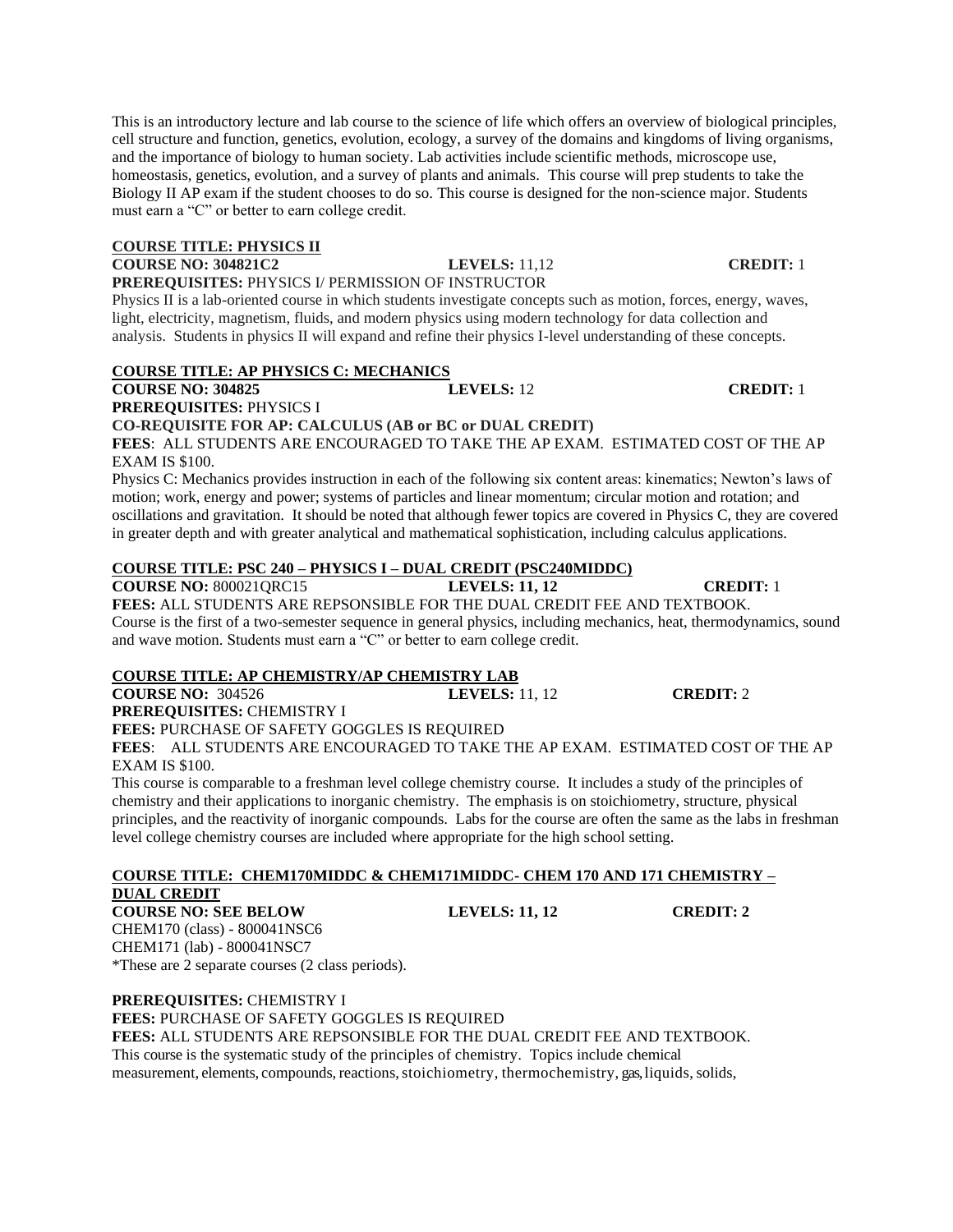atomic structure, bonding, and descriptive chemistry of important elements and compounds. The class will also follow the AP College Board curriculum for preparation of the AP Chemistry II test, if student so chooses to take. Students must earn a "C" or better to earn college credit.

### **COURSE TITLE: AP ENVIRONMENTAL SCIENCE**

## **COURSE NO: 304622 LEVELS:** 11, 12 **CREDIT:** 1

**PREREQUISITES:** BIOLOGY I

**FEES**: ALL STUDENTS ARE ENCOURAGED TO TAKE THE AP EXAM. ESTIMATED COST OF THE AP EXAM IS \$100.

The AP Environmental Science course is a challenging year-long science course designed to be the equivalent of a one-semester first year college course. Maturity, motivation, study habits, invested time and effort, and reading and writing abilities will contribute greatly to individual student success in this course.This course is designed to prepare students for the college level Advanced Placement Environmental Science Examination and is based on the curriculum established by the College Board. This course will examine the interrelationships of the natural world and the human influence on the environment. Students will specifically examine concepts concerning energy resources and consumption, pollution, biodiversity, and global climate change. This class requires learning at an accelerated pace due to the amount and complexity of the required material. **Students enrolling in the Advanced Placement Environmental Science course should have a strong foundation in biology.**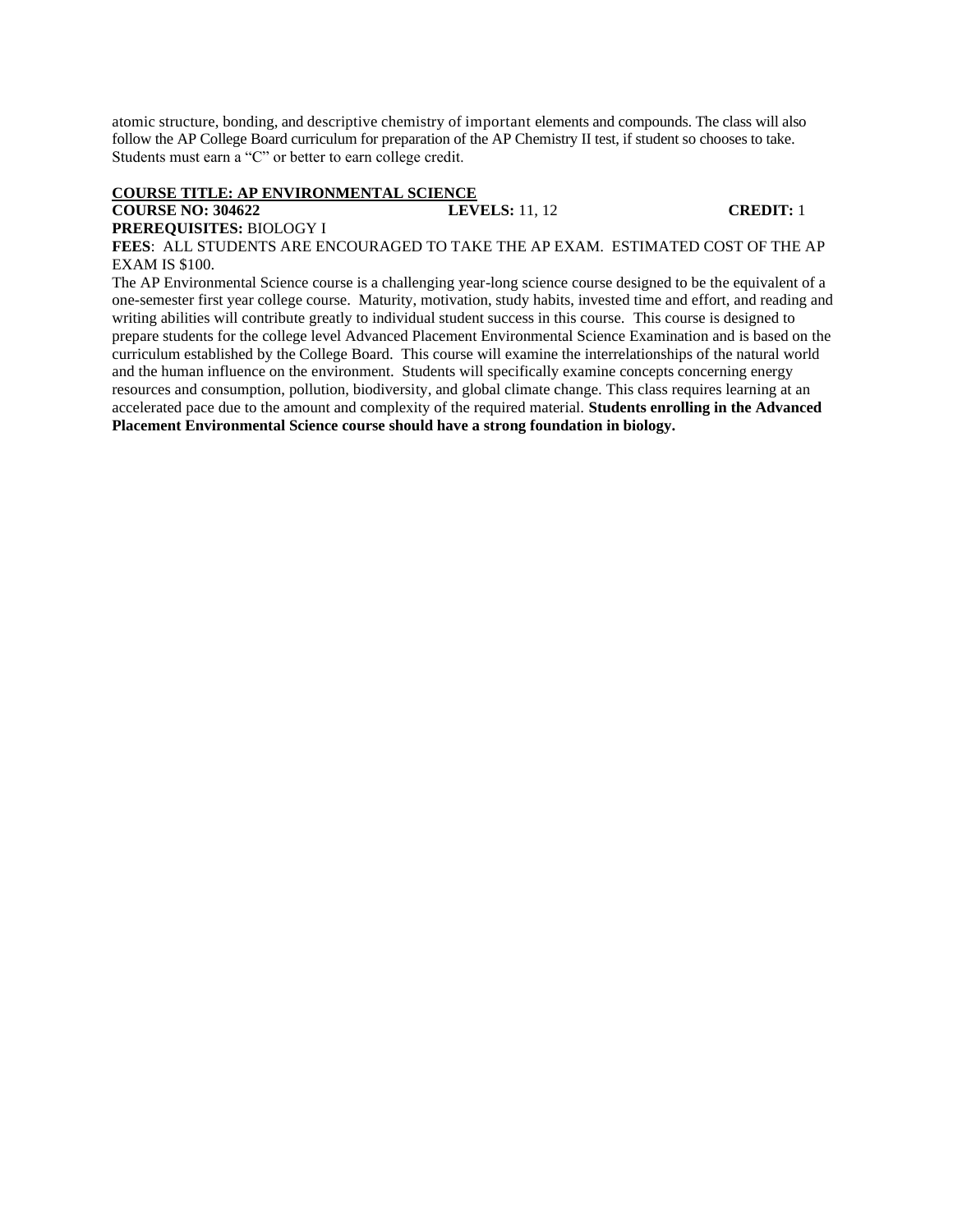# **SOCIAL STUDIES**

# **COURSE TITLE: GLOBAL STUDIES**

### **COURSE NO:** 451038 **LEVELS:** 9 **CREDIT:** 1

This course will incorporate 3 strands of Social Studies Curriculum, Geography, Economics and Government. Successful completion of this course meets the Freshmen Level Social Studies requirement for graduation. The first semester will be spent discussing and investigating the structure and operation of our national government, the meaning and practice of democracy, power relationships, civil rights and liberties, and the American method of conducting elections. During the second semester, students will transition into Economics where classes will study macroeconomics and microeconomics with an emphasis in entrepreneurship. Students will end the year with a section of geography in which they will analyze cultures and issues around the world. They will also be asked to gain a global perspective on the balance of politics and economics around the world.

# **COURSE TITLE: AP HUMAN GEOGRAPHY**

**COURSE NO:** 450712 **LEVELS:** 9, 10, 11 & 12 **CREDIT:** 1

**PREREQUISITES:** PERMISSION FROM 8TH GRADE TEACHER

**FEES**: ALL STUDENTS ARE ENCOURAGED TO TAKE THE AP EXAM. ESTIMATED COST OF THE AP EXAM IS \$100.

AP Human Geography will provide students with the knowledge and skills that will enhance their understanding of geography by utilizing geographic processes to systematically study and understand spatial patterns in their community, the nation, and the world. The course will focus on issues related to population, culture, politics, economics, and the environment from a geographical perspective. Utilizing new technologies such as Geographic Information System (GIS) and basic statistical skills, students will be able to analyze and interpret geographic data. The course will prepare students to take the AP Human Geography exam and give them the opportunity to earn college credit in geography. This course is an acceptable replacement for Global Studies or may be taken as an elective.

## **COURSE TITLE: WORLD HISTORY (1300 TO PRESENT)**

**COURSE NO:** 450835 **LEVELS:** 10 **CREDIT:** 1 World History provides instruction to students in the social, political, and economic history of our world from the Renaissance to the present, with a focus on western civilizations. The objective of the course is for students to learn how the events, ideas, and people of the past contributed to the development of our contemporary world. Students will encounter and learn to practice the use of primary source analysis, critical thinking, reading, and writing to learn the discipline of history and improve their skills as students. Successful completion of this course meets the Sophomore Level Social Studies requirement for graduation.

### **COURSE TITLE: AP EUROPEAN HISTORY**

**COURSE NO:** 450844 **LEVELS:** 10, 11 & 12 **CREDIT:** 1 **PREREQUISITES:** GLOBAL STUDIES or AP HUMAN GEOGRAPHY

**FEES**: ALL STUDENTS ARE ENCOURAGED TO TAKE THE AP EXAM. ESTIMATED COST OF THE AP EXAM IS \$100.

Advanced Placement European History is a college level survey course of the social, political, and economic history of Europe from 1450 to present. This course is an excellent introduction to the AP program, and provides all students with the necessary practice in reading, writing, and study skills necessary for college success. Students should expect a fast pace, daily reading assignments, and regular essay assignments. The objective of this course is to develop (a) an understanding of some of the principal themes in modern European History; (b) an ability to analyze historical evidence and historical interpretation; and (c) an ability to express historical understanding in writing. Students may obtain college credit if their score on the AP European History Exam in May meets the criteria for this credit at their select college or university. Successful completion of this Social Studies elective course meets the World History requirement for graduation.

# **COURSE TITLE: US HISTORY (RECONSTRUCTION TO PRESENT)**

**COURSE NO:** 450812 **LEVELS:** 11 **CREDIT:** 1

This is an applied course designed for students who need a general understanding and appreciation for the history of the United States. The course will be designed to assist students in becoming an effective U.S. citizen by studying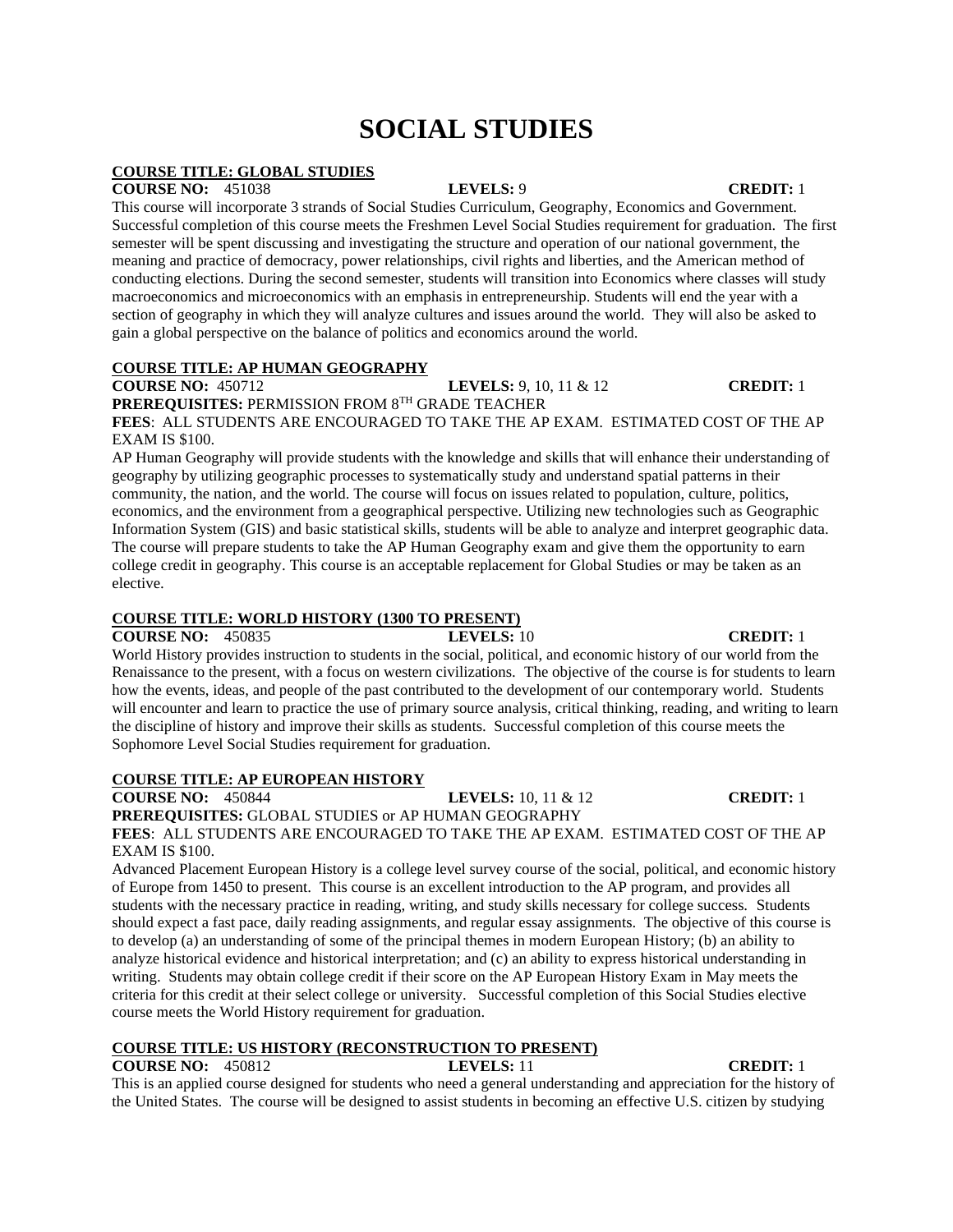the development, growth, and progress of the United States. Major emphasis will be on post-Reconstruction events with primary attention given to 20th century U.S. History and the shaping of current geo-political trends today. Successful completion of this course meets the Junior Level Social Studies requirement for graduation.

### **COURSE TITLE: HIS140MIDDC AND HIS141MIDDC - HIS 140 AND 141 US HISTORY– DUAL CREDIT COURSE NO: SEE BELOW LEVELS: 11, 12 CREDIT: 1**

HIS140**-** 800051SSC9

HIS141- 800051SSC10

**PREREQUISITES:** WORLD HISTORY or AP EUROPEAN HISTORY

**FEES:** ALL STUDENTS ARE RESPONSIBLE FOR THE DUAL CREDIT FEE AND TEXTBOOK.

This course, in the fall, is a general survey of the development of the American nation from the discovery of the new world to the end of the Civil War. The course encompasses the nation's constitutional, political, economic, and social development. Spring semester is a general survey of the development of the American nation since 1865. The course emphasizes Reconstruction, American influence in the world, and changing race relations and sex role relations in American society. Students must earn a "C" or better to earn college credit.

# **COURSE TITLE: AP US HISTORY**

**COURSE NO:**  $450814$  **LEVELS:** 11 **CREDIT:** 1

**PREREQUISITES:** WORLD HISTORY or AP EUROPEAN HISTORY

**FEES**: ESTIMATED COST OF THE AP EXAM IS \$100 and students must register for the exam in the Fall semester. Late registration for the exam will cost an additional \$40. Failure to show up and take the exam will also cost \$40 to send the untaken exam back to the College Board.

This course is a survey course of US History and covers everything from the Columbian Period to the Clinton Administration. This course is a college level class and students who are enrolled in the class are expected to view it in that manner. The course requires extensive reading, writing, and frequent assessments. Students enrolled in the class should be capable to handle the responsibilities that come with being in an AP level class.

Students in this course will be required to complete a summer reading assignment and complete three essays as well. Students will be required to submit the essays to instructor over the summer break and will take a test during the first week of school over the summer reading. The summer essays and summer reading test will count as a grade and will be reflected in the first nine weeks grading. If a student decides to transfer from the APUSH class to another US History class, those grades will transfer to the new class.

Students may obtain college credit if their score on the AP U.S. History Exam in May meets the criteria for this credit at their selected college or university. (for most colleges and universities this is a 3 or higher) This class is a Social Studies elective. If students have any questions or concerns, they may meet with instructor. Successful completion of this class will meet the U.S. History requirement for graduation.

# **SOCIAL STUDIES ELECTIVES**

# **COURSE TITLE: AP US GOVERNMENT**

**COURSE NO:** 451030 **LEVELS:** 11 & 12 **CREDIT:** 1 **FEES**: ALL STUDENTS ARE ENCOURAGED TO TAKE THE AP EXAM. ESTIMATED COST OF THE AP EXAM IS \$100.

**PREREQUISITES:** PERMISSION/RECOMMENDATION FROM US HISTORY & ENGLISH TEACHERS

AP U.S. Government and Politics is a pre-college-level introduction course that not only helps students understand the U.S. Constitution and the American political system, but will also help them become informed citizens who are willing to preserve, protect, and defend the rights and liberties at the core of our nation's charter. This course offers students the opportunity to see how individuals and their ideas can shape the world in which they live; it invites them to explore central questions of liberty and justice in practice. Five Big Idea Topics for the class include: Constitutional Democracy, Civil Liberties, Civil Rights, American Political Culture and Beliefs, Political Participation, and Interaction among Branches. Students are also responsible for current event assignments designed to enhance their competition skills. The class will focus on the general skills of research, writing, public speaking, team work, and analytical thinking. This course will be especially useful and interesting for those considering a future in law, politics, and government. Summer work may be required.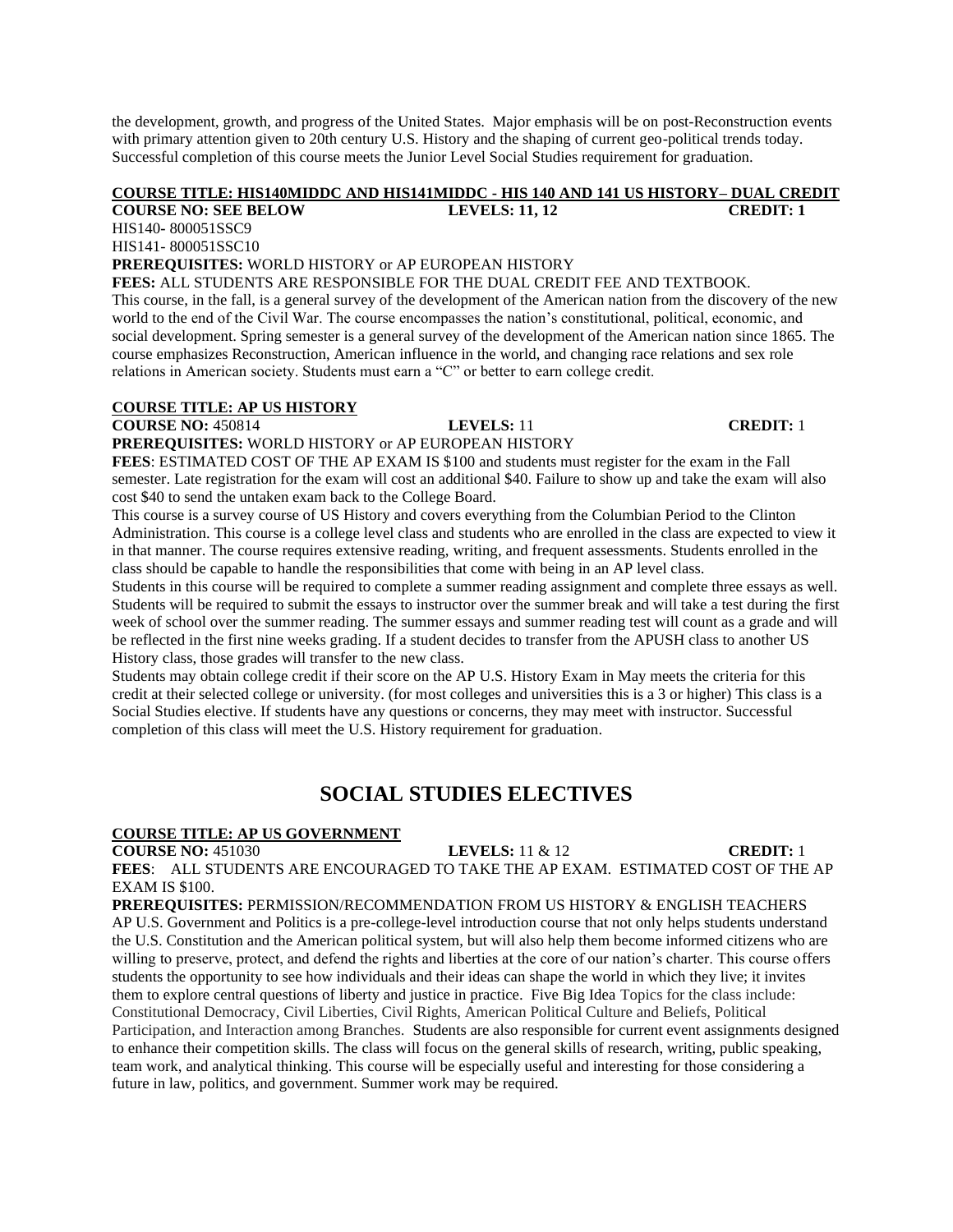# **COURSE TITLE: GOVERNMENT & CIVICS**

**COURSE NO:** 451031 **LEVELS:** 10, 11, & 12 **CREDIT:** 1 The Civics course provides students with a detailed study of the philosophical thinking that influenced the founders of the United States, the development of the U.S. Constitution, the powers and responsibilities of each branch of government. Additional coursework focuses on racial identity, segregation, Plessy v. Fergusson, Jim Crow Laws, De jure vs. De facto segregation, Brown v. Board of Education the Civil Rights Act of 1964, and the Voting Rights Act of 1965. Students investigate the issues of democratic government and analyze the consequences of democratic governments and the decisions made by governments that infringe upon individual freedoms and rights. Contemporary examples of national as well as global real life issues will help demonstrate many of the concepts defined in class. These examples include, but are not limited to, voting rights, flag burning, gun control, abortion, women's rights, death penalty, and health care. This class meets the requirements for government for students who took AP Human Geography.

# **COURSE TITLE: PSYCHOLOGY**

**COURSE NO:** 459901 **LEVELS:** 11 & 12 **CREDIT:** 1

Psychology is an introduction to the scientific study of behavior. The course is designed to examine the behavior of human beings and lower animals in an attempt to better understand human behavior and help each student obtain a comprehension of self and the relationship with others. Emphasis will be placed on an understanding of the basic principles in areas such as personality, learning, consciousness, memory, human development and mental dysfunction. Contemporary issues and research in the field of psychology will be integrated into the course throughout.

# **COURSE TITLE: AP PSYCHOLOGY**

**COURSE NO:** 459902 **LEVELS:** 12 **CREDIT:** 1

**PREREQUISITE**: Psychology

# **FEES: ALL STUDENTS ARE ENCOURAGED TO TAKE THE AP EXAM. ESTIMATED COST FOR AP EXAM IS \$100**.

Psychology AP is a challenging and rigorous course which will provide exposure to vast areas of Psychology including, but not limited to areas recommended by the College Board. High level reading skills and a willingness to verbally participate in discussions of higher order thinking is critical to success in this course. The method of study in the course includes lecture/discussion, analytical writing, case study methods integrated with outside reading, project based activities and integrated clinical experience exposure designed to enhance the learning. This class is a Social Studies elective designed for the student who possesses the motivation and maturity level necessary to investigate the content material of the discipline. If students have any questions or concerns, they may meet with instructor.

# **COURSE TITLE: PSY180MIDDC - PSY 180 - PSYCHOLOGY – DUAL CREDIT**

**COURSE NO:** 800051SSC14 **LEVELS:** 12 **CREDIT: 1 FEES:** ALL STUDENTS ARE REPSONSIBLE FOR THE DUAL CREDIT FEE AND TEXTBOOK. This course is designed as an introduction to major concepts and principles in the field of psychology and does not assume prior background in the discipline. This course will survey the range of major topics studied by psychologists, including neuroscience, lifespan development, social interaction, personality, cognition, learning and mental health issues. Emphasis is placed on practical illustrations and on integrating aspects of these sub-areas into a coherent understanding of human behavior. Student must earn a "C" or better to receive dual credit.

### **COURSE TITLE: SOC120MIDDC - SOC 120 – PRINCIPLES OF SOCIOLOGY – DUAL CREDIT COURSE NO:** 800051SSC17 **LEVELS:** 11 & 12 **CREDIT:** 1

**FEES:** ALL STUDENTS ARE REPSONSIBLE FOR THE DUAL CREDIT FEE AND TEXTBOOK. This course is an introduction to the elements and concepts of culture, groups, collective behavior, institutions and social change. Contemporary social issues are explored. Student must earn a "C" or better to receive dual credit.

# **COURSE TITLE: MINORITY/AFRICAN AMERICAN STUDIES**

**COURSE NO:** 450877 **LEVELS:** 10, 11 & 12 **CREDIT:** 1 This course is designed to offer students the opportunity to explore the impact in which women and minority groups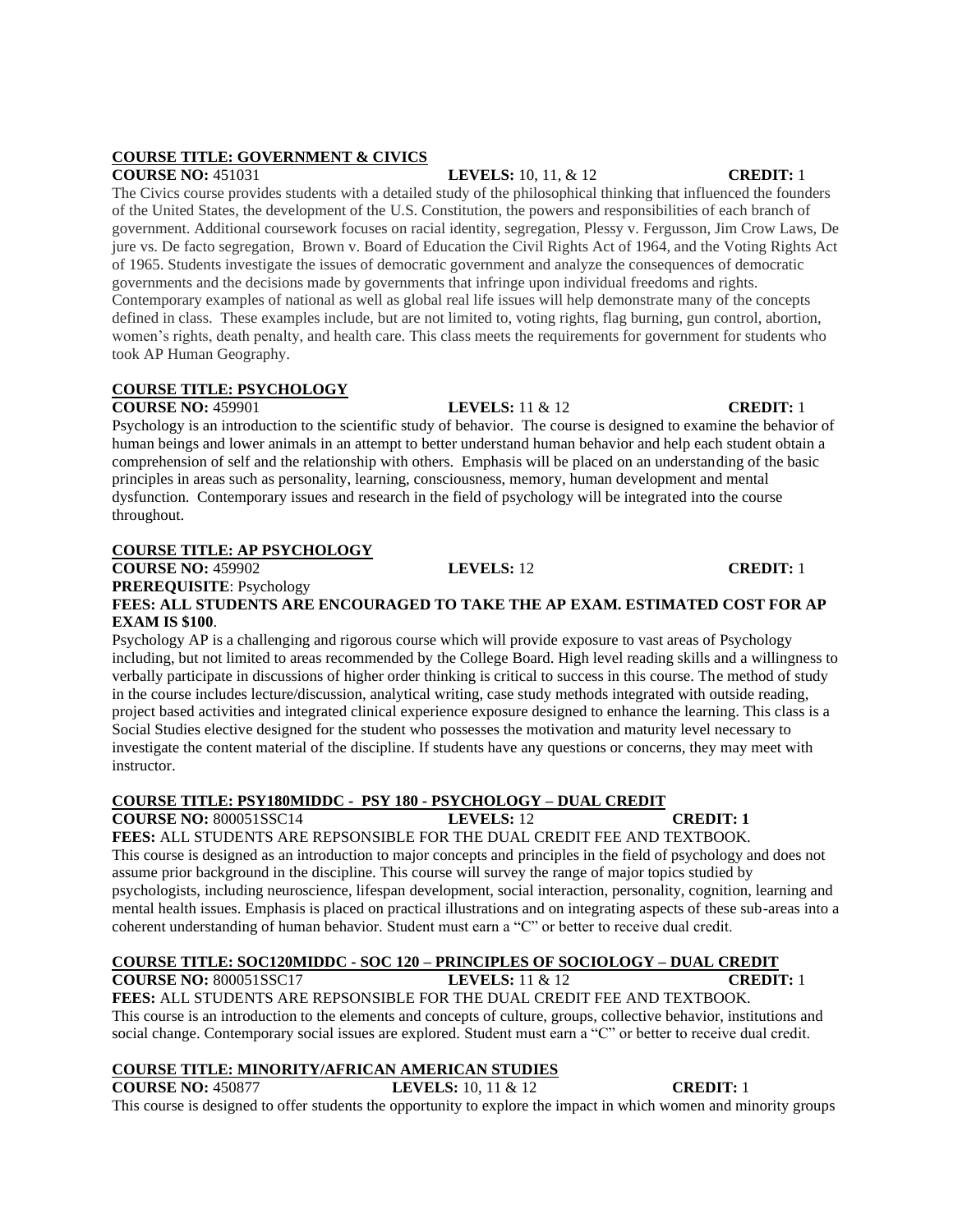### **COURSE TITLE: CONTEMPORARY US HISTORY- COLD WAR C1 (FORMERLY HISTORY IN FILM: THE COLD WAR)**

**COURSE NO**:450878 **LEVELS**: 11 &12 **CREDIT**:1 **PREREQUISITES:** GLOBAL STUDIES, AND WORLD HISTORY OR AP EUROPEAN HISTORY, AND U.S. HISTORY OR AP U.S. HISTORY.

This course will focus on the causes and effects of the Cold War on both American and World History. The course will allow students to gain more insight into the era of the Cold War due to limited coverage of the topic in regular U.S. and World History courses. The course will focus on five themes of the Cold War: From Allies to Enemies, The Cold War at home, Spy vs. Spy, Pawns of War, and The Cold War Thaws. Students will be using both primary source readings and selected films and documentaries of the time period to gain insight into the content

# **COURSE TITLE: PHILOSOPHY**

**COURSE NO:** 451121C2 **LEVELS:** 10, 11 & 12 **CREDIT:** 1

This course is designed to introduce the various disciplines of philosophy and to encourage basic philosophic thought. Through *extensive* reading and discussion, students will seek to answer philosophic questions such as, "What is the nature of reality?" "What is knowledge?" More importantly, philosophy promotes self-reflection, reasoning, collaboration, and the ability to logically and intelligently discuss and analyze various arguments and propositions.

# **COURSE TITLE: MODERN WH- CURRENT EVENT C1**

**COURSE NO:** 450837C1 **LEVELS:** 10, 11 & 12 **CREDIT:** 1 The course will focus on U.S. and international current event topics as well as contemporary social issues around the globe. The course will follow two strands: Students will follow current day-to-day domestic and international news events. At the same time, the class will study current event units such as immigration, global warming & other environmental issues, child soldiers, the Israeli-Palestinian conflict. Students will develop critical thinking, oratory, and writing skills as they learn to evaluate the actions of parties involved and critically discuss the implications of events on today's world.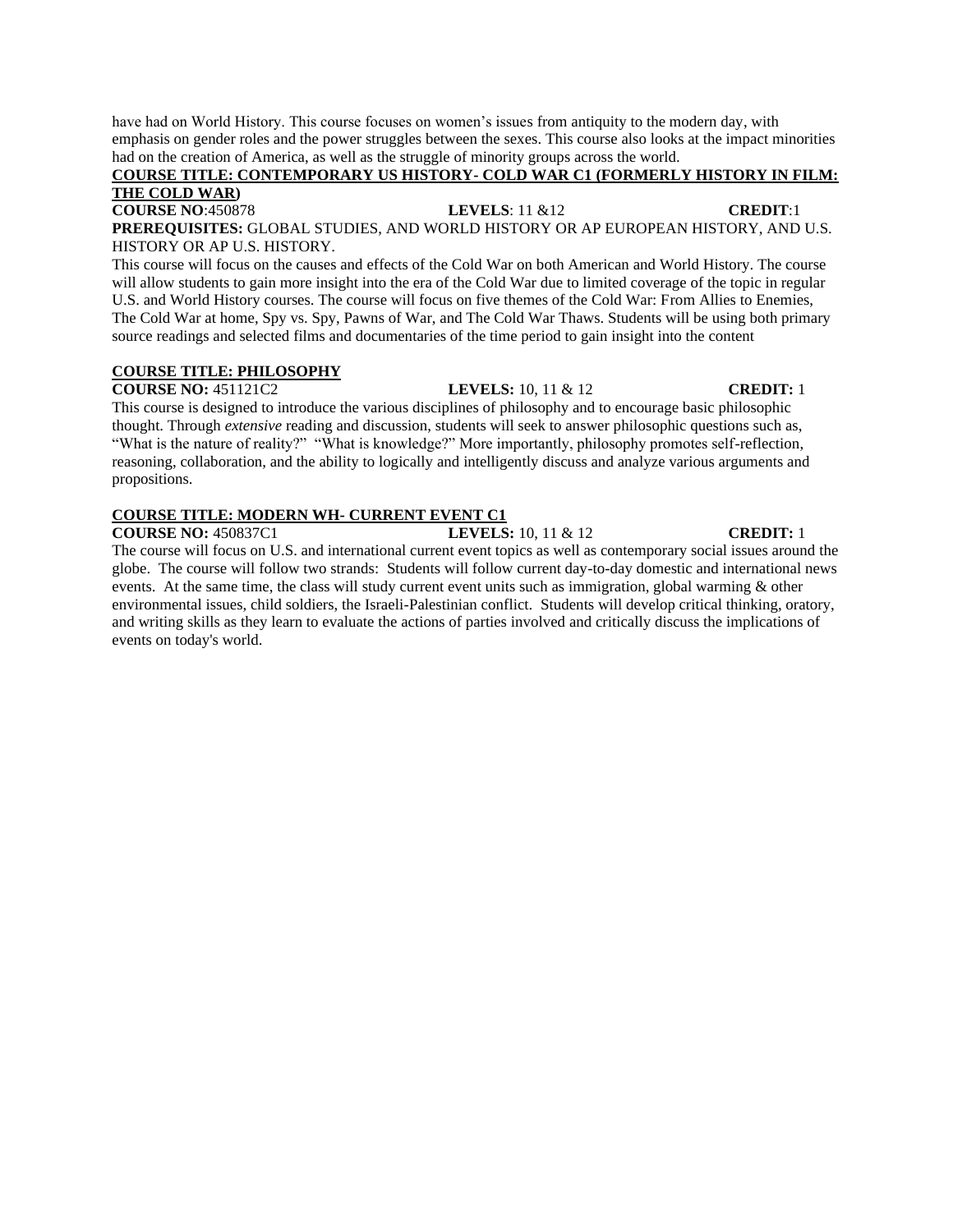# **AIR FORCE JUNIOR RESERVE OFFICER TRAINING CORPS (JROTC)**

**This program is to build better citizens for America.** More specifically, the program is designed to educate and train high school cadets in citizenship; promote community service; instill responsibility, character and selfdiscipline; lay the foundation for a life-time wellness perspective; and provide instruction in air and space fundamentals. The course is divided into three focus areas Leadership Education/Drill (LE), Aerospace Science (AS) and Wellness. Cadets are issued a uniform at no cost to the student and are required to wear various combinations of uniforms periodically as directed by the Senior Aerospace Science Instructor.

**Note the successful completion of a full year of AFJROTC I meets the PE requirement for graduation. A 1/2 credit of Health is required in addition to JROTC to meet the state Health requirement. This requirement can be met through APEX online. Please contact your guidance counselor to set this up**. Students that successfully complete the sequence of courses within an approved AFJROTC program will receive a Certificate of Training and are recommended for promotion within a branch of the military. The Kentucky office of Career and Technical Education (OCTE) recognizes the military as a viable career pathway. The military career pathway is recognized within the Government and Public Safety Career Cluster. Thus, AFJROTC will be included in the college and career readiness accountability model. In order to achieve career ready status, a student must be a senior preparatory student enrolled in the AFJROTC career pathway. The student must pass the ASVAB (50<sup>th</sup> percentile or higher) or WorkKeys (Silver Certificate: 4 or above on the Applied Math, Locating Information, and Reading for Information) assessments in addition to achieving the Certificate of Training.

# **COURSE TITLE: AFJROTC-1**

| <b>COURSE NO: 580134</b>                                   | <b>LEVELS:</b> 9, 10, 11, 12 | <b>CREDIT:</b> 1 |
|------------------------------------------------------------|------------------------------|------------------|
| <b>Aerospace Science I: Milestones in Aviation History</b> |                              |                  |

Milestones in Aviation History is designed to acquaint the student with significant developments of flight and the role of airpower in history. This is a review of the development of flight from ancient legions to the Persian Gulf Wars and beyond. Students will examine the roles of aviation in US history.

# **Leadership Education I: Traditions, Wellness, & Foundations of Citizenship**

This section introduces cadets to the AFJROTC program providing a basis for progression through the rest of the AFJROTC program while instilling elements of good citizenship. It contains sections on cadet and Air Force organizational structure; uniform wear; customs, courtesies, and other military traditions; health and wellness; fitness; individual self-control; and citizenship. Basic drill is an integrated part of Leadership Education. **Wellness Program**

The Wellness/Physical Fitness program is an integral part of the Air Force Junior ROTC program and incorporates the Cadet Health and Wellness Program (CHWP). The CHWP is an exercise program focused on individual base line improvements based on age and gender. The goal of the CHWP is to motivate JROTC cadets to lead active, healthy lifestyles beyond program requirements and into their adult lives.

# **COURSE TITLE: AFJROTC-II**

**COURSE NO**: 580135 **LEVELS**: 10, 11, 12 **CREDIT:** 1 **PREREQUISITES:** SUCCESSFUL COMPLETION OF AFJROTC-I **Aerospace Science II: The Science of Flight**

The second year course is designed to acquaint the student with the aerospace environment, the human requirements of flight, principles of aircraft flight, and principles of navigation. The course begins with a discussion of the atmosphere and weather. Students develop an understanding of the environment and how the environment affects flight. Discussions include the forces of lift, drag, thrust, and weight. Students also learn basic navigation including map reading, course plotting, and the effects of wind. The portion on the Human Requirements of Flight is a survey course on human physiology. Discussed here are the human circulatory system, the effects of acceleration and deceleration, and protective equipment.

# **Leadership Education II: Communication, Awareness and Leadership**

This leadership course stresses communications skills and cadet corps activities. Information is provided on communicating effectively, understanding groups and teams, preparing for leadership, solving conflicts and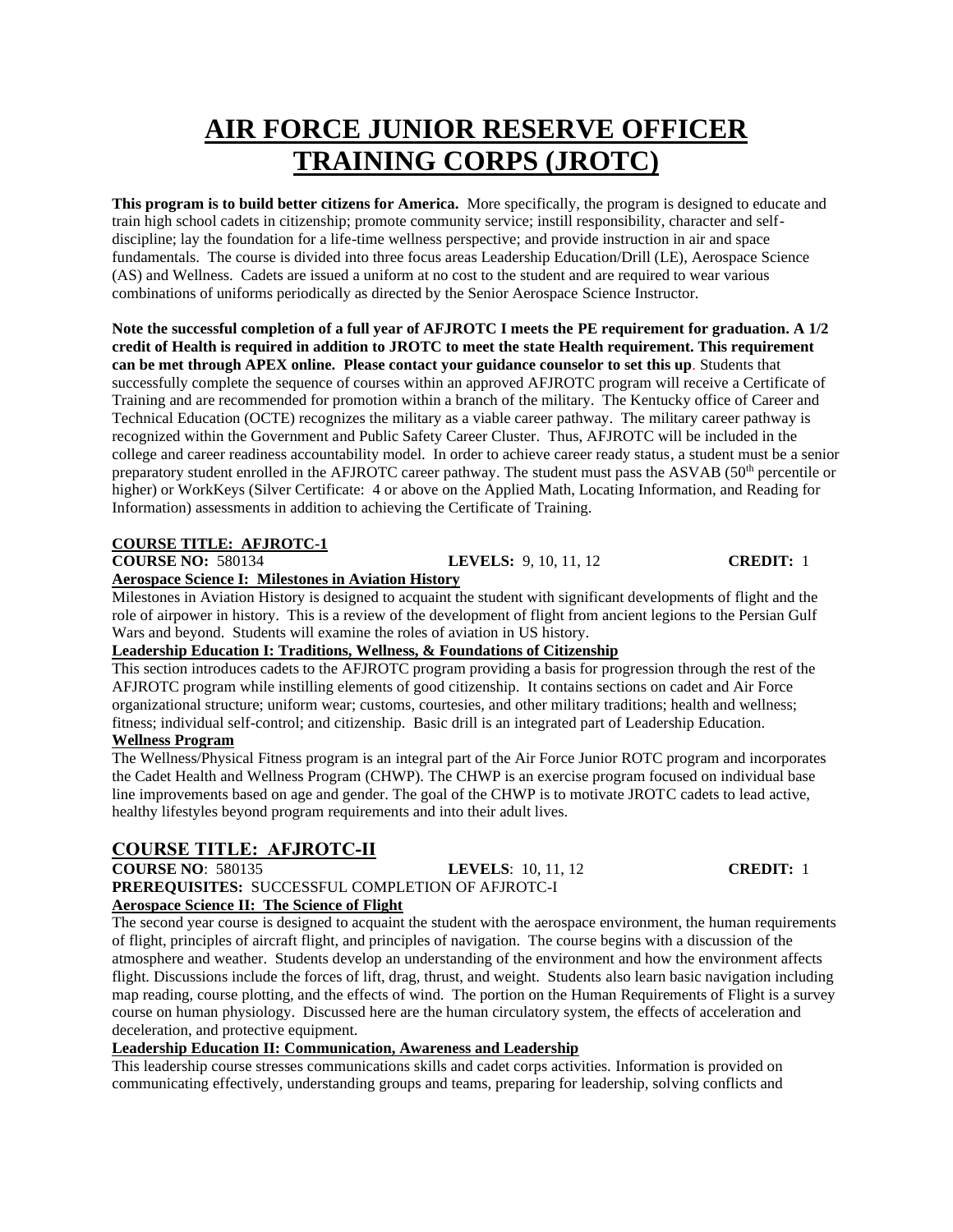problems, and personal development. Written reports and speeches compliment the academic materials. Cadet corps activities include holding positions of greater responsibility in the planning and execution of corps projects.

# **Wellness Program**

The Wellness/Physical Fitness program is an integral part of the Air Force Junior ROTC program and incorporates the Cadet Health and Wellness Program (CHWP). The CHWP is an exercise program focused on individual base line improvements based on age and gender. The goal of the CHWP is to motivate JROTC cadets to lead active, healthy lifestyles beyond program requirements and into their adult lives.

# **COURSE TITLE: AFJROTC III**

## **COURSE NO**: 580136 **LEVELS**: 11, 12 **CREDIT**: 1 **PREREQUISITES**: SUCCESSFUL COMPLETION OF AFJROTC-II **Aerospace Science III: Exploring Space: The Higher Frontier**

Exploring Space begins with the study of the space environment from the earliest days of interest in astronomy and early ideas of the heavens, through the Renaissance, and on into modern astronomy. It provides an in-depth study of the Earth, sun, stars, moon, and Solar System, including the terrestrial and the outer planets. It discusses issues critical to travel in the upper atmosphere – such as orbits and trajectories – unmanned satellites and space probes. It investigates the importance of entering space and discusses manned and unmanned missions, focusing on concepts surrounding spaceflight, space vehicles, launch systems, and safety.

# **Leadership Education III: Life Skills and Career Opportunities**

This course will help students decide which path to take after high school. Information on how to apply for admission to college or to a vocational or technical school is included. Information on how to begin the job search is available to students who decide not to go to college or vocational school. Instruction is provided about financial planning and how to save, invest, and spend money wisely, as well as how not to get caught in the credit trap. Students are informed about real life issues such as understanding contracts, leases, wills, warranties, legal notices, and personal bills. Citizen responsibilities such as registering to vote, jury duty, and draft registration are also discussed. There is also information on how to prepare a résumé and the importance of good interviewing skills. If students are interested in a career in the military, with the federal government, or an aerospace career, information is also provided for them.

# **Wellness Program**

The Wellness/Physical Fitness program is an integral part of the Air Force Junior ROTC program and incorporates the Cadet Health and Wellness Program (CHWP). The CHWP is an exercise program focused on individual base line improvements based on age and gender. The goal of the CHWP is to motivate JROTC cadets to lead active, healthy lifestyles beyond program requirements and into their adult lives.

# **COURSE TITLE: AFJROTC IV**

**COURSE NO**: 580137 **LEVELS**: 12 **CREDIT**: 1

**PREREQUISITES**: SUCCESSFUL COMPLETION OF AFJROTC-III **Aerospace Science IV: Cultural Studies: An Introduction to Global Awareness**

Cultural Studies: An Introduction to Global Awareness is a customized course about the world's cultures. The course is specifically created for the US Army, Marine Corps, Navy, and Air Force Junior ROTC programs. It is designed to introduce students to the study of world affairs, regional studies, and cultural awareness. It delves into history, geography, religions, languages, culture, political systems, economics, social issues, environmental concerns, and human rights. It looks at major events and significant figures that have shaped each region.

# **Leadership Education IV: Principles of Management**

This course provides exposure to the fundamentals of management. The text contains many leadership topics that will benefit students as well as provide them with some of the necessary skills needed to put into practice what they have learned during their time in AFJROTC. This course, coupled with what cadets have already learned during their time in AFJROTC, will equip them the with qualities needed to serve in leadership positions within the corps. Throughout the text are many ethical dilemmas, case studies, and role play activities built into the lessons. These activities are based on real life experiences and will allow students the opportunity to practice what they learn by getting involved in discussions and expressing their opinions.

# **Wellness Program**

The Wellness/Physical Fitness program is an integral part of the Air Force Junior ROTC program and incorporates the Cadet Health and Wellness Program (CHWP). The CHWP is an exercise program focused on individual base line improvements based on age and gender. The goal of the CHWP is to motivate JROTC cadets to lead active, healthy lifestyles beyond program requirements and into their adult lives.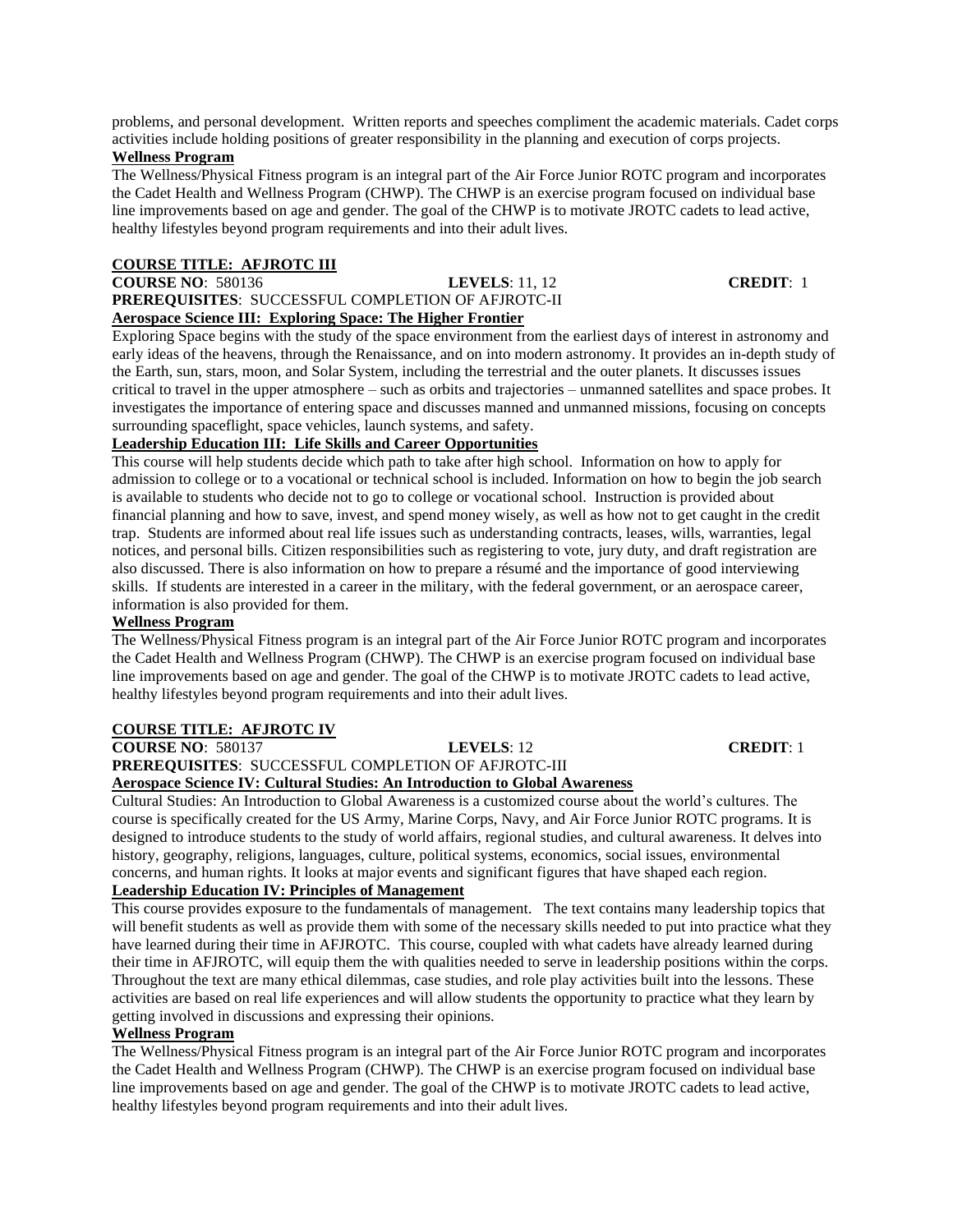# **COURSE TITLE: AFJROTC DRILL**

### **COURSE NO: See below LEVELS:** 10, 11, 12 **CREDIT:** 1

YEAR 1 - 580138C1 YEAR 2 - 580138C2 YEAR 3 – 580138C3 **PREREQUISITES:** 1. SUCCESSFUL COMPLETION OF AFJROTC-I

## 2. CURRENTLY IN ENROLLED IN AFJROTC II, III, OR IV 3. PERMISSION OF THE SENIOR AEROSPACE SCIENCE INSTRUCTOR.

Cadets will develop drill skills to enable them to complete in JROTC competition events and to develop skills so they may instruct cadets in regular AFJROTC classes. Cadets will be required to learn advanced drill sequences for both armed and unarmed drill. Cadets must be available to travel to drill competitions and willing to participate as required in co-curricular drill practices. This will require some after school practice sessions.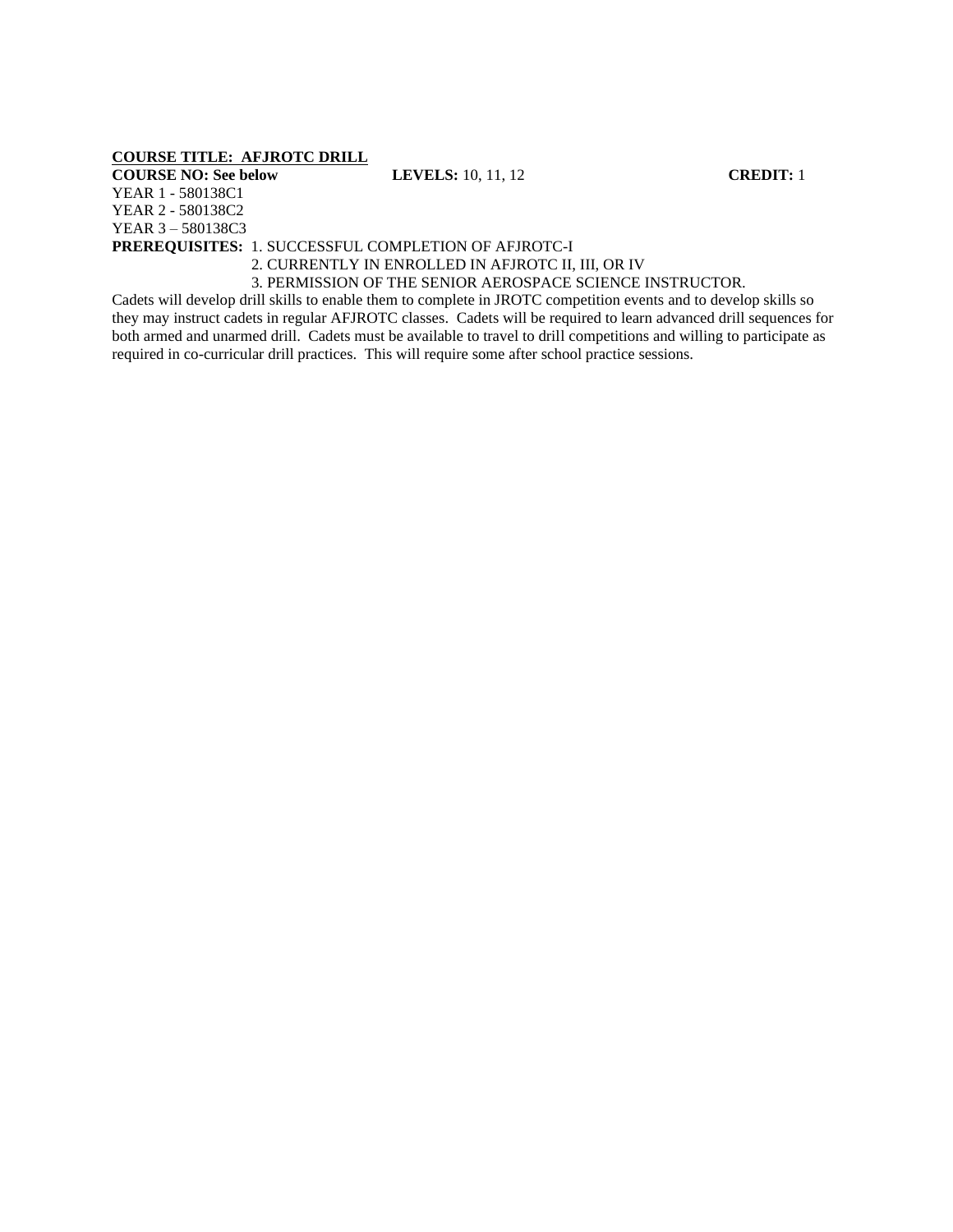# **SPECIAL PROGRAMS**

# **COURSE TITLE: YEARBOOK I AND II**

### **COURSE NO**: SEE BELOW **LEVELS**: 11, 12 **CREDIT**: 1 **YEARBOOK 1**: 239141C1 **YEARBOOK 2**: 239141C2

# **PREREQUISITES**: **PERMISSION OF INSTRUCTOR**

This class is designed to produce the yearbook at FCHS. Time spent after school and in the summer selling ADS, which fund the Yearbook program, is required and counts toward the 1<sup>st</sup> 9 week grade. There are also out-of-class assignments, such as photo ops for school events that are required and must be performed for a grade. All aspects of the yearbook will be covered. (May be repeated with instructor's approval.)

# **COURSE TITLE: OFFICE/STAFF AIDE (LIBRARYAIDE)**

**COURSE NO**: 909020 **LEVELS**: 11, 12 **CREDIT**: 1 **PREREQUISITES**: **PERMISSION OF INSTRUCTOR**

This course is designed for students to get real world experience helping in a classroom/library/office setting. Students requesting this class are also required to fill out the Aide Form to indicate areas of interest for placement. Due to the independent nature of the course, students will be screened by administration before being placed. The front office, library, and STEP room positions will be filled first. Teachers are limited to one aide per year unless the numbers justify receiving an additional student helper.

### **COURSE TITLE: EDU103MIDDC- EDU 103: INTRODUCTION TO EDUCATION – DUAL CREDIT COURSE NO: 331032DMID LEVELS:** 12 **CREDIT:** 1

**FEES:** ALL STUDENTS ARE REPSONSIBLE FOR THE DUAL CREDIT FEE AND TEXTBOOK. This course is an introduction to teaching. The role of education in contemporary society, the history of education, and the nature of teaching is explored. Students must earn a "C" or better to earn college credit.

# **COURSE TITLE: PEER TUTORING (COMMUNITY HANDS)**

**COURSE NO: SEE BELOW LEVELS:** 10, 11, 12 **CREDIT:** 1

PEER TUTORING (C1- YEAR 1) – 906010C1 PEER TUTORING (C2- YEAR 2 – 906010C2

PEER TUTORING (C3- YEAR 3) – 906010C3

# **PREREQUISITES: PERMISSION OF INSTRUCTOR**

Community Hands is a peer tutoring program designed for juniors and seniors. Peer tutors will be working with students with moderate mental and physical disabilities. Tutors will learn about career opportunities, current laws dealing with students with disabilities, and various instructional strategies and techniques and leadership skills. Tutors are encouraged to attend one community based instruction field trip per month to help model appropriate behavior and skills in the community.

# **COURSE TITLE: STLP**

.

**COURSE NO**: 904030 **LEVELS**: 9, 10, 11, 12 **CREDIT**: 1 **PREREQUISITE: PERMISSION OF INSTRUCTOR**

# **(Career Pathway: Information and Support Services—Course Sequence #4)**

Student Technology Leadership Program (STLP™) uses project-based learning principals to empower student learning and achievement through the utilization (and creation) of technology-based solutions for school and community needs. Students in STLP may be responsible for maintaining current technology programs at the school. They may also assist district technicians with technology integration and troubleshooting on an as-needed basis. STLP students may also attend the Fall Showcase competition in the Fall and the State STLP competition in the Spring.

# **COURSE TITLE: HELP DESK OPERATIONS**

# **COURSE NO:** 110102 **LEVELS: FC – 9, 10, 11, 12 CREDIT:** 1 **PREREQUISITES**: **INCOMING 9th GRADERS MUST HAVE A RECMMENDATION FROM THE MIDLE SCHOOL STC OR SCHOOL TECHNICIAN.**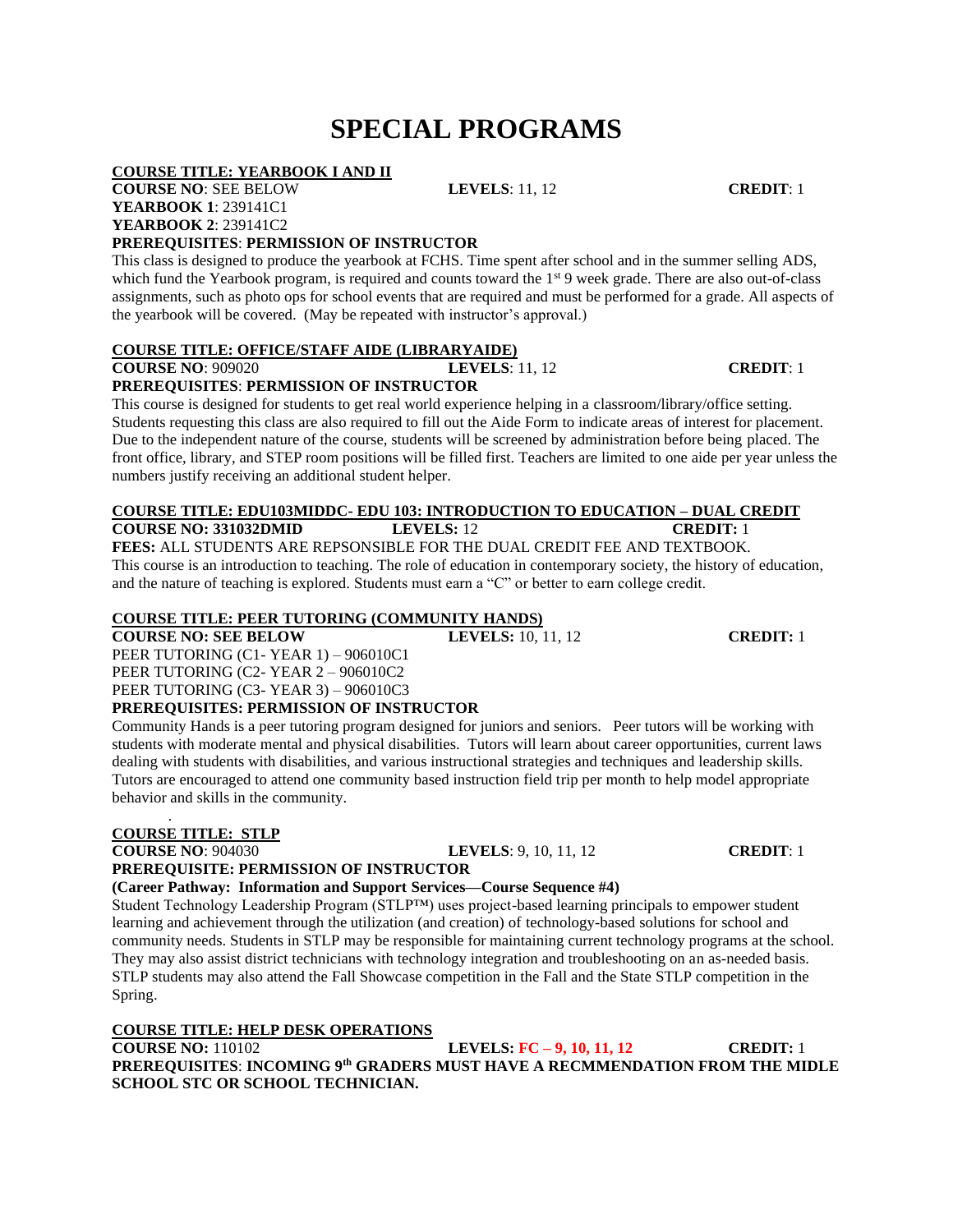This class introduces a variety of tools and techniques to provide user support in help desk operations. Students learn the ins and outs of repairing chromebooks and other devices and will also be involved in helping troubleshoot a variety of issues for staff and students.

# **COURSE NO:** 110102 **LEVELS: CTC – 11, 12 CREDIT:** 1 **PREREQUISITES**: **COMPLETION OF 2 COURSES IN THE PATHWAY, "C" AVERAGE IN PATHWAY CLASSES, AND GOOD, REGULAR ATTENDANCE, AND INSTRUCTOR PERMISSION.**

This class introduces a variety of tools and techniques to provide user support in help desk operations. Students explores service skills, troubleshooting problems, needs analysis, facilities management, and other topics to end user support. Students will be officially interning with the local school district solving network, hardware and software issues at the Career and Technical Center. Students will design and produce signage (posters, decals, banners, etc.) for the local school district and community.

# **COURSE TITLE: STUDY SKILLS/MASTERY PREP COURSE**

**COURSE NO:** 904010C5 **LEVELS:** 11, 12 **CREDIT:** 1

This course helps to prepare students for ACT-like assessments in the areas of English, math, reading, and science. Students will rotate to each area for 9 weeks and use the Mastery Prep course materials.

### **COURSE TITLE: JAG (YEAR 1 & 2) COURSE NO: SEE BELOW LEVELS:** 10, 11, 12 **CREDIT:** 1 **JAG (YEAR 1) - 320107 JAGC2 (YEAR 2) – 320107C2**

JAG KY is an affiliate of Jobs for America's Graduates (JAG), [www.jag.org,](http://www.jag.org/) a national non-profit organization dedicated to reconnecting students academically by helping them overcome barriers to graduation and helping them transition into postsecondary education, the workforce or the military after graduation.

JAG's competency-based curriculum educates students in areas of career development, job attainment and retention, leadership, financial literacy and numerous other life skills, all of which enhance a student's employability and likelihood of success upon graduation.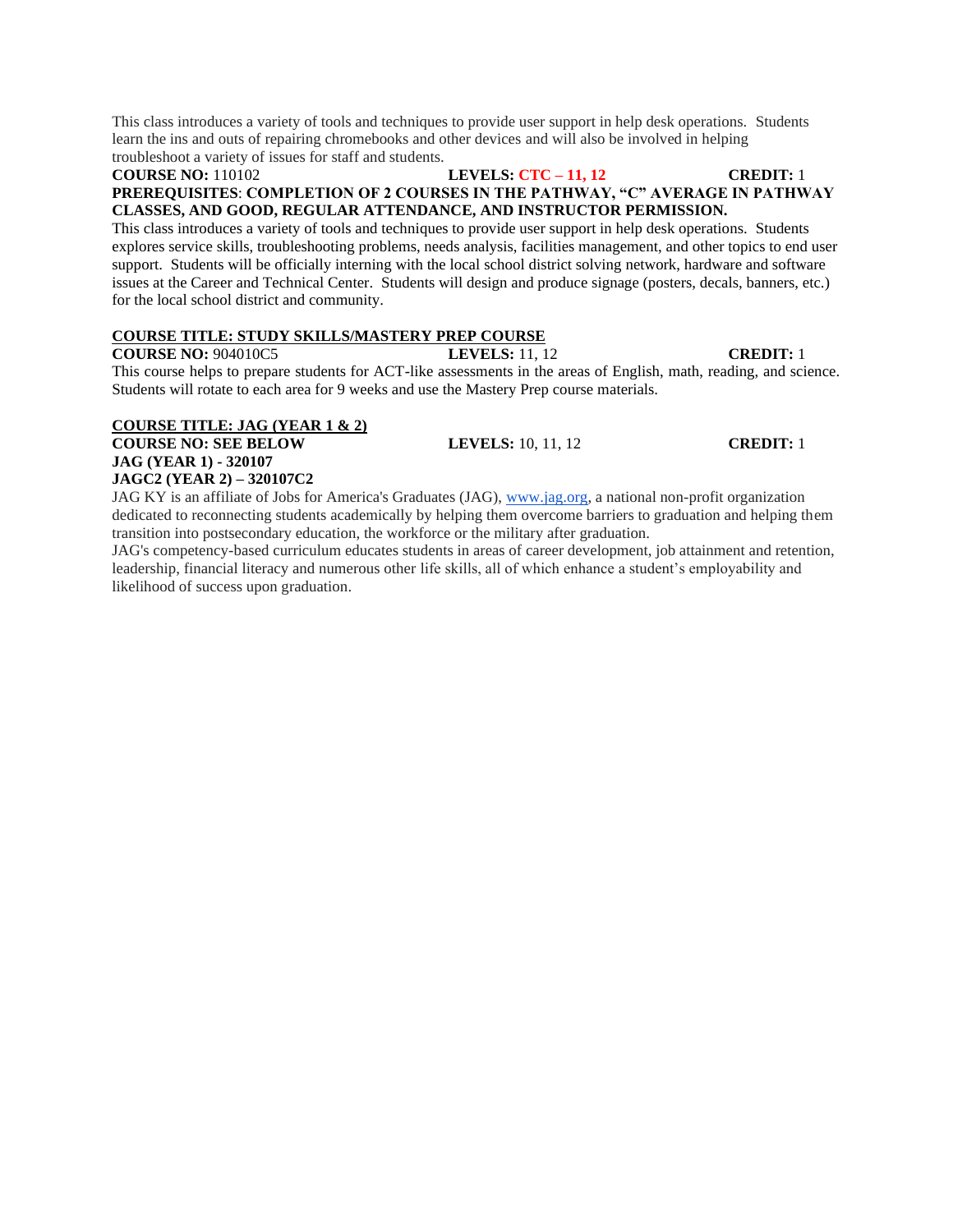# **CTC OFFERINGS**

# **AUTOMOTIVE TECHNOLOGY**

# **COURSE TITLE: AUTO I: AMLR- SECTION A**

## **COURSE NO**: 470507 **LEVELS**: 9, 10, 11, 12 **CREDIT**: 1

This course involves the operational theory and application of hydraulic and anti-lock brake systems; disc and drum brakes are discussed and worked on in the laboratory. Modern technology in automobiles is resulting in a more safe experience for the driver and passengers by making the car smarter about dangers that are approaching. The braking system is not to be taken lightly when considering how to stop a massive amount of weight and cargo quickly. Additionally, this course focuses on the theory and principles relating to automotive electrical/electronic components. With thirty (30) plus computers on any given car today, it is essential for the technician of today and tomorrow to have a thorough understanding of computer technology and the electrical system it depends upon to function properly.

# **COURSE TITLE: AUTO II: AMLR- SECTION B**

### **COURSE NO**: 470509 **LEVELS**: 10, 11, 12 **CREDIT**: 1 **PREREQUISITE:** COMPLETION OF AUTO I

This year long course covers two (2) areas within the maintenance light repair curriculum. They are Engine Performance along with EP Lab and Engine Repair along with ER Lab. These courses present the theory, component identification, operation, diagnosis, and the service and repair of Engines, and Engine Performance Systems. In all areas, appropriate theory, safety, and support instruction will be taught and required for performing each task. The instruction will also include identification and use of appropriate tools and testing/measurement equipment required to accomplish certain tasks. The student will also locate and use current reference and training materials from accepted industry publications and resources, and write industry standard work orders. This course also presents the comprehensive diagnostics of on-board computer control systems. The problem solving process, including flow chart reading, will be presented. Maximizing the performance of the engine considers fuel efficiency as well has the horsepower it is able to produce. Understanding the control systems and how to make the vehicle perform at greater efficiency will be one of the many targets for this course.

# **COURSE TITLE: AUTO III: AMLR- SECTION C**

# **COURSE NO**: 470511 **LEVELS**: 10, 11, 12 **CREDIT**: 1

**PREREQUISITE:** COMPLETION OF AUTO II

These courses introduce the student to the principles, theories, and concepts of Automotive Technology, and include instruction in Suspension and Steering Systems and Automatic and Manual Transmission. In all areas, appropriate theory, safety, and support instruction will be taught and required for performing each task, including proper care and cleaning of customers' vehicles. The instruction will also include identification and use of appropriate tools and testing/measurement equipment required to accomplish certain tasks. The student will also receive the necessary training to locate and use current reference and training materials from accepted industry publications and resources, and demonstrate the ability to write work orders. This course also involves the study of the operating principles of rear and front wheel drive automatic transmissions and transaxles, and the testing and diagnostic process. This course also involves an in-depth study of principles of operation, construction, and service of manual transmissions and related drivetrain components (differentials, clutches, u-joints, rear wheel drive and 4-wheel drive).

# **COURSE TITLE: AUTO IV: AMLR-SECTION D**

**COURSE NO**: 470513 **LEVELS**: 11, 12 **CREDIT**: 1

# **PREREQUISITE:** COMPLETION OF AUTO III

These courses introduce the student to the principles, theories, and concepts of Automotive Technology, and include instruction in A/C Climate Control . In all areas, appropriate theory, safety, and support instruction will be taught and required for performing each task, including proper care and cleaning of customers' vehicles. The instruction will also include identification and use of appropriate tools and testing/measurement equipment required to accomplish certain tasks. The student will also receive the necessary training to locate and use current reference and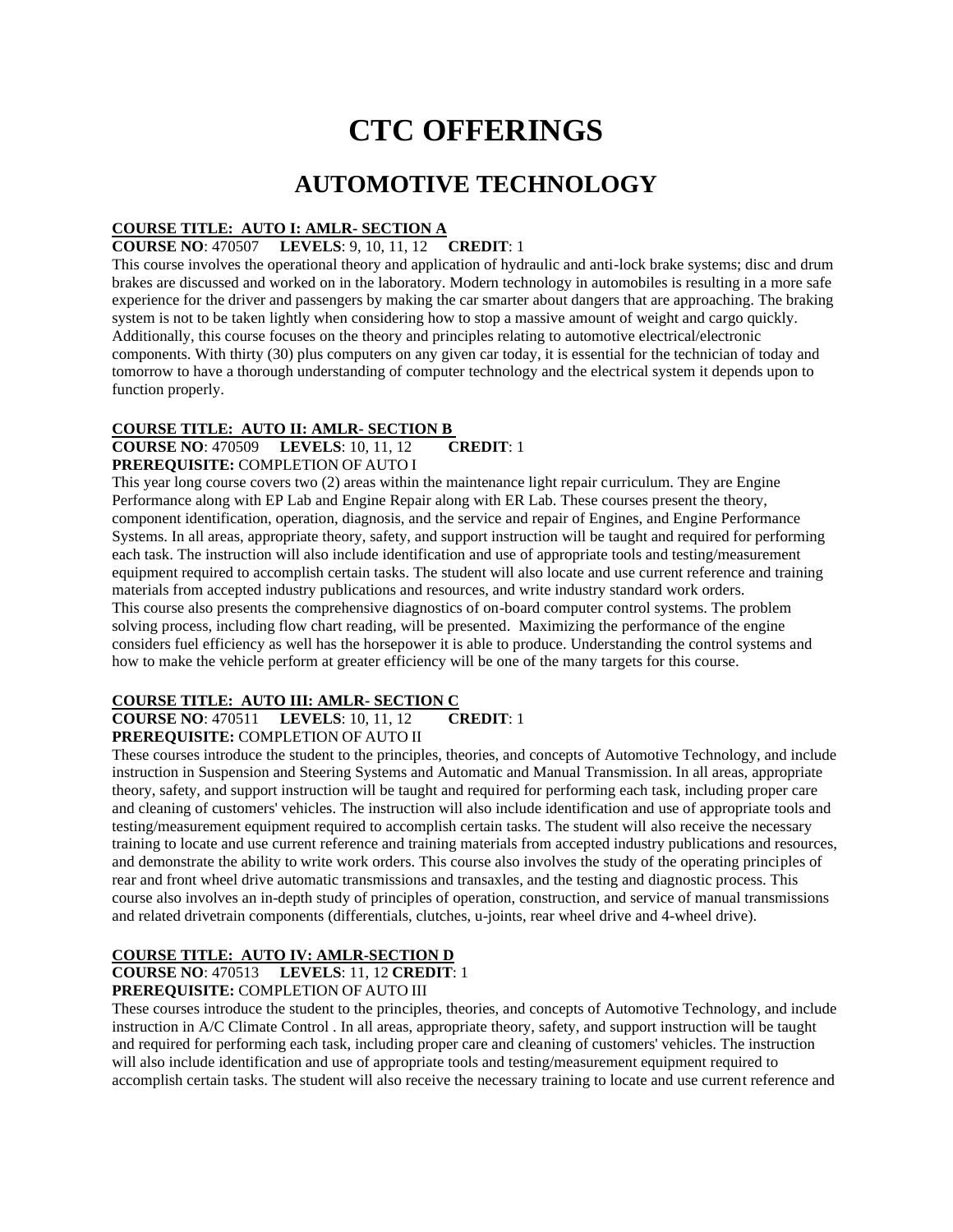training materials from accepted industry publications and resources, and demonstrate the ability to write work orders.

### **COURSE TITLE: CO-OP AUTO COURSE NO:** SEE BELOW **LEVELS:** 12 **CREDIT:** 1-3 **1hr: 470501CO1 2hrs: 470501CO2 3hrs: 470501CO3**

**PREREQUISITES:** Must have completed two courses on the pathway and be enrolled in the third course, have a "C" average on the pathway, and have good regular attendance (not considered truant).

Cooperative Education I (480541) provides supervised on-the-job work experience related to the students' educational objectives. To be enrolled in the Cooperative Education course, 705 KAR 4:041. Cooperative Program Standards must be followed. The pathway teacher and director for CTE must approve all students to be enrolled in the cooperative education program. Students who participate receive a salary for these experiences, in accordance with local, state and federal minimum wage requirements according to the Work Based Learning Guide.

# **CONSTRUCTION/CARPENTRY**

### **COURSE TITLE: CARPENTRY 1 – INTRODUCTION TO CONSTRUCTION TECHNOLOGY**

**COURSE NO:** 460201 **LEVELS:** 9, 10, 11, 12 **CREDIT:** 1 This course is the introduction to the construction carpentry industry. The class will emphasize safe and proper methods of operating hand tools, portable power tools, and stationary power tools in the construction industry. As a part of every carpentry class, Industrial Safety (460301) will be incorporated due to the nature of the courses. This course provides practical training in industrial safety. The students are taught to observe general safety rules and regulations, to apply work site and shop safety rules, and to apply OSHA regulations. Students are expected to obtain certification in first aid and cardiopulmonary resuscitation.

\*DUAL CREDIT OPTION FOR THIS COURSE: **CAR126 CARPENTRY I COURSE NO:** 460201DBCTC

# **COURSE TITLE: CARPENTRY II – FLOOR AND WALL FRAMING**

**COURSE NO:** 460212 **LEVELS:** 10, 11, 12 **CREDIT:** 1

**PREREQUISITES:** Completion of Carpentry 1

The student will practice floor framing, layout, and construction of floor frames. Cutting and installing floor and wall framing members according to plans and specifications will also be practiced. As a part of every carpentry class, Industrial Safety (460301) will be incorporated due to the nature of the courses. This course provides practical training in industrial safety. The students are taught to observe general safety rules and regulations, to apply work site and shop safety rules, and to apply OSHA regulations. Students are expected to obtain certification in first aid and cardiopulmonary resuscitation.

\*DUAL CREDIT OPTION FOR THIS COURSE: **CAR140 CARPENTRY II COURSE NO:** 460212DBCTC

# **COURSE TITLE: CARPENTRY III – CEILING AND ROOF FRAMING**

**COURSE NO:** 460213 **LEVELS:** 10, 11, 12 **CREDIT:** 1

**PREREQUISITES**: Completion of CARPENTRY I AND II

This course covers roof types and combinations of roof types used in the construction industry. The emphasis of this course is on layout, cutting and installing ceiling joists, rafters, roof decking, and roof coverings. As a part of every carpentry class, Industrial Safety (460301) will be incorporated due to the nature of the courses. This course provides practical training in industrial safety. The students are taught to observe general safety rules and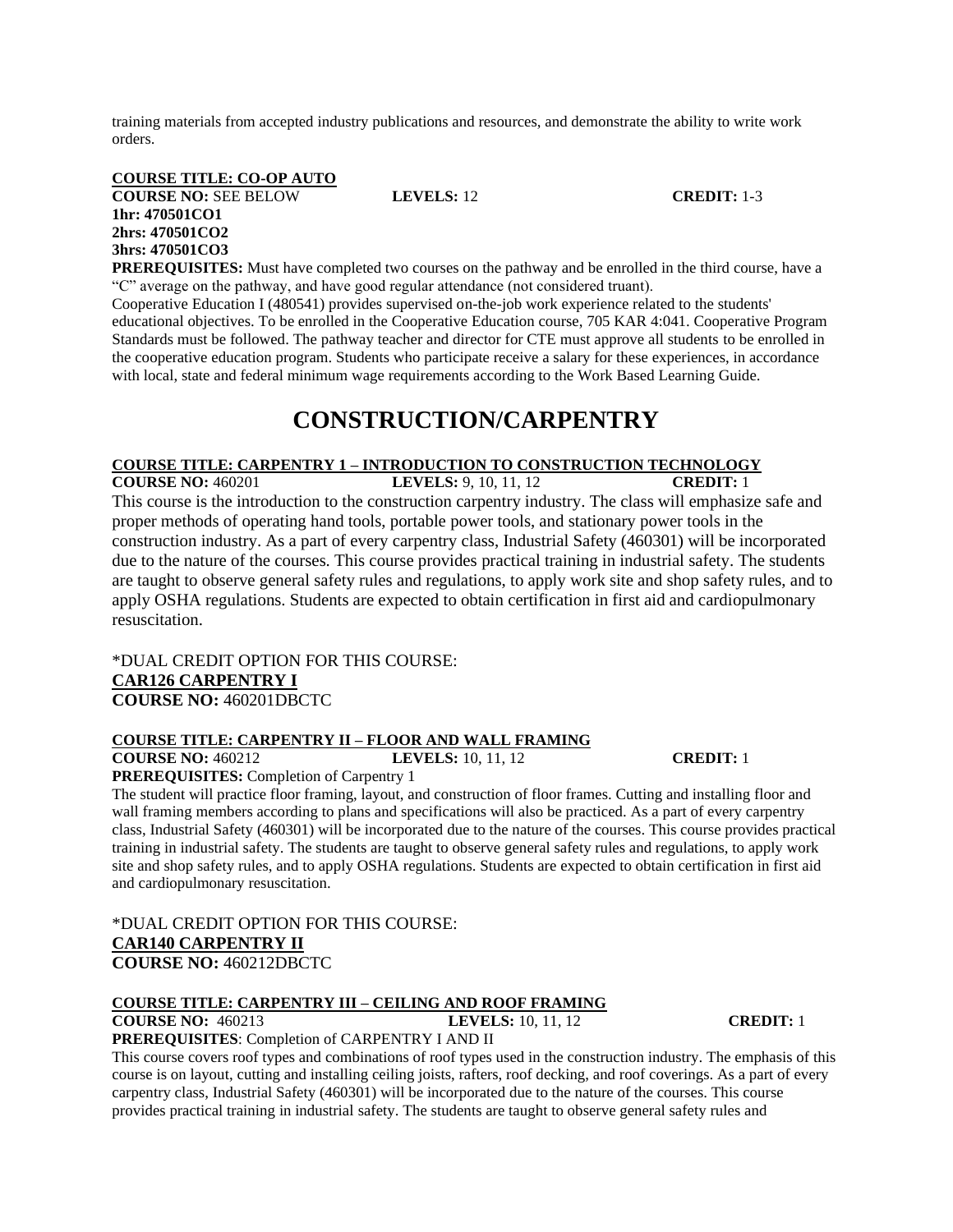regulations, to apply work site and shop safety rules, and to apply OSHA regulations. Students are expected to obtain certification in first aid and cardiopulmonary resuscitation.

\*DUAL CREDIT OPTION FOR THIS COURSE: **CAR190 CARPENTRY III COURSE NO:** 460213DBCTC

# **COURSE TITLE: CARPENTRY IV – EXTERIOR and INTERIOR FINISHING**

**COURSE NO:** 460219 **LEVELS**: 11, 12 **CREDIT:** 1 **PREREQUISITES:** Completion of CARPENTRY I, II, AND III

This course presents basic concepts of building trim, gypsum wallboard, paneling, base, ceiling and wall molding with instruction on acoustical ceilings and insulation, wood floors, tile, inlaid adhesive and tools of the flooring trade. This course will continue to refine the techniques and skills taught in the previous carpentry courses. In this course, cost control, speed, and precision are emphasized. In addition, students will demonstrate the skills associated with the exterior finishing of a house.

\*DUAL CREDIT OPTION FOR THIS COURSE: **CAR196 CARPENTRY IV COURSE NO:** 460219DBCTC

### **COURSE TITLE: CO-OP CARPENTRY**

**COURSE NO:** SEE BELOW **LEVELS:** 12 **CREDIT:** 1-3 **1hr: 460242CO1 2hrs: 460242CO2 3hrs: 460242CO3**

**PREREQUISITES:** Must have completed two courses on the pathway and be enrolled in the third course, have a "C" average on the pathway, and have good regular attendance (not considered truant).

Cooperative Education I (480541) provides supervised on-the-job work experience related to the students' educational objectives. To be enrolled in the Cooperative Education course, 705 KAR 4:041. Cooperative Program Standards must be followed. The pathway teacher and director for CTE must approve all students to be enrolled in the cooperative education program. Students who participate receive a salary for these experiences, in accordance with local, state and federal minimum wage requirements according to the Work Based Learning Guide

# **COMPUTER SCIENCE**

# **\*COURSE TITLE: DIGITAL LITERACY**

**COURSE NO:** 060112 **LEVELS:** 9, 10, 11, 12 **CREDIT:** 1

*(This course is given at the high school)*

Introduces students to the main components of computer literacy including Computer Fundamentals, Key Applications and Living Online. Provides an introduction to the computer and the convergence of technology as used in today's global environment. Introduces topics including computer hardware and software, file management, the Internet, e-mail, the social web, green computing, security and computer ethics. Presents basic use of application, programming, systems and utility software. Basic keyboarding skills are strongly recommended.

### **COURSE TITLE: WEB PAGE DEVELOPMENT**

**COURSE NO:** 110801 **LEVELS:** 9, 10, 11, 12 **CREDIT:** 1

Web Page Design using HTML will be introduced. Creating web documents using a simple text editor will be the main focus. How to use a simple web editor will also be covered. Features such as layout, tables, images, forms, frames and the incorporation of sound and video will be explored. Developing site specifications and methods to increase the appeal and effectiveness of web sites are included. How to prepare web documents appropriate for use in business and professional web sites will be covered. Also, this course introduces CSS and emphasizes W3C web design and accessibility standards. In addition to the coding of a webpage, students will be introduced to the visual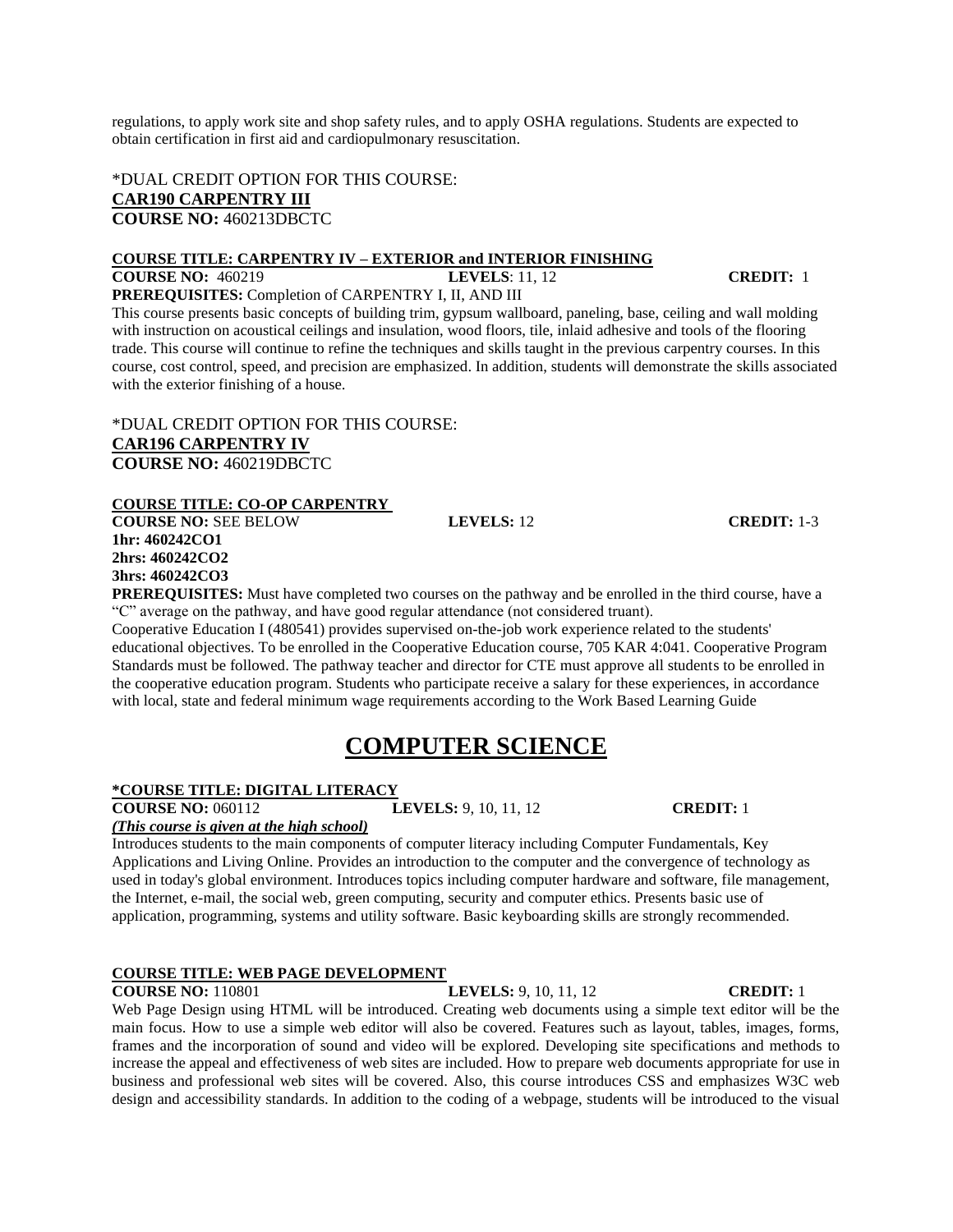and artistic components of web design. The students will learn how to use programs such as Photoshop and Illustrator to format and design backgrounds, buttons, images, etc. to enhance their pages. Students will also be exposed to some videography and photography which will also enhance the web sites.

# **\*DUAL CREDIT OFFERED FOR THIS COURSE COURSE NAME:** IMD133BCTCDC **COURSE NUMBER**: 110801DBCTC

### **COURSE TITLE: SPECIAL TOPICS WEB DEVELOPMENT**

### **COURSE NO:** 110852 **LEVELS:** 11, 12 **CREDIT:** 1

This course introduces students to the trends, theory and methods of digital media for traditional print and electronic publication, including pixel-based and vector graphics, principles of media design, and conceptualization and translation of ideas into visual form.

## **COURSE TITLE: COMPUTER HARDWARE and SOFTWARE MAINTENANCE**

**COURSE NO:** 110101 **LEVELS:** 9, 10, 11, 12 **CREDIT:** 1

Focuses on the design of computing systems, including instruction in the principles of computer hardware and software components, algorithms, data basis, telecommunications, etc. Includes the knowledge to identify and explain PC components, setup a basic PC workstation, conduct basic software installation, identify compatibility issues and recognize/prevent basic security risks and also gives knowledge in the areas of Green IT and preventative maintenance of computers.

### **COURSE TITLE: HELP DESK OPERATIONS**

# **COURSE NO:** 110102 **LEVELS:** 11, 12 **CREDIT:** 1 **PREREQUISITES**: **COMPLETION OF 2 COURSES IN THE PATHWAY, "C" AVERAGE IN PATHWAY CLASSES, AND INSTRUCTOR PERMISSION.**

This class introduces a variety of tools and techniques to provide user support in help desk operations. Students explore service skills, troubleshooting problems, needs analysis, facilities management, and other topics to end user support. Students will be officially interning with the local school district solving network, hardware and software issues at the Career and Technical Center. Students will design and produce signage (posters, decals, banners, etc.) for the local school district and community.

## **COURSE TITLE: COMP SCI CO-OP (COMPUTER SCIENCE CO-OP)**

**COURSE NO:** SEE BELOW **LEVELS:** 12 **CREDIT:** 1-3 **1hr: 110918CO1 2hrs: 110918CO2 3hrs: 110918CO3**

**PREREQUISITES:** Must have completed two courses on the pathway and be enrolled in the third course, have a "C" average on the pathway, and have good regular attendance (not considered truant).

Cooperative Education I (480541) provides supervised on-the-job work experience related to the students' educational objectives. To be enrolled in the Cooperative Education course, 705 KAR 4:041. Cooperative Program Standards must be followed. The pathway teacher and director for CTE must approve all students to be enrolled in the cooperative education program. Students who participate receive a salary for these experiences, in accordance with local, state and federal minimum wage requirements according to the Work Based Learning Guide.

# **HEALTH SCIENCE**

## **COURSE TITLE: EMERGENCY PROCEDURES FOR HEALTHCARE PROFESSIONALS**

**COURSE NO:** 170141 **LEVELS:** 9, 10, 11, 12 **CREDIT:** 1 This course will focus on potential emergency situations. It is designed to promote an understanding of standard precautions necessary for personal and professional health maintenance and infection control. Upon successful completion of the course, the student will demonstrate the necessary skills in First Aid and Cardiopulmonary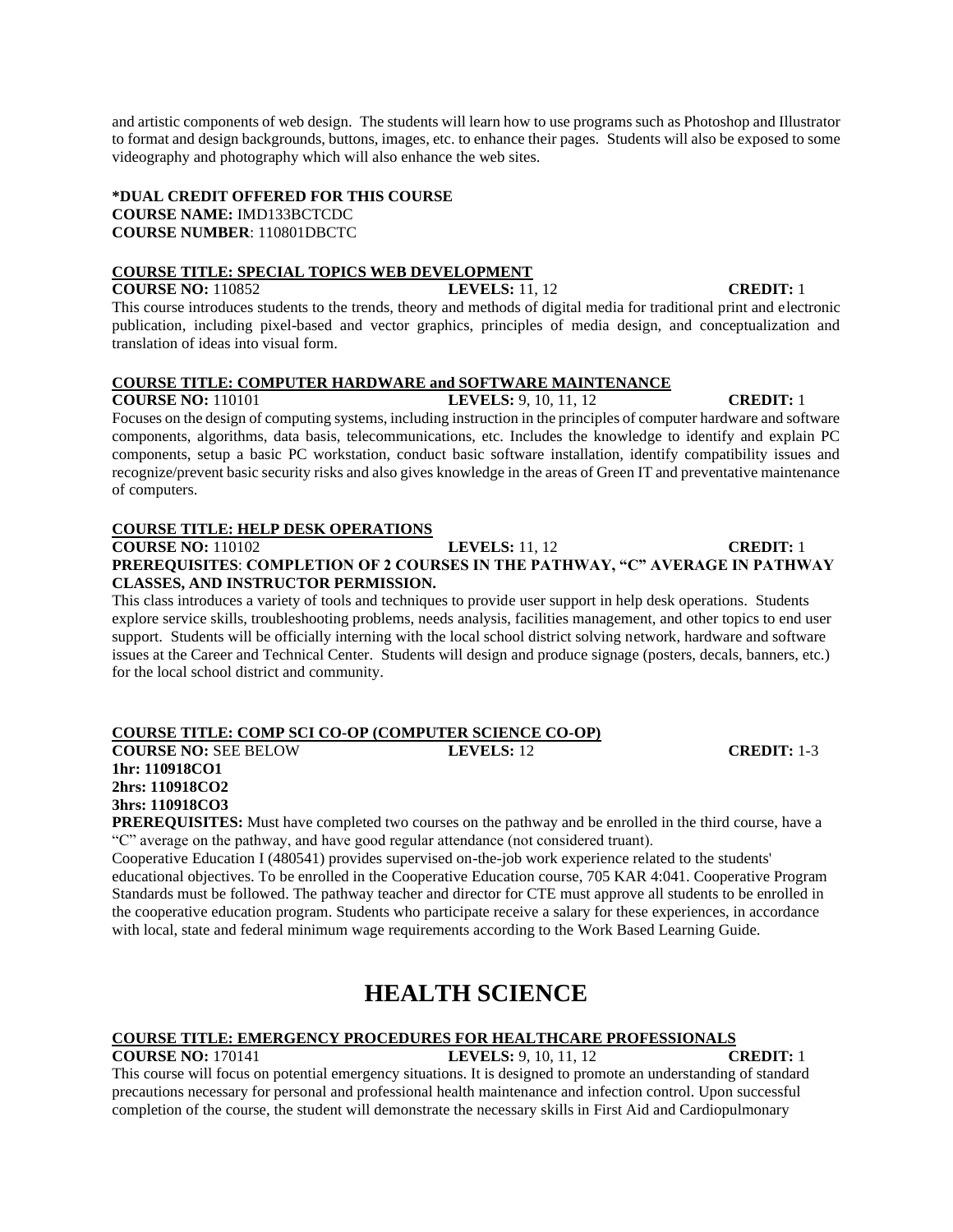Resuscitation (CPR) and will be given the opportunity to take the completion examination as outlined by the sponsoring agency.

# **COURSE TITLE: PRINCIPLES OF HEALTH SCIENCE**

# **COURSE 10, 11, 12 CREDIT:** 1 **PREREQUISITE**: EMERGENCY PROCEDURES

Principles of Health Science is an orientation and foundation for occupations and functions in any health care profession. The course includes broad healthcare core standards that specify the knowledge and skills needed by the vast majority of healthcare workers. The course focuses on exploring health career options, history of health care, ethical and legal responsibilities, leadership development, safety concepts, health care systems and processes and basic health care industry skills. Guest speakers and field trips will be utilized for enhancing the curriculum.

# **COURSE TITLE: BIO220KSUDC- MEDICAL TERMINOLOGY – DUAL CREDIT**

**COURSE NO:** 170131DKSU **LEVELS:** 10, 11, 12 **CREDIT:** 1 A course designed to develop a working knowledge of language in all health science major areas. Students acquire word-building skills by learning prefixes, suffixes, roots and abbreviations. Students will learn correct pronunciation, spelling and application rules. By relating terms to body systems, students identify proper use of words in a medical environment. Knowledge of medical terminology enhances the student's ability to successfully secure employment or pursue advanced education in health care.

### **COURSE TITLE: BIO107KSUDC & BIO108KSUDC- HUMAN ANATOMY AND PHYSIOLOGY (BIO107/108) – DUAL CREDIT COURSE NO: LEVELS:** 11, 12 **CREDIT:** 1

BIO107- 170167DKS7

BIO108-170167DKS8

This course is designed to provide knowledge of the structure and function of the human body with an emphasis on normalcy. The interactions of all body systems in maintaining homeostasis will promote an understanding of the basic human needs necessary for health maintenance Academic knowledge from life science core content as it relates to the human body will be included. Laboratory activities are required.

# **COURSE TITLE: MEDICAID NURSE AIDE**

**COURSE NO:** 170631 **LEVELS:** 11, 12 **CREDIT:** 1 **PREREQUISITE:** One credit in Pre-Nursing Pathway earned.

An instructional program that prepares individuals to perform routine nursing related services to patients in hospitals or long-term care facilities, under the training and supervision of an approved registered nurse. State certification is available upon successful completion of state written and performance examination. Students final grade must be 70% or higher and will be based on four pre-certification test scores and successful completion of clinical practicum. Students must be competent in procedures to participate in clinical practicum experiences. Failure to complete the clinical practicum experience will result in a failing grade for the course.

# **\*DUAL CREDIT OFFERED FOR THIS COURSE**

**COURSE NAME:** NAA100DCBCTC **COURSE NUMBER**: 170631DBCTC

# **COURSE TITLE: ALLIED HEALTH CORE SKILLS**

**COURSE NO:** 170501 **LEVELS:** 12 **CREDIT:** 1 **PREREQUISITE:** EMERGENCY PROCEDURES, PRINCIPLES OF HEALTH SCIENCE, AND MEDICAL **TERMINOLOGY** 

Allied Health Core Skills is designed to provide knowledge, concepts and psychomotor skills necessary for gainful employment as an entry-level health care worker. Assisting students in selecting a career major, classroom instruction and educational objectives are combined with learning experiences, observations, and a work-based learning opportunity such as internship, shadowing, or clinical rotation. This course is designed for students not enrolled in the Medicaid Nurse Aide program.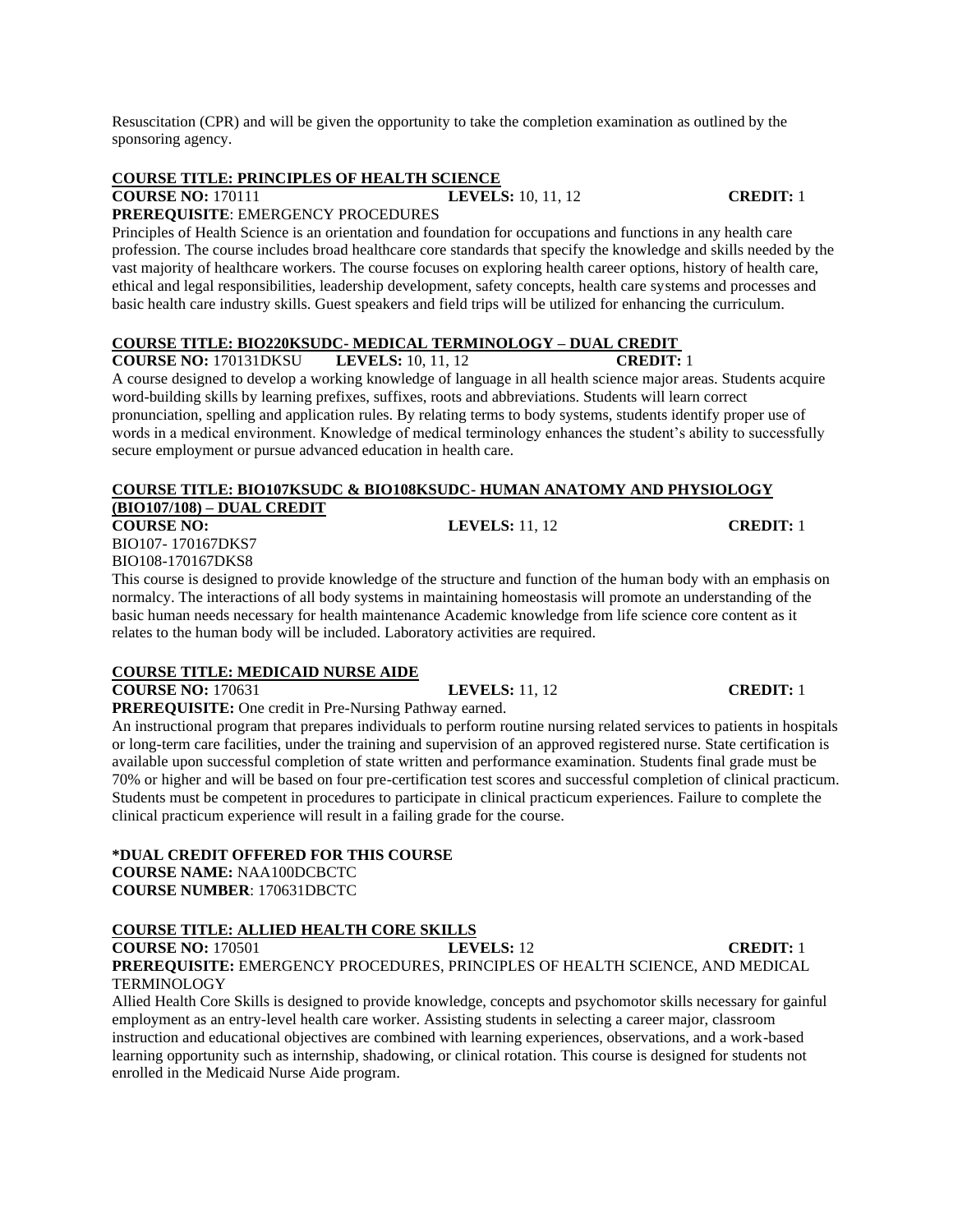# **COURSE TITLE: EMERGENCY MEDICAL TECHNICIAN (EMT) & EMERGENCY MEDICAL SERVICES (EMS)**

**COURSE NO:** 461022A, 461023B **LEVEL:** 12 **CREDIT:** 1 **Prerequisite:** Instructor Permission Required OR Student has passed a min of 2 Health Science courses.

This basic Emergency Medical Technician Course covers all knowledge aspects of trauma care as outlined by national standards, created by federal guidelines, considered to be the responsibilities of ambulance operations. Training involves typical anatomy and physiology; patient assessment; care for respiratory and cardiac emergencies; control of bleeding; application of dressing and bandages; treatment for traumatic shock; care for fractures, dislocation, sprains and strains; medical emergencies; emergency childbirth; burns and heat emergencies; environmental emergencies; principles of vehicle rescue; transportation of patients and general operations of ambulance systems. Students will also have the opportunity to become a Kentucky certified First Responder by KBEMS in providing pre-hospital care for both medical and trauma emergencies. Emergency Medical Responders (EMRs) have a higher level of skill than those trained in basic first aid. First Responders can support Emergency Medical Technicians and Paramedics by providing basic medical care for soft tissue and bone injuries and assisting in childbirth. They are also trained in packaging and transporting patients.

**KBEMS Policy Requirements:** Proof of age 16 or greater (Birth Certificate, State Issued Photo ID, Driver's License). Clean criminal background check, and transcripts with graduation date if less than 18 years old or verification that student is enrolled in high school with a Grade Point Average (GPA) greater than 2.0.

### **\*DUAL CREDIT OFFERED FOR EMS COURSE NAME:** FRS2061BCTCDC **COURSE NUMBER**: 461023DBCTC

# **COURSE TITLE: INTERNSHIP: ALLIED HEALTH**

**COURSE NO:** SEE BELOW **LEVELS:** 12 **CREDIT:** 1-3 **1hr: 170550CO1 2hrs: 170550CO2 3hrs: 170550CO3**

**PREREQUISITES:** Must have completed two courses on the pathway and be enrolled in the third course, have a "C" average on the pathway, and have good regular attendance (not considered truant).

Cooperative Education I (480541) provides supervised on-the-job work experience related to the students' educational objectives. To be enrolled in the Cooperative Education course, 705 KAR 4:041. Cooperative Program Standards must be followed. The pathway teacher and director for CTE must approve all students to be enrolled in the cooperative education program. Students who participate receive a salary for these experiences, in accordance with local, state and federal minimum wage requirements according to the Work Based Learning Guide.

# **COURSE TITLE: INTERNSHIP: DENTAL ASSISTING**

**COURSE NO: SEE BELOW LEVELS:** 12 **CREDIT:** 1-3 **1hr: 170552CO1 2hrs: 170552CO2**

**3hrs: 170552CO3**

This internship provides supervised on-the-job work experience related to the students' education objectives in the area of Dental Assisting. Students participating in internship for CTE courses provide supervised work-site experience for high school students who are enrolled in a capstone course associated with their identified career pathway. Internship experiences consist of a combination of classroom instruction and field experiences. A student receiving pay for an intern experience is one who is participating in an experience that lasts a trimester/semester or longer and has an established employee-employer relationship. A non-paid internship affects those students who participate on a short-term basis (trimester/semester or less).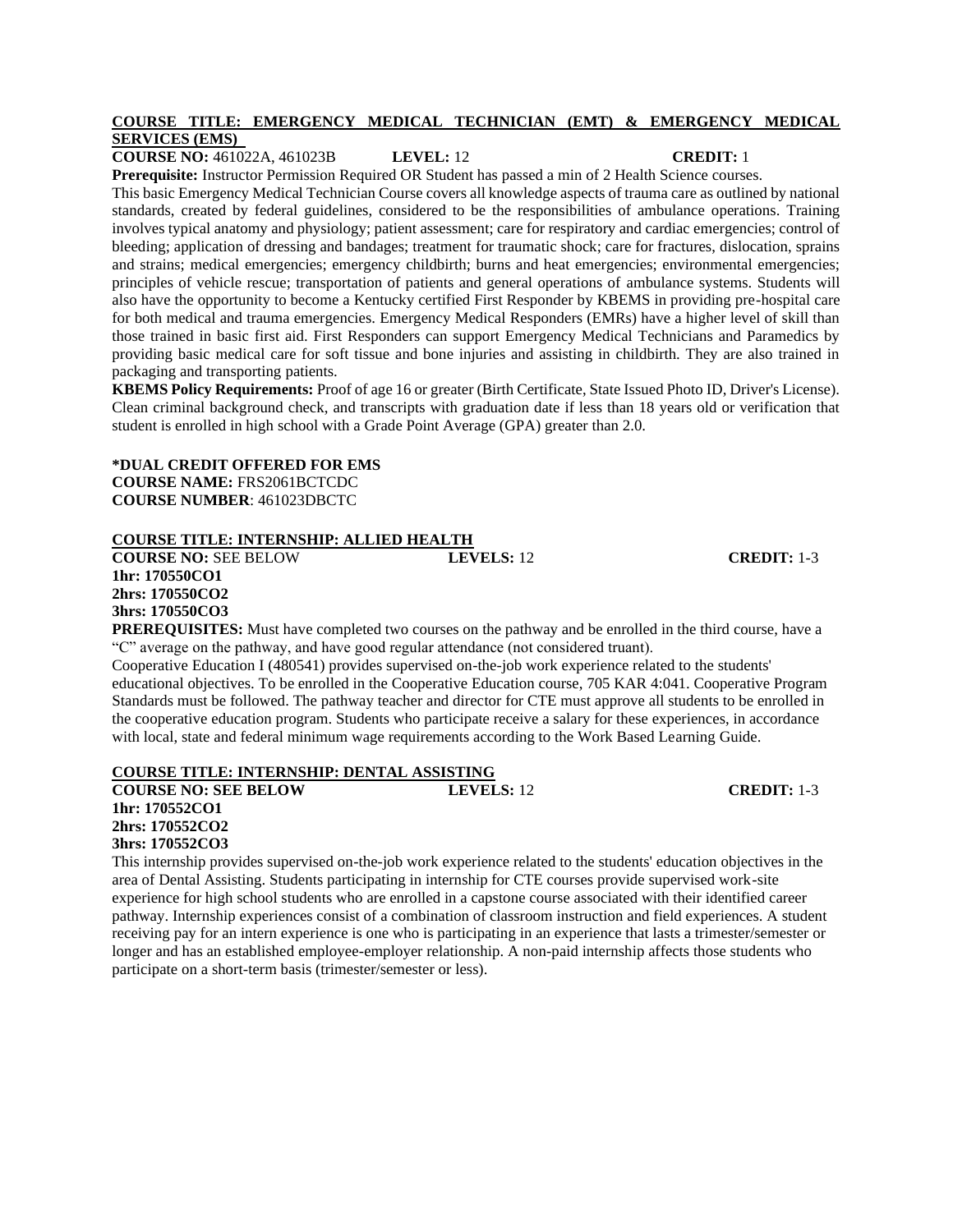### **COURSE TITLE: CO-OP NURSING COURSE NO:** SEE BELOW **LEVELS:** 12 **CREDIT:** 1-3 **1hr: 170601CO1 2hrs: 170601CO2 3hrs: 170601CO3**

**PREREQUISITES:** Must have completed three courses on the pathway, have a "C" average on the pathway, and have good regular attendance (not considered truant).

Cooperative Education I (480541) provides supervised on-the-job work experience related to the students' educational objectives. To be enrolled in the Cooperative Education course, 705 KAR 4:041. Cooperative Program Standards must be followed. The pathway teacher and director for CTE must approve all students to be enrolled in the cooperative education program. Students who participate receive a salary for these experiences, in accordance with local, state and federal minimum wage requirements according to the Work Based Learning Guide.

# **MANUFACTURING/WELDING**

### **COURSE TITLE: WELDING I: OXY FUEL**

**COURSE NO:** 480523 **LEVELS:** 9, 10, 11 **CREDIT:** 1 This course covers both Oxy-fuel Systems (480523 and Basic Welding (480503) sections under the welding curriculum. The description for each course is provided for clarification of what will be covered during the year. **Oxy-fuel Systems** This curriculum provides a working knowledge of: oxy-fuel identification, set-up, inspection, and maintenance; consumable identification, selection and care; principles of operation; and effects of variables for manual and mechanized oxy-fuel cutting, welding, brazing principles and practice, and metallurgy. Shop safety and equipment use are also covered.

**Basic Welding** Introduction to welding, cutting processes, and related equipment. Basic setup, operation, and related safety are applied. Student will be able to practice welding safety throughout the curriculum along with gaining a full understanding of how to set up and operate a cutting torch and the basic stick welder.

### **COURSE TITLE: WELDING II: SMAW**

**COURSE NO:** 480521 **LEVELS:** 10, 11, 12 **CREDIT:** 1

**PREREQUISITES**: Completion of Welding I

**Blueprint Reading for Welding** Provides a study of occupationally specific prints for welders. Advanced study of multi-view drawings, assembly drawings, datum dimensions, numerical control drawings, sheet metal prints, castings and forgings, instrumentation and control charts and diagrams, working drawings, geometric dimensioning and tolerance and use of reference materials and books are included. Occupational specifics including welding drawings, symbols, joint types, grooves, pipe welding symbols, testing symbols, and specification interpretations are stressed.

**Shielded Metal Arc Welding** Teaches students the identification, inspection, and maintenance of SMAW electrodes; principles of SMAW; the effects of variables on the SMAW process to weld plate and pipe; and metallurgy.

# **COURSE TITLE: WELDING III: MAINTENANCE**

**PREREQUISITES**: Completion of Welding II

**COURSE NO:** 470328 **LEVELS:** 10, 11, 12 **CREDIT:** 1 Students will gain a working knowledge of certification encountered in welding. The student will start with developing a WPS, qualify the WPS, and qualify personnel. Documents used in welding certification are developed and used.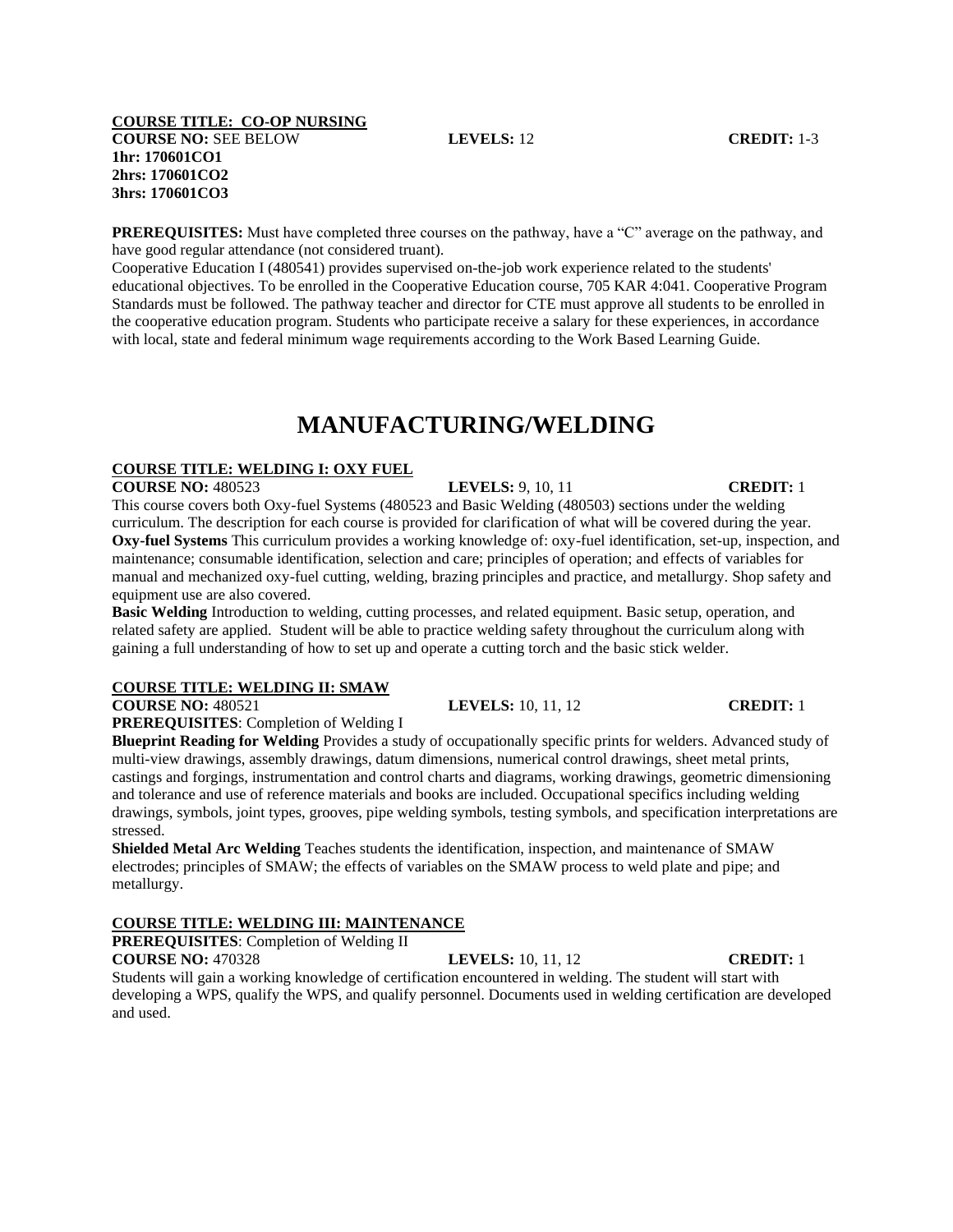# **COURSE TITLE: WELDING IV: GMAW**

**COURSE NO:** 480522 **LEVELS:** 11, 12 **CREDIT:** 1

**PREREQUISITES**: Completion of Welding III

**Gas Tungsten Arc Welding** Identification, inspection, and maintenance of GTAW machines; identification, selection and storage of GTAW electrodes; principles of GTAW; the effects of variables on the GTAW process; and metallurgy. This course also teaches the theory and application of Plasma Arc Cutting.

**SMAW Groove Welds with Backing Lab** Provides experiences in which students acquire the manipulative skills to do groove welds in all positions with backing. This lab experience will result in the student testing for the American Welding Society certification that is industry recognized across the nation.

**SMAW Open Groove Lab** Designed to build upon SMAW Plate Lab I and II. Offers the student the opportunity to advance skills in the practical aspects of v-butt plate welding using SMAW. This lab experience will result in the student testing for the American Welding Society certification that is industry recognized across the nation.

### **COURSE TITLE: CO-OP WELDING**

**COURSE NO:** SEE BELOW **LEVELS:** 12 **CREDIT:** 1-3 **1hr: 480514CO1 2hrs: 480514CO2 3hrs: 480514CO3**

**PREREQUISITES:** Must have completed two courses on the pathway and be enrolled in the third course, have a "C" average on the pathway, and have good regular attendance (not considered truant).

Cooperative Education I (480541) provides supervised on-the-job work experience related to the students' educational objectives. To be enrolled in the Cooperative Education course, 705 KAR 4:041. Cooperative Program Standards must be followed. The pathway teacher and director for CTE must approve all students to be enrolled in the cooperative education program. Students who participate receive a salary for these experiences, in accordance with local, state and federal minimum wage requirements according to the Work Based Learning Guide.

# **ENGINEERING**

# **COURSE TITLE: ENGINEERING I**

**COURSE NO:** 210221 **LEVELS:** 9, 10, 11, 12 **CREDIT:** 1 **PREREQUISITE:** ON GRADE LEVEL FOR MATH.

This course provides instruction and experiences that develop foundational skills in engineering processes. Students gain skills in problem-solving by using a design development process. Models of product solutions are created, analyzed, and communicated using solid modeling computer design software.

# **COURSE TITLE: ENGINEERING II**

**COURSE NO:** 210222 **LEVEL:** 10, 11, 12 **CREDIT:** 1

**PREREQUISITE**: SUCCESSFUL COMPLETION OF ENGINEERING I

This course promotes a conceptual understanding of the engineering/engineering technology field. Exploring various technology systems and manufacturing processes help students learn how engineers and technicians use math, science and technology in an engineering problem solving process to benefit people. The course also addresses concerns about social and political consequences of technological change.

# **COURSE TITLE: CIVIL ENGINEERING**

**COURSE NO:** 210223 **LEVEL:** 11, 12 **CREDITS:** 1 **PREREQUISITE**: SUCCESSFUL COMPLETION OF ENGINEERING I AND ENGINEERING II This course provides an overview of the fields of Civil Engineering and Architecture, while emphasizing the interrelationship and dependence of both fields on each other. Students use state-of-the-art software to solve realworld problems and communicate solutions to hands-on projects and activities. This course covers topics such as: The Roles of Civil Engineers and Architects, Project Planning, Site Planning, Building Design, and Project Documentation and Presentation.